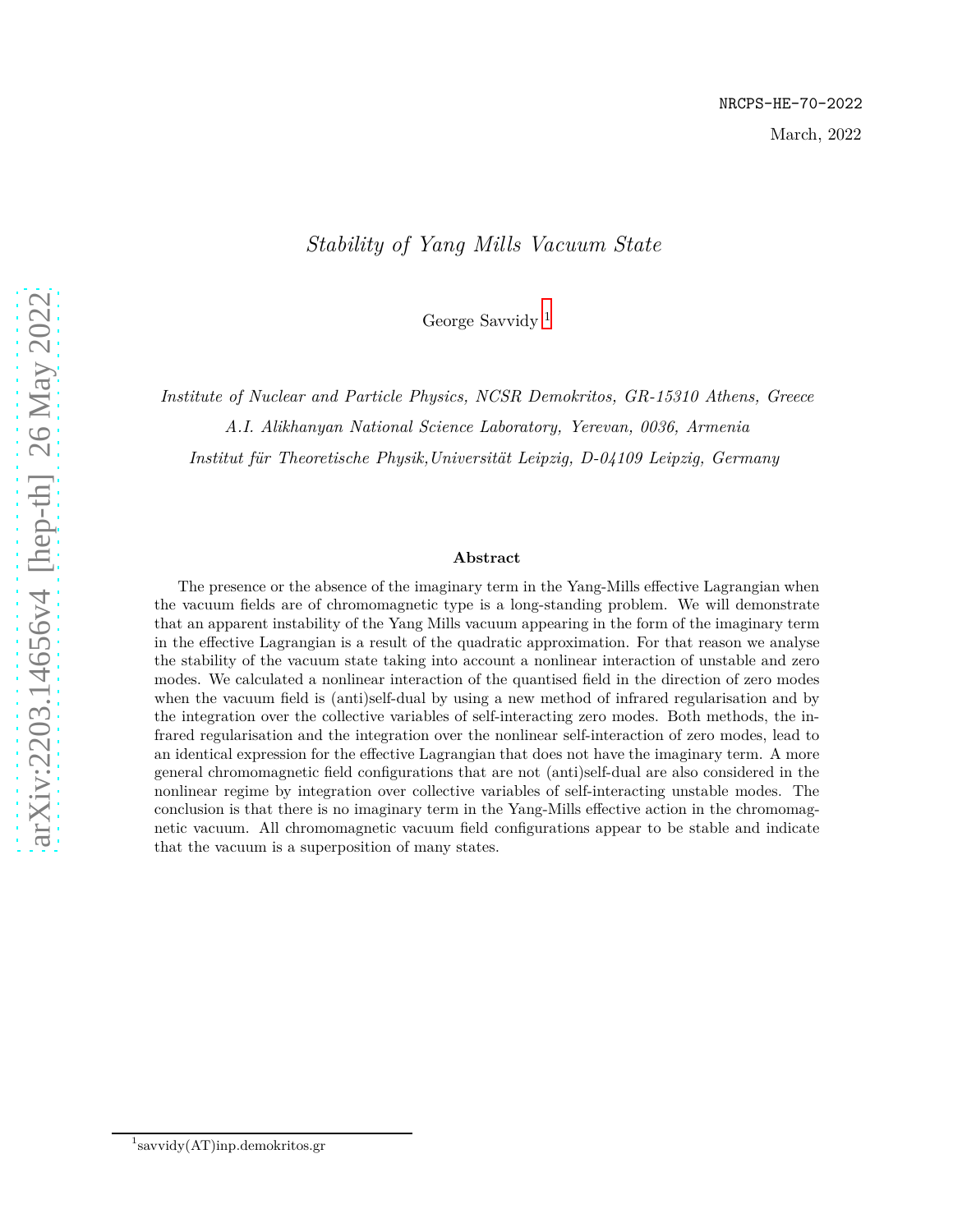#### **1** *Introduction*

The presence or the absence of the imaginary term in the Yang-Mills effective Lagrangian when the vacuum fields are of chromomagnetic type is a long-standing problem. In the earlier investigations of the chromomagnetic gluon condensation in the Yang-Mills theory  $[1, 2, 3, 4]$  $[1, 2, 3, 4]$  $[1, 2, 3, 4]$  $[1, 2, 3, 4]$  it was realised that the consideration of the vacuum polarisation in the quadratic approximation leads to an apparent instability of the vacuum state due to the appearance of unstable modes in particular directions of the fluctuating quantum fields  $[5, 6, 7, 8, 9, 10, 11, 12, 13, 14, 15]$  $[5, 6, 7, 8, 9, 10, 11, 12, 13, 14, 15]$  $[5, 6, 7, 8, 9, 10, 11, 12, 13, 14, 15]$  $[5, 6, 7, 8, 9, 10, 11, 12, 13, 14, 15]$  $[5, 6, 7, 8, 9, 10, 11, 12, 13, 14, 15]$  $[5, 6, 7, 8, 9, 10, 11, 12, 13, 14, 15]$  $[5, 6, 7, 8, 9, 10, 11, 12, 13, 14, 15]$  $[5, 6, 7, 8, 9, 10, 11, 12, 13, 14, 15]$  $[5, 6, 7, 8, 9, 10, 11, 12, 13, 14, 15]$  $[5, 6, 7, 8, 9, 10, 11, 12, 13, 14, 15]$  $[5, 6, 7, 8, 9, 10, 11, 12, 13, 14, 15]$ . It was also pointed out that a nonlinear interaction of the gauge fields would lead to the stabilisation of the Yang-Mills vacuum state through the Higgs-like mechanism [\[7,](#page-25-6) [11,](#page-26-0) [12,](#page-26-1) [13,](#page-26-2) [14,](#page-26-3) [15\]](#page-26-4).

Our aim is to demonstrate that nonlinear interaction of quantised Yang-Mills field in the direction the unstable modes and of the zero modes leads to the absence of the imaginary term in the effective Lagrangian. The nonlinear self-interaction of zero and unstable modes corresponds to the summation over high-loop diagrams [\[15\]](#page-26-4). In particular, we will demonstrate that covariantly-constant vector field configurations are stable. The conclusion is that there is no imaginary term in the Yang-Mills effective action in the chromomagnetic vacuum. All chromomagnetic vacuum field configurations appear to be stable and indicate that the vacuum is a superposition of many states.

First we will consider the (anti)self-dual field configurations that have no unstable modes but instead have infinitely many zero modes, so called chromons, as it has been advocated by Leutwyller [\[11,](#page-26-0) [12\]](#page-26-1). In order to handle the contribution of an infinite number of zero modes we suggested a regularisation that allows to sum over all zero modes and get renormalised effective Lagrangian that has contribution of stable and zero modes. In the second approach we are taking into account a nonlinear self-interaction of zero modes that provides a necessary convergence of the path integral and leads to the identical result obtained by the first method. This investigation confirms that the effective Lagrangian does not contain the imaginary term [\[1\]](#page-25-0).

We also review the calculation that was performed by Flory [\[14\]](#page-26-3) for a more general field configurations that are not anymore (anti)self-dual. In that case there is no Leutwyller zero modes, but instead there is a plethora of unstable modes. Again, taking into account nonlinear self-interaction of the quantised gauge field one can demonstrate that all these vacuum field configurations are stable. These considerations reflect a well known fact that the magnetic field does not produce a work and cannot create particle pairs from the vacuum [\[1\]](#page-25-0), opposite to what takes place in the case of electric and chromoelectric fields [\[16,](#page-26-5) [17,](#page-26-6) [18,](#page-26-7) [19,](#page-26-8) [3,](#page-25-2) [4\]](#page-25-3).

The rest of the article is devoted to the discussion of the chromomagnetic condensation and to the large *N* behaviour of the effective Lagrangian in the case of *SU*(*N*) group. The extended number of Appendixes are devoted to the technical details and the renormalisation group.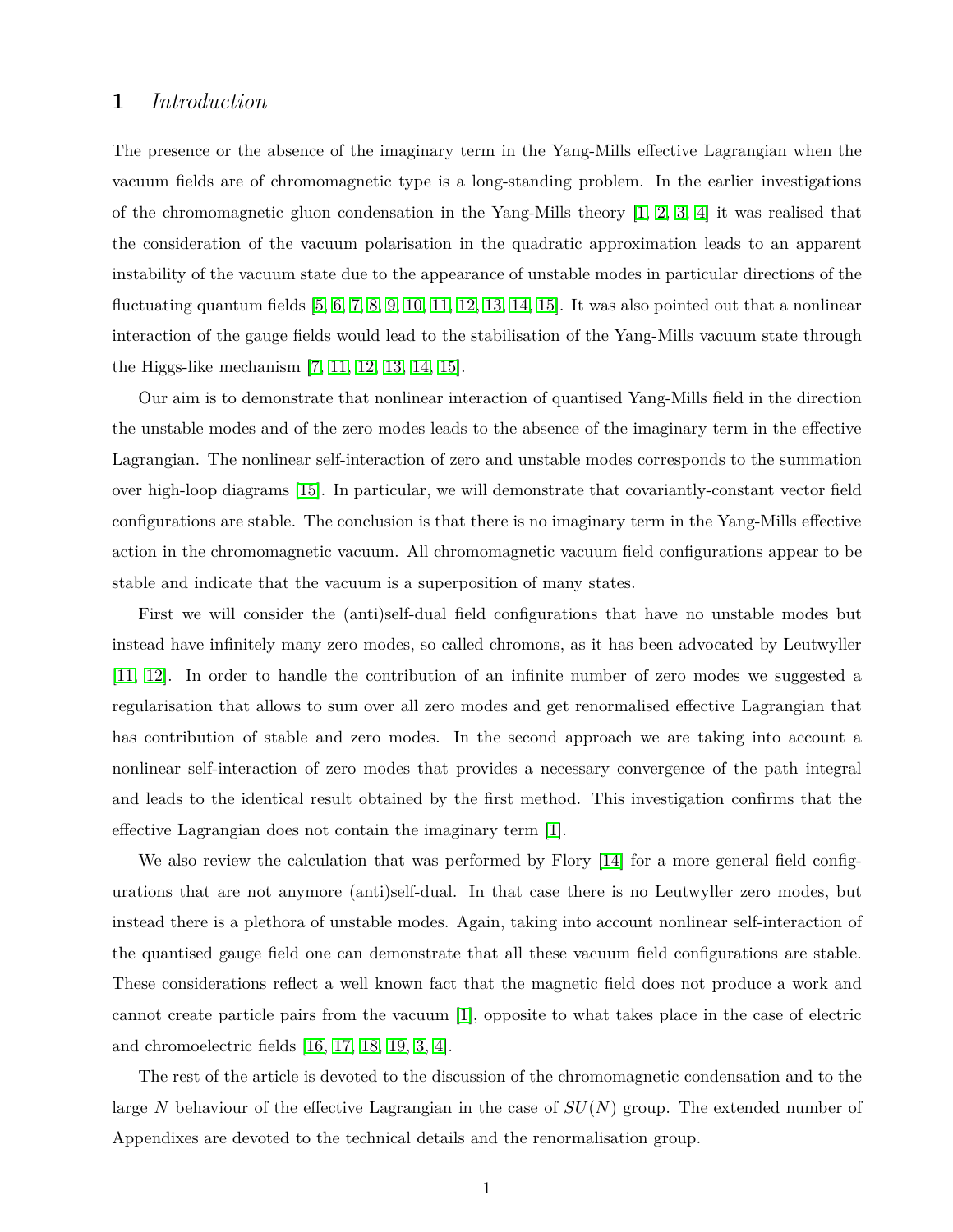#### <span id="page-2-0"></span>**2** *Euclidean Path Integral*

The quantum-mechanical amplitudes can be calculated as a sum over physical space-time trajectories [\[20,](#page-26-9) [21\]](#page-26-10), as well as a sum over unphysical trajectories in Euclidean space [\[11,](#page-26-0) [12,](#page-26-1) [14,](#page-26-3) [22,](#page-26-11) [23,](#page-26-12) [24,](#page-27-0) [25,](#page-27-1) [26\]](#page-27-2). Here we will analyse the amplitudes and the effective action in Yang-Mills theory by using the Euclidean functional integral representation of the physical amplitudes [\[26\]](#page-27-2).

For a single particle the Euclidean functional integral determines the matrix elements of the operator  $\exp(-HT)$  (see [\[11,](#page-26-0) [26\]](#page-27-2) and Appendix D):

$$
\langle \vec{x}' | e^{-HT} | \vec{x} \rangle = \sum_{n} e^{-E_n T} \psi_n(\vec{x}') \psi_n^*(\vec{x}) = N \int_{\vec{x}}^{\vec{x}'} \mathcal{D}\vec{x}(\tau) e^{-S_E[x(\tau)]}, \tag{2.1}
$$

where the left-hand side of  $(2.1)$  is an amplitude defined in terms of physical quantities, while the right-hand side in [\(2.1\)](#page-2-0) is defined as an integral over Euclidean trajectories and Euclidean action *SE*. A similar approach can be applied to quantum gauge field theory when the physical states are described by gauge-invariant wave functionals  $\psi_n[\vec{A}] = \langle \vec{A} | E_n \rangle$  invariant with respect to infinitesimal gauge transformations of the three-dimensional vector gauge field  $\vec{A}$  [\[11,](#page-26-0) [12\]](#page-26-1):

$$
\langle \vec{A}' | e^{-H_{YM}T} | \vec{A} \rangle = \sum_{n} e^{-E_nT} \psi_n[\vec{A}''] \psi_n^*[\vec{A}] = N \int_{\vec{A}}^{\vec{A}'} \mathcal{D}\vec{A}(\tau) e^{-S_E[A(\tau)]}, \tag{2.2}
$$

where  $H_{YM}\psi_n[\vec{A}] = E_n\psi_n[\vec{A}]$ . The left-hand side involves quantities defined in physical space-time with the Yang-Mills Hamiltonian given by the following expression:

$$
H_{YM} = \frac{1}{2} \int d^3x \left[ (\vec{E}_i^a)^2 + (\vec{H}_i^a)^2 \right],\tag{2.3}
$$

where

$$
E_i^a = -i\frac{\delta}{\delta A_i^a} \psi(\vec{A}), \qquad H_i^a = \epsilon_{ijk} \{ \partial_j A_k^a + \frac{1}{2} f^{abc} A_j^b A_k^c \} \psi(\vec{A}). \tag{2.4}
$$

The right-hand side of [\(2.2\)](#page-2-0) involves an integral over unphysical, Euclidean field configurations  $A_i^a(\vec{x}, \tau)$ with the proper boundary values

<span id="page-2-2"></span>
$$
A_i^a(\vec{x},0) = A_i^a(\vec{x}), \qquad A_i^a(\vec{x},T) = A_i^{'a}(\vec{x}). \tag{2.5}
$$

The Euclidean action is given by

<span id="page-2-1"></span>
$$
S_E = \frac{1}{4} \int d^4x G^a_{\mu\nu} G^a_{\mu\nu}, \qquad (2.6)
$$

where

$$
G^a_{\mu\nu}(A) = \partial_\mu A^a_\nu - \partial_\nu A^a_\mu + gf^{abc} A^b_\mu A^c_\nu.
$$

The Euclidean field configurations cannot be interpreted directly in a physical space. In particular, a real electric field corresponds to an imaginary electric field in physical space [\[11,](#page-26-0) [26\]](#page-27-2). Nevertheless, the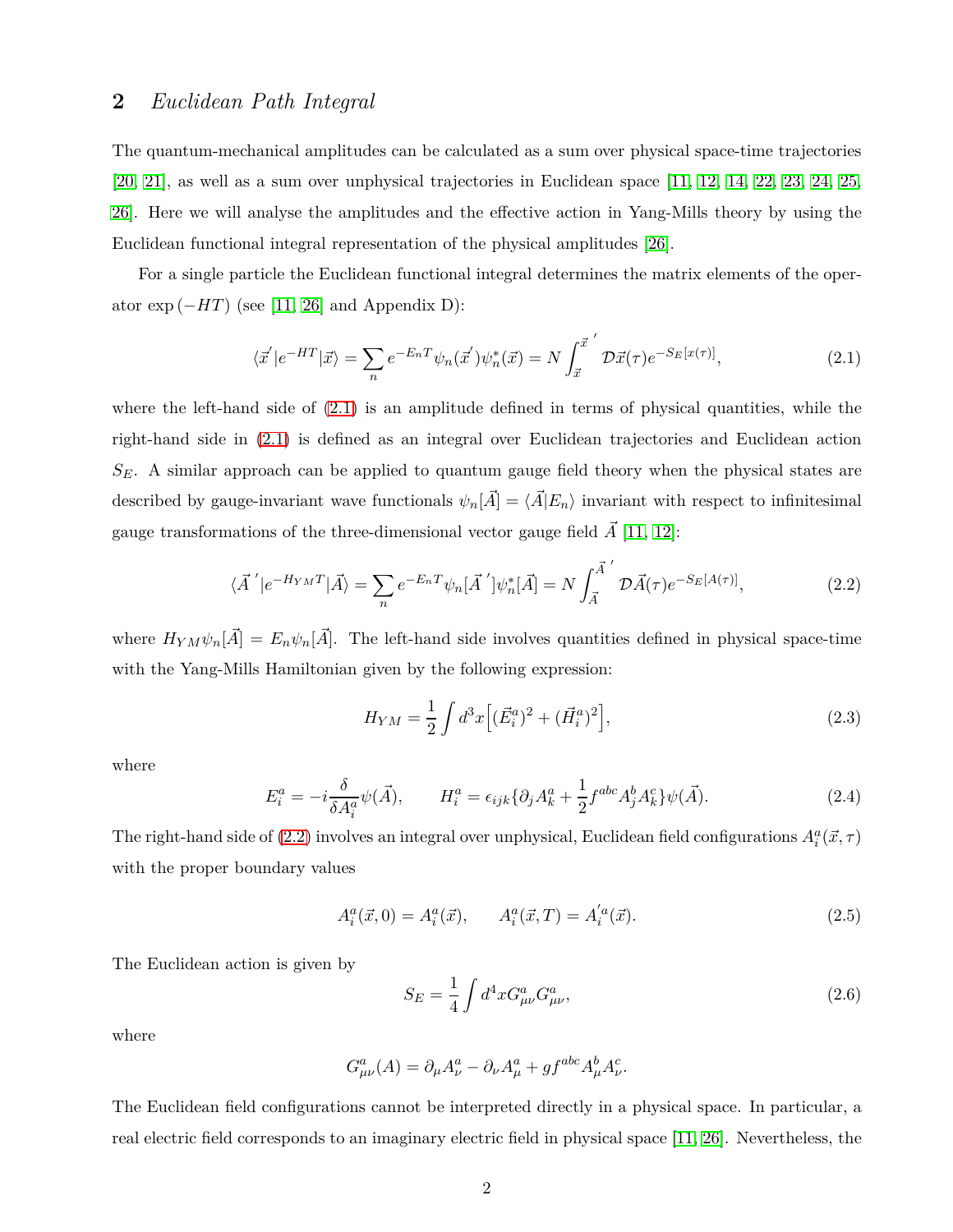integral over all Euclidean field configurations interpolating between  $A_i^a(\vec{x})$  and  $A_i^{'a}(\vec{x})$  does represent a physical amplitude [\[11,](#page-26-0) [12,](#page-26-1) [14,](#page-26-3) [22,](#page-26-11) [23,](#page-26-12) [24,](#page-27-0) [25,](#page-27-1) [26\]](#page-27-2).

The functional integral representation requires to sum over all Euclidean field configurations  $A^a_\mu(\vec{x}, \tau)$  that interpolate between the fixed boundary data  $A^a_i(\vec{x})$  and  $A'_i^a(\vec{x})$ . In the following sections we analyse the field configurations in the vicinity of a given interpolating field  $B^a_\mu(x)$  that starts at  $A_i^a(\vec{x})$  and ends at  $A_i^{'a}(\vec{x})$ :

$$
A_{\mu}^{a}(x) = B_{\mu}^{a}(x) + a_{\mu}^{a}(x),
$$
\n(2.7)

and expand the action [\(2.6\)](#page-2-1) in powers of quantum fluctuation  $a^a_\mu(x)$ :

$$
G^{a}_{\mu\nu}(A) = G^{a}_{\mu\nu}(B) + \nabla^{ab}_{\mu} a^{b}_{\nu} - \nabla^{ab}_{\nu} a^{b}_{\mu} + gf^{abc} a^{b}_{\mu} a^{c}_{\nu},
$$
\n(2.8)

where  $\nabla_{\mu}^{ab}$  is a covariant derivative with respect to the interpolating field  $B_{\mu}^{a}(x)$ :

<span id="page-3-0"></span>
$$
\nabla_{\mu}^{ab} a_{\nu}^{b} = \partial_{\mu} a_{\nu}^{a} + gf^{abc} B_{\mu}^{b} a_{\nu}^{c},
$$
\n(2.9)

and  $[\nabla_{\mu}, \nabla_{\nu}]^{ab} = gf^{acb}G^{c}_{\mu\nu}(B)$ . The Euclidean action [\(2.6\)](#page-2-1) will take the following form:

$$
S_E = \frac{1}{4} \int d^4x G^a_{\mu\nu}(B) G^a_{\mu\nu}(B) + \int d^4x G^a_{\mu\nu}(B) \nabla^{ab}_{\mu} a^a_{\nu} + + \frac{1}{4} \int d^4x \Big( (\nabla^{ab}_{\mu} a^b_{\nu} - \nabla^{ab}_{\nu} a^b_{\mu} + gf^{abc} a^b_{\mu} a^c_{\nu})^2 + 2g G^a_{\mu\nu}(B) f^{abc} a^b_{\mu} a^c_{\nu} \Big). \tag{2.10}
$$

The first term in  $S_E$  doesn't depend on quantum field  $a^a_\mu(x)$  and can be factorised in the functional integral [\(2.2\)](#page-2-0). The interpolating field  $B^a_\mu$  is supposed to satisfy the Euclidean equation of motion:

<span id="page-3-2"></span>
$$
\nabla_{\mu} G_{\mu\nu}(B) = 0,\tag{2.11}
$$

so that the second term in [\(2.10\)](#page-3-0) that is linear in  $a^a_\mu(x)$  vanishes and the effective action is a gauge invariant functional [\[3\]](#page-25-2). The quadratic part of the action has the following form:

<span id="page-3-1"></span>
$$
K_E = \frac{1}{4} \int d^4x \Big( (\nabla^{ab}_{\mu} a^b_{\nu} - \nabla^{ab}_{\nu} a^b_{\mu})^2 + 2g G^a_{\mu\nu}(B) f^{abc} a^b_{\mu} a^c_{\nu} \Big). \tag{2.12}
$$

The nonlinear terms in the Euclidean Lagrangian [\(2.10\)](#page-3-0) are cubic and quartic in  $a^a_\mu(x)$ :

<span id="page-3-3"></span>
$$
V_E = -gf^{abc} a^b_\nu a^c_\mu \nabla^{ad}_\mu a^d_\nu + \frac{g^2}{4} (f^{abc} a^b_\mu a^c_\nu)^2.
$$
 (2.13)

In order for the one-loop approximation to make sense, the action  $S_E$ , when it is taken in a quadratic approximation [\(2.12\)](#page-3-1), must be positive for all directions of  $a^a_\mu(x)$  to be integrated over. If this is not the case, the background field  $B^a_\mu(x)$ , is unstable against quadratic quantum fluctuations.

Therefore the stability of the physical states is directly connected with the stability of Euclidean field configurations that interpolate between two three-dimensional boundary values  $A_i^a(\vec{x})$  and  $A_i^{'a}(\vec{x})$ .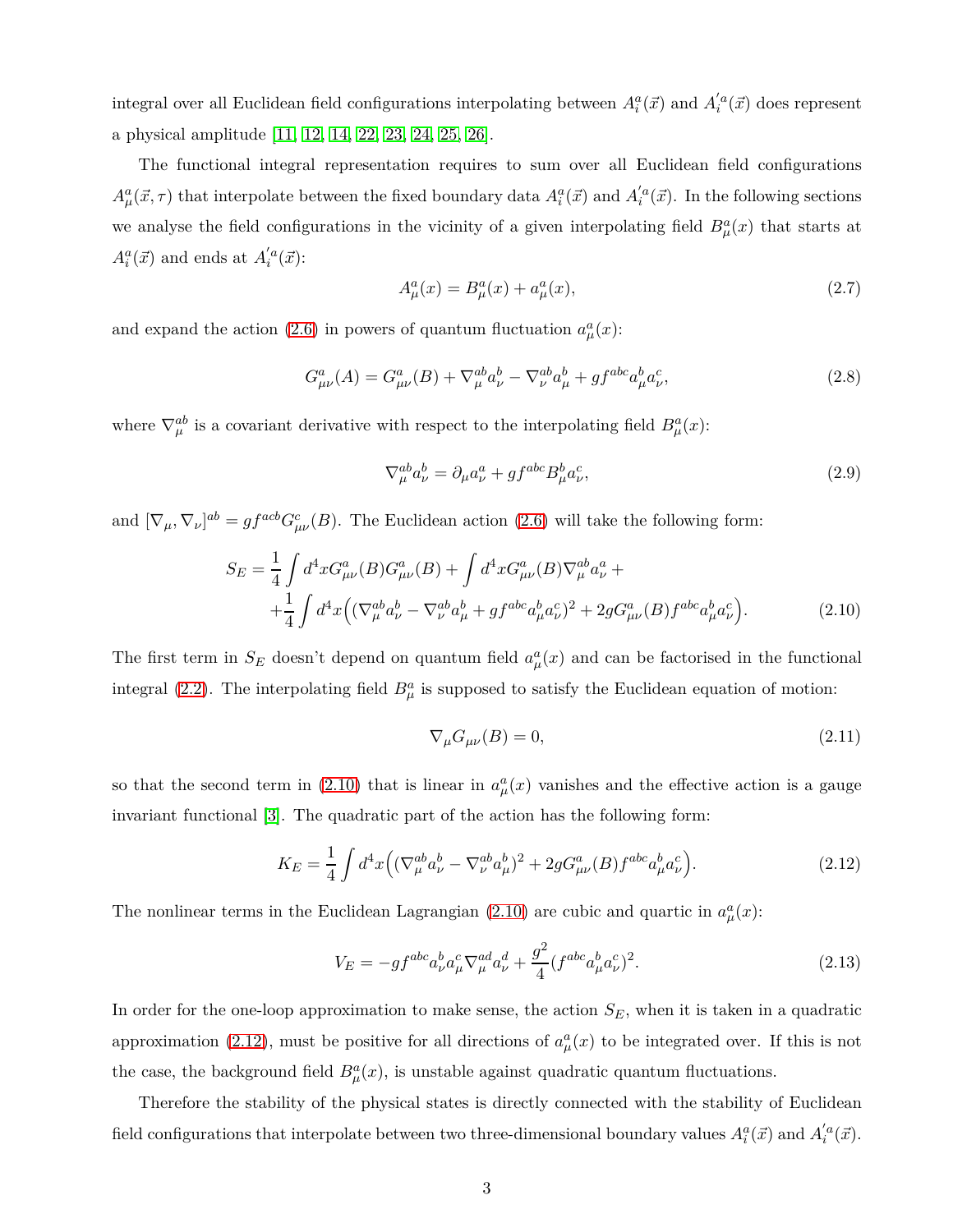The interpolating field may or may not be stable. An interpolating field is stable if the action associated with it is smaller than the action of all neighbouring configurations with the same boundary values. If it is stable, then the functional integral over the Euclidean configurations in the vicinity of this field can be dealt with in the quadratic approximation and it describes the physics of the ground state [\[11,](#page-26-0) [12\]](#page-26-1). If unstable, then nonlinear interaction of fluctuating fields should be taken into consideration [\[7,](#page-25-6) [11,](#page-26-0) [12,](#page-26-1) [13,](#page-26-2) [14,](#page-26-3) [15,](#page-26-4) [27,](#page-27-3) [28,](#page-27-4) [29,](#page-27-5) [30,](#page-27-6) [31,](#page-27-7) [32,](#page-27-8) [33,](#page-27-9) [34,](#page-27-10) [35,](#page-27-11) [36\]](#page-27-12).

Let us specify the three-dimensional field configurations  $A_i^a(\vec{x})$  and  $A_i^{'a}(\vec{x})$  at Euclidean time  $\tau = 0$ and  $\tau = T$ , respectively, by choosing  $A_i^a(\vec{x}) = A_i^{'a}(\vec{x})$ . In order for local fluctuations not to lower the action the interpolating field first of all must obey the Euclidean Euler-Lagrange equation [\(2.11\)](#page-3-2). We will consider boundary values  $A_i^a(\vec{x})$  and  $A_i^{'a}(\vec{x})$  that are *covariantly-constant* fields [\[38,](#page-28-0) [39,](#page-28-1) [3,](#page-25-2) [4\]](#page-25-3). In that case a suitable four-dimensional gauge field  $B^a_\mu(x)$  that provides a possible interpolation between these fields has the following form:

<span id="page-4-1"></span>
$$
B_{\mu}^{a}(x) = -\frac{1}{2}F_{\mu\nu}x_{\nu}\delta_{3}^{a}.
$$
\n(2.14)

Euclidean transformations rotate the vectors  $E_i$  and  $H_i$  by two independent rotations. We may therefore transform these vectors into the direction of the positive z-axis [\[11\]](#page-26-0):

<span id="page-4-3"></span>
$$
F_{12} = H, \quad F_{03} = E,\tag{2.15}
$$

and the gauge invariants are:  $\mathcal{F}_E = \frac{1}{4} G^a_{\mu\nu} G^a_{\mu\nu}$  and the  $\mathcal{G} = \frac{1}{4} G^a_{\mu\nu} \tilde{G}^a_{\mu\nu}$ . In order to analyse the stability of the interpolating field we should consider the corresponding eigenvalue problem that appears in the quadratic approximation of the action [\(2.10\)](#page-3-0) over the quantum fluctuations  $a^a_\mu(x)$ :

$$
-\nabla_{\mu}^{ab} \left(\nabla_{\mu}^{bc} a_{\nu}^c - \nabla_{\nu}^{bc} a_{\mu}^c\right) + gf^{abc} G_{\mu\nu}^b a_{\mu}^c = \lambda a_{\nu}^a.
$$
\n(2.16)

It is convenient to decompose the fluctuations into the neutral and charged components<sup>[2](#page-4-0)</sup>:

<span id="page-4-2"></span>
$$
a_{\mu}^{a} = (a_{\mu}^{3}, a_{\mu}, a_{\mu}^{-}), \quad a_{\mu} = a_{\mu}^{1} + i a_{\mu}^{2}, \quad a_{\mu}^{-} = a_{\mu}^{1} - i a_{\mu}^{2}.
$$
 (2.17)

For the neutral and charged components we will get:

$$
-\partial_{\mu}(\partial_{\mu}a_{\nu}^{3} - \partial_{\nu}a_{\mu}^{3}) = \lambda a_{\nu}^{3},
$$
  

$$
-\nabla_{\mu}(\nabla_{\mu}a_{\nu} - \nabla_{\nu}a_{\mu}) + igF_{\mu\nu}a_{\mu} = \lambda a_{\nu},
$$
 (2.18)

where  $\nabla_{\mu} = \partial_{\mu} - \frac{1}{2} i g F_{\mu\nu} x_{\nu}$ . Taking into account that

$$
[\nabla_{\mu}, \nabla_{\nu}] = igF_{\mu\nu} \tag{2.19}
$$

and imposing the background gauge condition on quantum field [\[3,](#page-25-2) [4,](#page-25-3) [40\]](#page-28-2)

$$
\nabla_{\mu}^{ab} a_{\mu}^{b} = 0 \tag{2.20}
$$

<span id="page-4-0"></span><sup>&</sup>lt;sup>2</sup>We will consider the  $SU(2)$  gauge group in the rest of the article.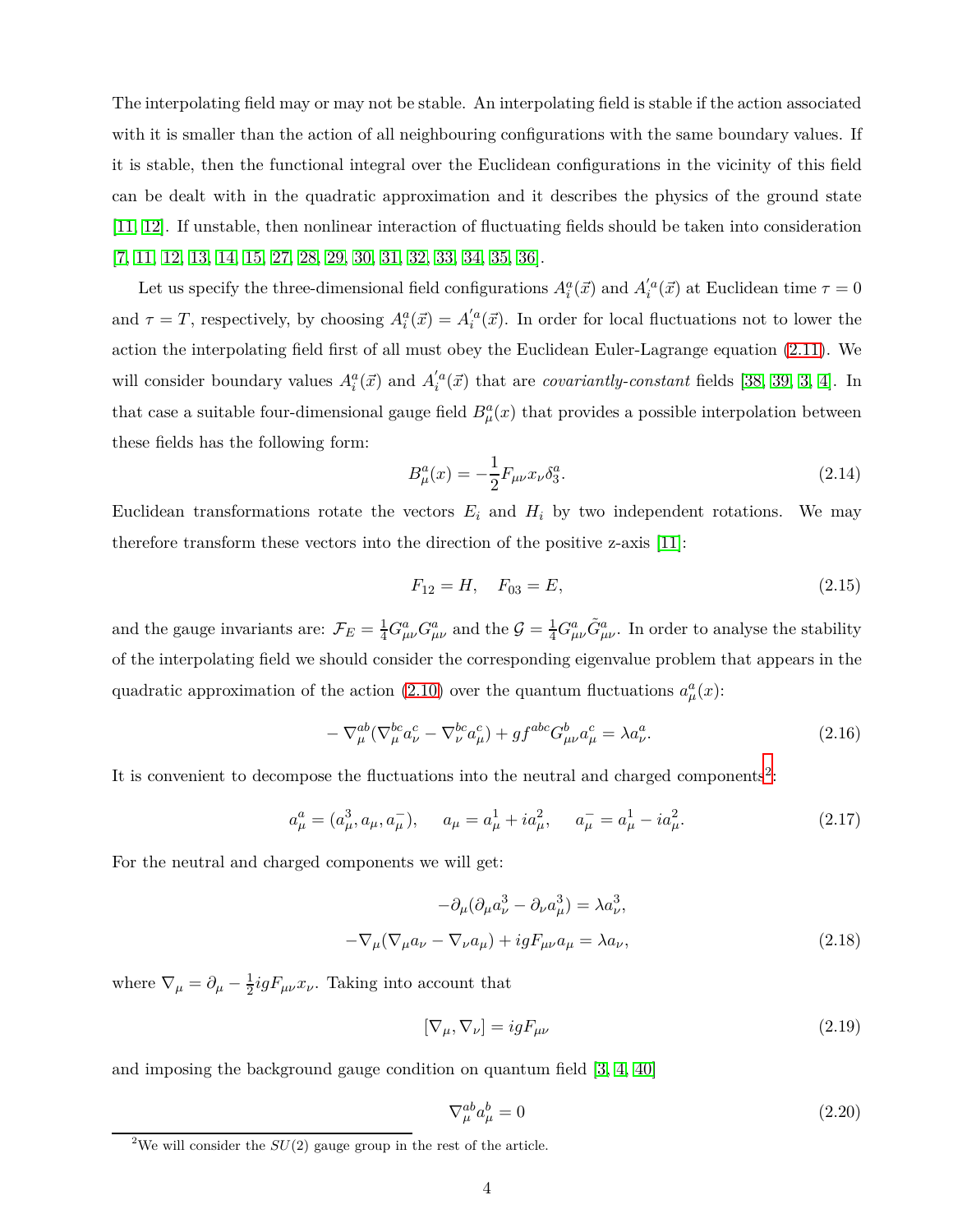we will get for the charged components the following equation:

<span id="page-5-1"></span>
$$
-\nabla_{\mu}\nabla_{\mu}a_{\nu} + 2igF_{\mu\nu}a_{\mu} = \lambda a_{\nu} . \qquad (2.21)
$$

Taking the interpolating field [\(2.14\)](#page-4-1) in the z-direction we will get

$$
H_0 = -\nabla_\mu \nabla_\mu = -(\partial_\mu - \frac{1}{2} ig F_{\mu\nu} x_\nu)(\partial_\mu - \frac{1}{2} ig F_{\mu\rho} x_\rho) =
$$
  
=  $-\partial_1^2 - \partial_2^2 + ig H(x_2 \partial_1 - x_1 \partial_2) + \frac{g^2}{4} H^2(x_2^2 + x_1^2)$   
 $-\partial_3^2 - \partial_0^2 + ig E(x_3 \partial_0 - x_0 \partial_3) + \frac{g^2}{4} E^2(x_3^2 + x_0^2).$  (2.22)

The  $H_0$  is a sum of isomorphic oscillators in the  $(1, 2)$  and  $(3, 0)$  planes. By introducing the operators [\[11,](#page-26-0) [12,](#page-26-1) [14\]](#page-26-3)

$$
c_i = \partial_i + \frac{g}{2} H x_i, \qquad c_i^+ = -\partial_i + \frac{g}{2} H x_i, \qquad i = 1, 2
$$
  

$$
d_j = \partial_j + \frac{g}{2} E x_j, \qquad d_j^+ = -\partial_j + \frac{g}{2} E x_j, \qquad j = 3, 0
$$
 (2.23)

one can find that (see Appendix A)

$$
H_0 = (c_1^+ + ic_2^+)(c_1 - ic_2) + (d_3^+ + id_0^+)(d_3 - id_0) + gH + gE.
$$
\n(2.24)

The eigenstates of the operator  $H_0$  therefore are:

<span id="page-5-3"></span>
$$
\psi_{nm} = (c_1^+ + ic_2^+)^n (d_3^+ + id_0^+)^m \psi_{00} = (gH)^n (x_1 + ix_2)^n (gE)^m (x_3 + ix_0)^m \psi_{00}, \tag{2.25}
$$

where

$$
\psi_{00} = e^{-\frac{gH}{4}(x_1^2 + x_2^2)} e^{-\frac{gE}{4}(x_3^2 + x_0^2)} \tag{2.26}
$$

and the corresponding eigenvalues  $H_0\psi_{nm} = \lambda_0\psi_{nm}$  are:

<span id="page-5-0"></span>
$$
\lambda_0 = (2n+1)gH + (2m+1)gE.
$$
\n(2.27)

All eigenstates have infinite degeneracy because the states

$$
\psi_{nm}(n_0, m_0) = (c_1^+ - ic_2^+)^{n_0} (d_3^+ - id_0^+)^{m_0} \psi_{nm}
$$
\n(2.28)

have identical eigenvalues [\(2.27\)](#page-5-0) and are indexed by two integers  $n_0, m_0 = 0, 1, 2...$  (see Appendix A for details). Now we can turn to the investigation of the eigenstates of the operator for the charged field [\(2.17\)](#page-4-2)

$$
H_{\mu\nu} = -g_{\mu\nu}\nabla_{\lambda}\nabla_{\lambda} - 2igF_{\mu\nu}
$$
\n(2.29)

that appears in the equation [\(2.21\)](#page-5-1). They are:

<span id="page-5-2"></span>
$$
b = a_1 + ia_2
$$
,  $b^- = a_1 - ia_2$ ,  $h = a_3 + ia_0$ ,  $h^- = a_3 - ia_0$ . (2.30)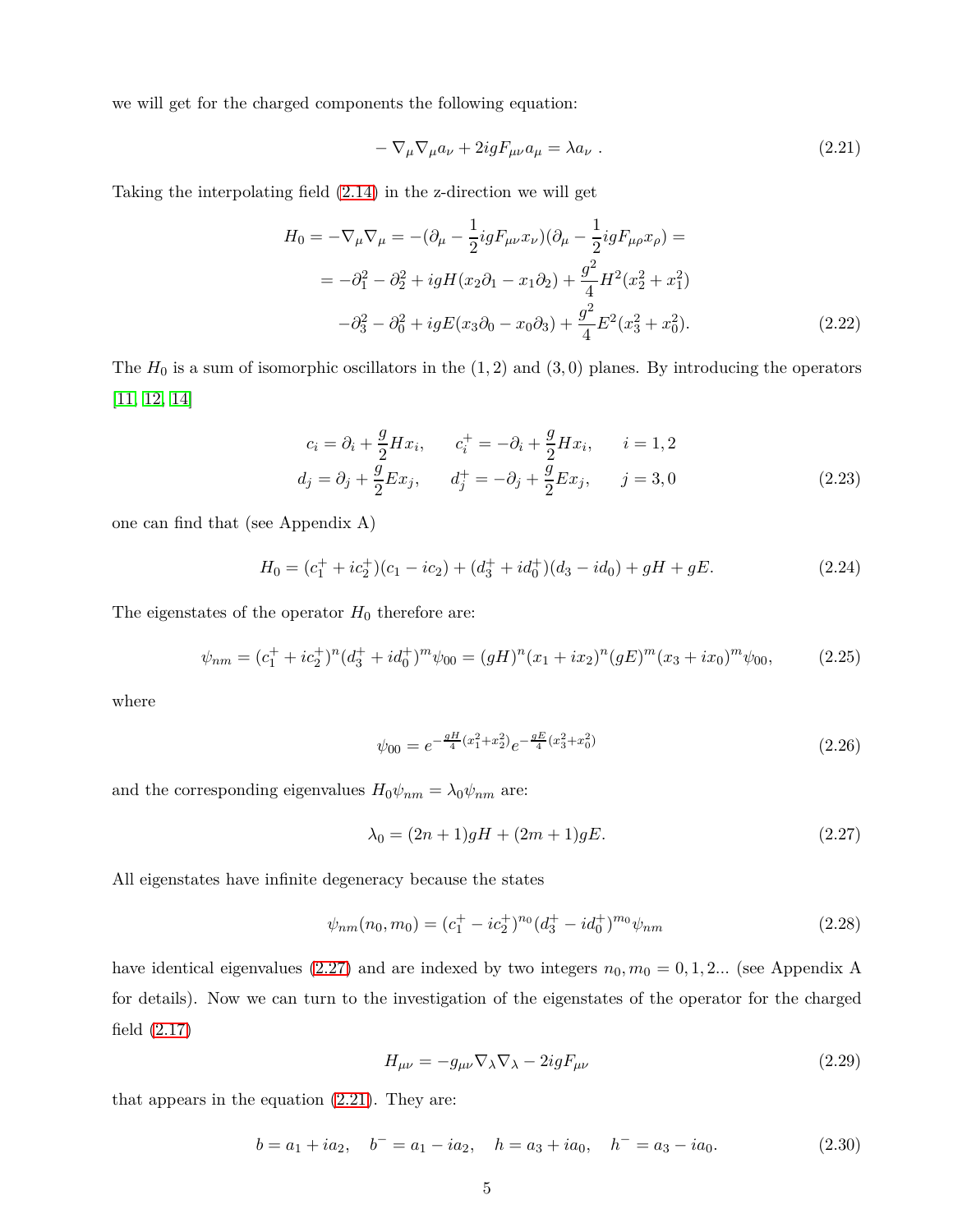The eigenvalues corresponding to the fields  $b, b^-$  and  $h, h^-$  of the operator  $H_{\mu\nu}$  take the following form:

$$
b^{-}: \qquad \lambda_1 = (2n+1)gH + (2m+1)gE + 2gH
$$
  
\n
$$
b: \qquad \lambda_2 = (2n+1)gH + (2m+1)gE - 2gH
$$
  
\n
$$
h^{-}: \qquad \lambda_3 = (2n+1)gH + (2m+1)gE + 2gE
$$
  
\n
$$
h: \qquad \lambda_4 = (2n+1)gH + (2m+1)gE - 2gE,
$$
\n(2.31)

where  $n, m = 0, 1, 2...$  For the conjugate field  $a_{\mu}^-$  one can find the identical eigenvalues  $\lambda_i$ ,  $i = 5, ..., 8$ . As one can see, the negative eigenvalues appear in  $\lambda_2, \lambda_4$  if  $E \neq H$ . It follows that only in the case of (anti)self-dual interpolating field [\[11,](#page-26-0) [12\]](#page-26-1)

<span id="page-6-1"></span>
$$
E = H \tag{2.32}
$$

there are no negative eigenvalues in the spectrum. The boundary data [\(2.5\)](#page-2-2) do allow a self-dual interpolating field  $(2.14)$ . It also follows that when  $n = m = 0$ , there is an infinite number of zero eigenvalues  $\lambda_2 = \lambda_4 = 0$  that appear due to the high symmetry of the self-dual configuration  $E = H$ . These are Leutwyller zero modes, so called chromons [\[11,](#page-26-0) [12\]](#page-26-1). The corresponding eigenfunctions are linear combinations of  $(2.28)$   $(b^- = h^- = 0)$ :

$$
a_1(\xi) = ia_2(\xi) = \sum_{n_0, m_0} \xi_{n_0 m_0} (c_1^+ - ic_2^+)^{n_0} (d_3^+ - id_0^+)^{m_0} \psi_{00}
$$
  

$$
a_3(\eta) = ia_0(\eta) = \sum_{n_0, m_0} \eta_{n_0 m_0} (c_1^+ - ic_2^+)^{n_0} (d_3^+ - id_0^+)^{m_0} \psi_{00},
$$
 (2.33)

where the zero-mode amplitudes (collective variables)  $\xi_{n_0m_0}$  and  $\eta_{n_0m_0}$  are arbitrary complex num- $\mathrm{bers}^3$  $\mathrm{bers}^3$ .

In his original approach Leutwyler remarked, "It does not seem to be possible to evaluate the integral over all self-dual fields exactly," and then "Our motivation for restricting ourselves to small chromon amplitudes is of a technical nature: we do not know how to do better." Our aim is to calculate the contribution of zero modes exactly. In order to calculate the contribution of zero modes two alternative methods will be suggested in the forthcoming sections. First we will develop the method of infrared regularisation of zero modes.

<span id="page-6-0"></span><sup>&</sup>lt;sup>3</sup>The zero modes modify the interpolating field  $B_\mu \to B_\mu + \bar{B}_\mu(\xi, \eta)$  in such a fashion that it remains self-dual even for arbitrary large zero-mode amplitudes [\[11,](#page-26-0) [12\]](#page-26-1). If in addition the interpolating field  $B_\mu + \bar{B}_\mu(\xi, \eta)$  satisfies the equation of motion [\(2.11\)](#page-3-2), as in the case of Minkowski solution [\[37\]](#page-27-13), then the variation of the equation [\(2.11\)](#page-3-2) over the deformation parameters  $(\xi, \eta)$  will allow to express the derivatives  $\delta_{\xi, \eta} B_\mu(\xi, \eta)$  over  $(\xi, \eta)$  in terms of the zero mode eigenfunctions  $(2.33)$   $[40]$  :  $\delta_{\xi,\eta}B_{\nu}(\xi,\eta) = a_{\nu}(\xi,\eta).$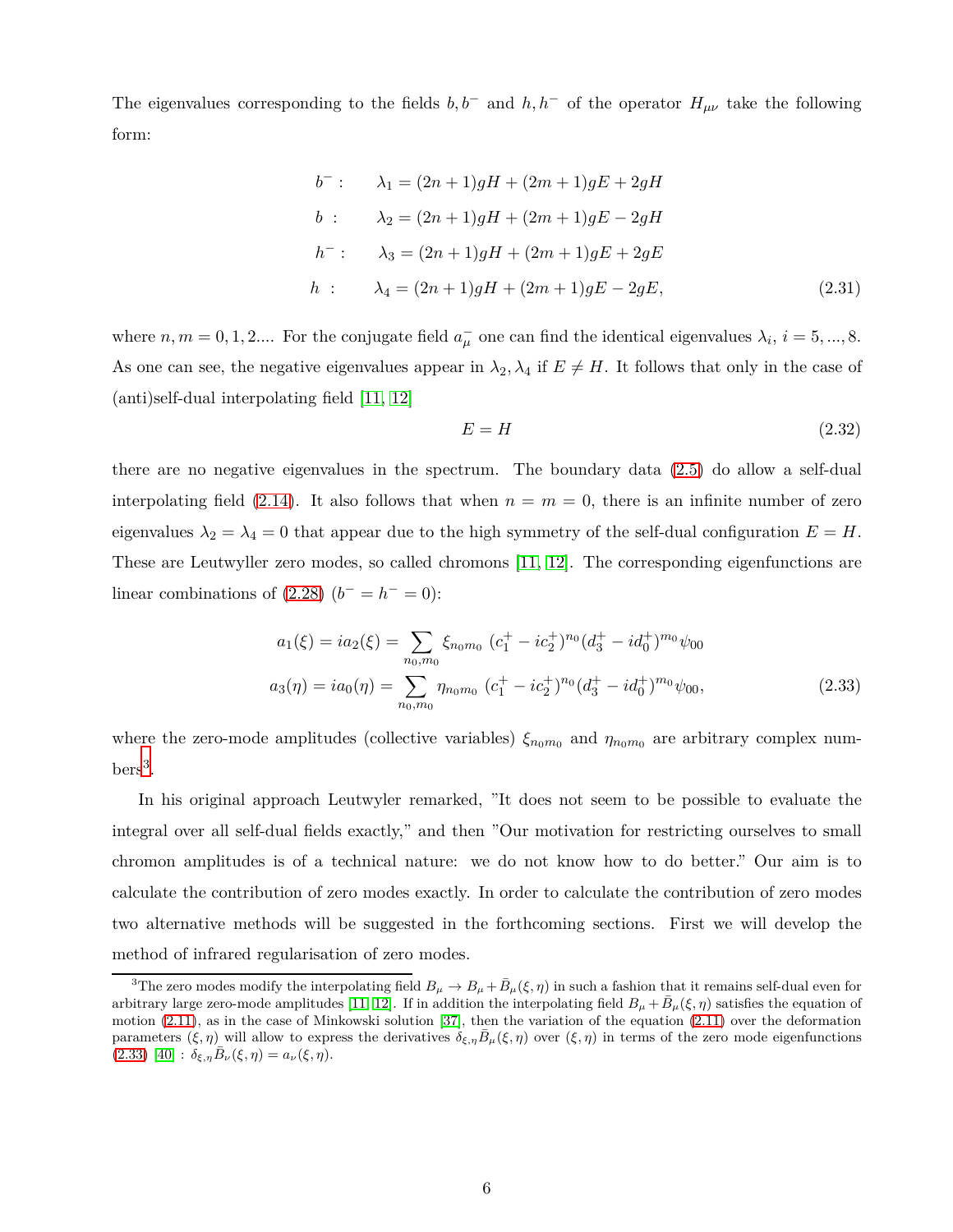#### <span id="page-7-1"></span>**3** *Effective Lagrangian*

The Euclidean function integral [\(2.2\)](#page-2-0) for the nonzero eigenvalues in the quadratic approximation is defined through the determinants of the operators  $H_{\mu\nu}$  and  $H_0$  [\[3,](#page-25-2) [4\]](#page-25-3):

$$
\mathcal{L}_E^{nonzero \ modes} = -\frac{1}{2} \ln Det H + \ln Det H_0 =
$$
  

$$
-\frac{1}{2} \mathcal{D}eg \sum_{n,m,i} \ln \lambda_i(n,m) + \mathcal{D}eg \sum_{n,m} \ln \lambda_0(n,m) =
$$
  

$$
=\frac{1}{2} \mathcal{D}eg \int \frac{ds}{s} \sum_{n,m,i} e^{-\lambda_i(n,m)s} - \mathcal{D}eg \int \frac{ds}{s} \sum_{n,m} e^{-\lambda_0(n,m)s}, \qquad (3.34)
$$

where  $\mathcal{D}eg = \left(\frac{gH}{2\pi}\right)$  $\left(\frac{qH}{2\pi}\right)^2 V T$  is the degeneracy of the eigenstates (see Appendix B [\(11.112\)](#page-21-0)). After substituting the eigenvalues [\(2.31\)](#page-5-2) we will get

$$
\mathcal{L}_E^{nonzero \ modes} = \frac{g^2 H^2}{4\pi^2} \int \frac{ds}{s} \sum_{n,m=0}^{\infty} \left( e^{-2gH(n+m+2)s} + e^{-2gH(n+m)s} - e^{-2gH(n+m+1)s} \right)
$$

$$
= \frac{1}{8\pi^2} \int \frac{ds}{s} \frac{g^2 H^2}{\sinh^2 gHs}.
$$
(3.35)

By using the renormalisation condition [\[1,](#page-25-0) [2\]](#page-25-1)

<span id="page-7-2"></span>
$$
\frac{\partial \mathcal{L}_E}{\partial H^2}|_{2g^2 H^2 = \mu^4} = -1,\tag{3.36}
$$

for the contribution of the nonzero modes we will get:

$$
\mathcal{L}_{E}^{nonzero\ modes} = \frac{1}{8\pi^2} \int \frac{ds}{s} \Big[ \frac{g^2 H^2}{\sinh^2 g H s} - \frac{g^2 H^2}{\sinh^2 \mu^2 s} + \frac{g^2 H^2 \mu^2 s \cosh \mu^2 s}{\sinh^3 \mu^2 s} \Big] = \frac{g^2 H^2}{48\pi^2} \Big[ \ln \frac{2g^2 H^2}{\mu^4} - 1 \Big].
$$
\n(3.37)

The zero eigenvalues [\(2.31\)](#page-5-2) and the corresponding eigenfunctions [\(2.33\)](#page-6-1) that appear when  $n = m =$ 0 should be considered separately. In quadratic approximation the zero-mode fluctuations are not suppressed by the exponential factor  $e^{-K_E}$  and allow these modes to have large amplitudes. The fluctuating field  $a^a_\mu(x)$  can differ considerably from the self-dual field  $B_\mu$  in the neighbourhood of which we are interested to integrate. It merely means that the integration in these directions is not Gaussian [\[40\]](#page-28-2) and one should take into account the nonlinear interaction [\(2.13\)](#page-3-3). In order to handle the zero modes contribution one should replace the measure  $\mathcal{D}\vec{A}(\tau)$  in the Euclidean functional integral [\(2.2\)](#page-2-0) in terms of the collective variables in the zero-mode directions [\(2.33\)](#page-6-1):

$$
\prod_{a,\mu}^{zero~modes} Da_{\mu}^{a} = J \prod_{n_0,m_0=0}^{Deg} d\xi'_{n_0m_0} d\xi''_{n_0m_0} d\eta'_{n_0m_0} d\eta''_{n_0m_0},
$$
\n(3.38)

where  $\xi_{n_0m_0} = \xi'_{n_0m_0} + i\xi''_{n_0m_0}$ ,  $\eta_{n_0m_0} = \eta'_{n_0m_0} + i\eta''_{n_0m_0}$ , and insert the corresponding Jacobian factor  $J<sup>4</sup>$  $J<sup>4</sup>$  $J<sup>4</sup>$  into the functional integral [\[40,](#page-28-2) [41\]](#page-28-3). As far as the quadratic part of the action  $S_E$  does not suppress

<span id="page-7-0"></span><sup>&</sup>lt;sup>4</sup>The Jacobian *J* here does not depend on the gauge field.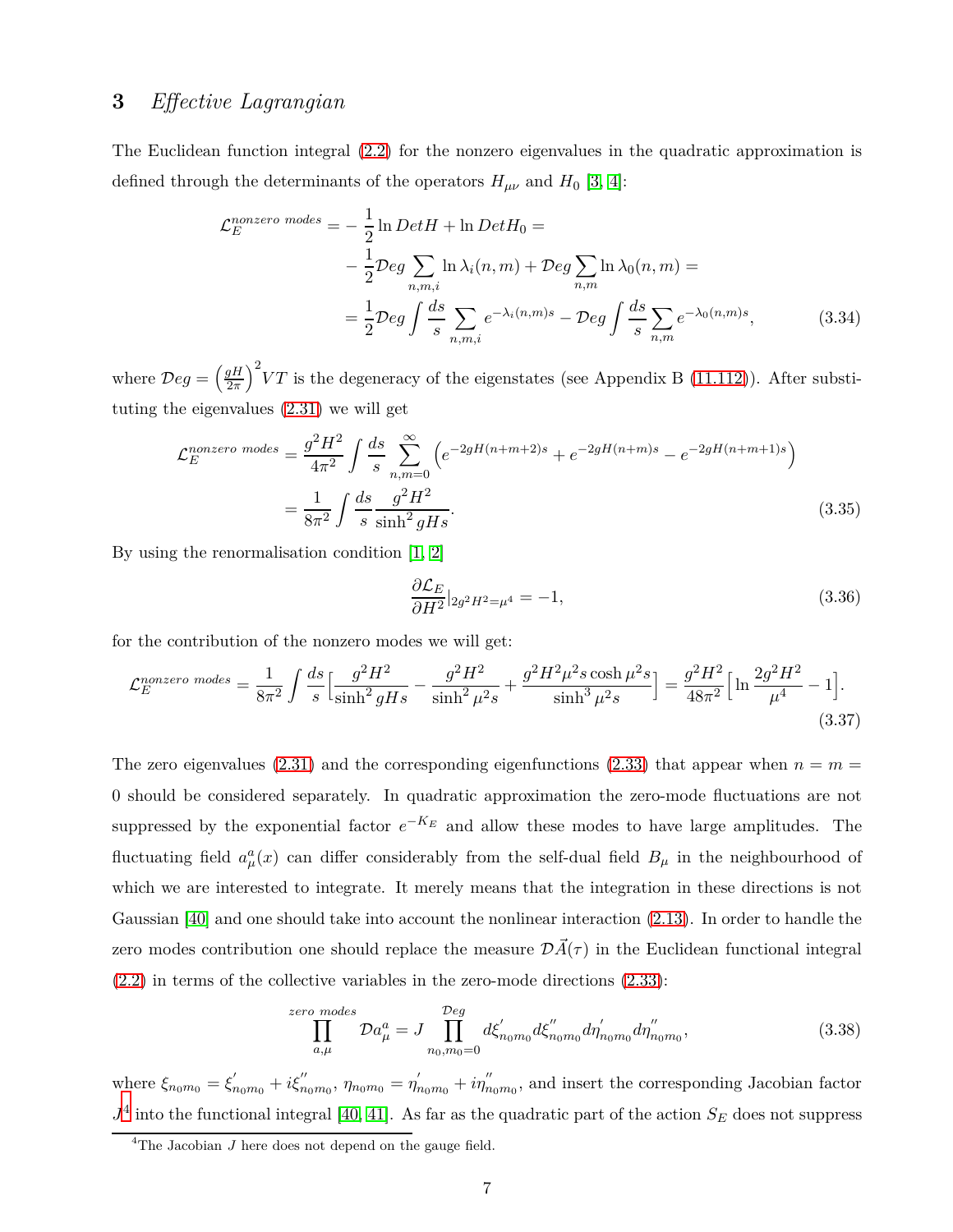the zero mode fluctuations, we have to consider the contribution of zero mode fluctuations by taking into account the cubic and quartic terms in the Euclidean action *S<sup>E</sup>* [\(2.13\)](#page-3-3). We will develop this approach in the forthcoming section.

At the same time we found it useful to develop first an alternative approach that allows to calculate the zero mode contribution to the functional integral by developing an appropriate infrared regularisation. As we will see at the end of this investigation, both methods, the infrared regularisation and integration over the nonlinear self-interaction of zero modes, lead to the identical result [\(4.44\)](#page-8-0).

## <span id="page-8-2"></span>**4** *Infrared Regularisation of Zero Modes*

Instead of transforming the integration over the zero modes into the integral over the collective variables  $(\xi, \eta)$ , in this section we are going to suggest an appropriate infrared regularisation. For that we will infinitesimally elevate the zero modes by adding the terms *αgH* and *αgE* to the zero eigenvalues spectrum  $(2.31)$ :

$$
\lambda_2 = (2n+1)gH + (2m+1)gE - 2gH + \alpha gH
$$
  

$$
\lambda_4 = (2n+1)gH + (2m+1)gE - 2gE + \alpha gE,
$$
 (4.39)

where  $\alpha$  is a dimensionless infinitesimal parameter. As we will see, the result does not depend on  $\alpha$ . For the self-dual field  $E = H$  the contribution of these modes  $\lambda_{2,4} = (2n + 2m + \alpha)gH$  at  $n = m = 0$ to the effective action will be

<span id="page-8-1"></span>
$$
2\frac{g^2H^2}{4\pi^2} \int \frac{ds}{s} e^{-\alpha gHs}.\tag{4.40}
$$

Thus the contribution of all modes [\(3.35\)](#page-7-1) and [\(4.40\)](#page-8-1) to the effective Lagrangian will take the following form:

$$
\mathcal{L}_E^{(1)} = \frac{1}{2\pi^2} \int \frac{ds}{s} \left[ \frac{g^2 H^2}{4\sinh^2 g H s} + g^2 H^2 e^{-\alpha g H s} \right].
$$
\n(4.41)

By using the renormalisation condition [\[1,](#page-25-0) [2\]](#page-25-1)

<span id="page-8-0"></span>
$$
\frac{\partial \mathcal{L}_E}{\partial H^2}|_{2g^2 H^2 = \mu^4} = -1,\tag{4.42}
$$

for the renormalised effective Lagrangian we will get

$$
\mathcal{L}_E^{(1)} = \frac{1}{2\pi^2} \int \frac{ds}{s} \left[ \frac{g^2 H^2}{4 \sinh^2 g H s} - \frac{g^2 H^2}{4 \sinh^2 \mu^2 s} + \frac{g^2 H^2 \mu^2 s \cosh \mu^2 s}{4 \sinh^3 \mu^2 s} + \right. \\
\left. + g^2 H^2 \left( e^{-\alpha g H s} - e^{-\alpha \mu^2 s} + \frac{\alpha \mu^2 s}{2} e^{-\alpha \mu^2 s} \right) \right] = \\
= \frac{g^2 H^2}{48\pi^2} \left[ \ln \frac{2g^2 H^2}{\mu^4} - 1 \right] - \frac{g^2 H^2}{4\pi^2} \left[ \ln \frac{2g^2 H^2}{\mu^4} - 1 \right] = -\frac{11g^2 H^2}{48\pi^2} \left[ \ln \frac{2g^2 H^2}{\mu^4} - 1 \right], \quad (4.43)
$$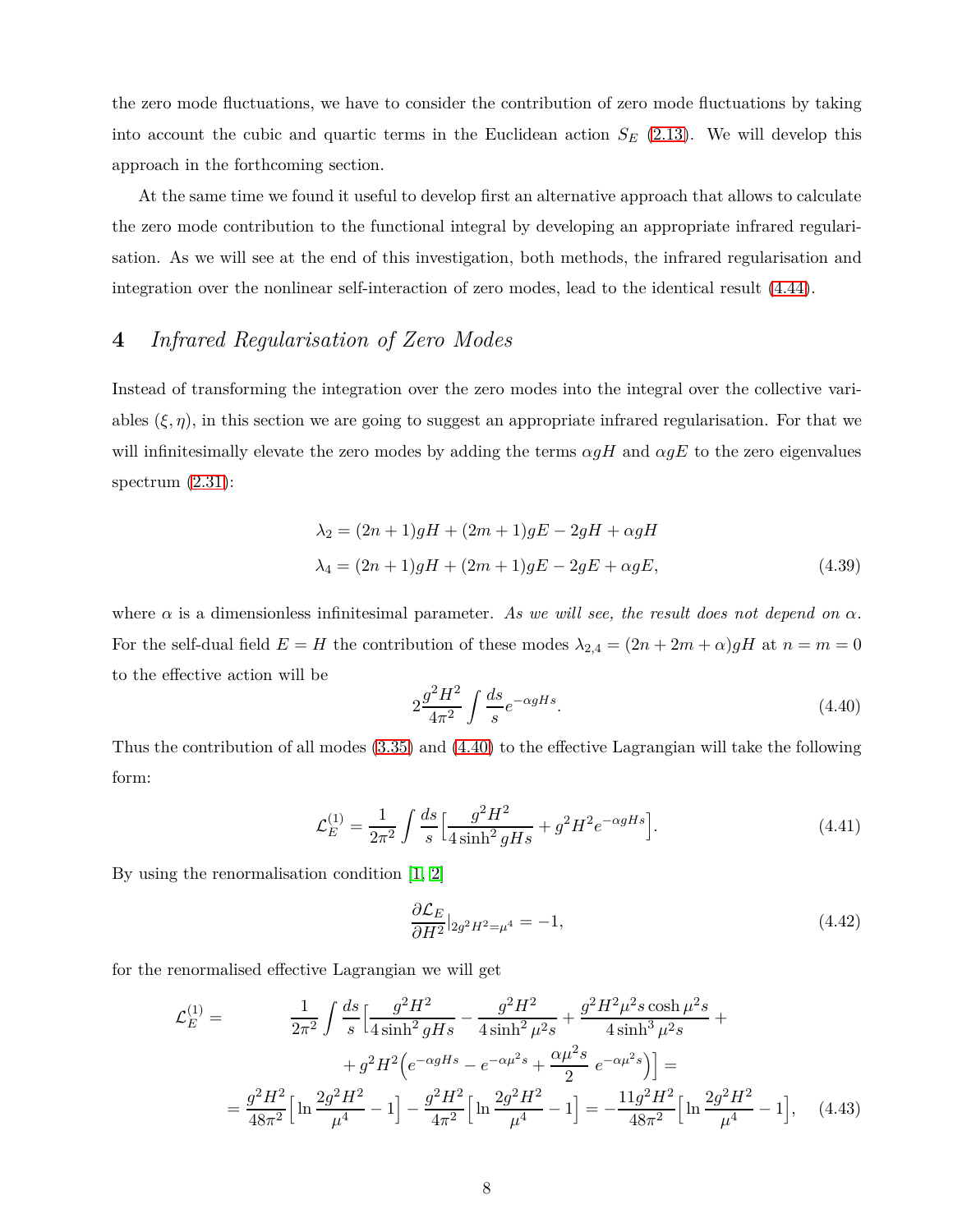where the contributions of positive and zero modes are presented separately. As one can see from the above result, the Lagrangian does not depend on the infrared regularisation parameter  $\alpha$  that was introduced earlier to elevate the zero mode degeneracy. This is in a good agreement with the independence of the effective Lagrangian on the other infrared regularisation parameter  $\mu$  [\(15.128\)](#page-24-0) [\[1,](#page-25-0) [2\]](#page-25-1). As it follows from [\(4.43\)](#page-8-0) and definitions [\(2.2\)](#page-2-0), [\(11.112\)](#page-21-0), the energy density in  $e^{-\epsilon VT} |\psi_{vac}|^2$  at  $T \rightarrow \infty$  will take the following form:

$$
\epsilon = H^2 + \frac{11g^2H^2}{48\pi^2} \Big[ \ln \frac{2g^2H^2}{\mu^4} - 1 \Big]. \tag{4.44}
$$

The Euclidean path integral between physical gauge field configurations does not contain the imaginary term and the covariantly-constant vacuum field configuration [\(2.5\)](#page-2-2) is stable.

There is a perfect consistency between the result obtained in Euclidean formulation and the one obtained in a physical space-time [\[1,](#page-25-0) [15\]](#page-26-4)

<span id="page-9-0"></span>
$$
\mathcal{L} = -\mathcal{F} - \frac{11g^2 \mathcal{F}}{48\pi^2} \Big[ \ln \frac{2g^2 \mathcal{F}}{\mu^4} - 1 \Big], \qquad \mathcal{F} = \frac{1}{4} G^a_{\mu\nu} G^a_{\mu\nu} > 0. \tag{4.45}
$$

As it was already mentioned, the electric field in a physical space-time  $\vec{E}$  corresponds to an imaginary electric field in Euclidian space  $\vec{E} \rightarrow i\vec{E}$ , therefore one can map the gauge invariant operators as:

$$
\mathcal{F} = \frac{1}{2}(\vec{H}^2 - \vec{E}^2) \Rightarrow \frac{1}{2}(\vec{H}^2 + \vec{E}^2)_{E} = \mathcal{F}_{E}. \tag{4.46}
$$

For the self-dual configuration  $E = H$  we have  $\mathcal{F}_E = H^2$ , and the Lagrangian [\(4.45\)](#page-9-0) transforms into the energy density [\(4.44\)](#page-8-0). Because the invariant  $\mathcal{F}_E$  is a positive quantity, it follows that in a physical space-time the corresponding  $\mathcal F$  is also positive and corresponds to a chromomagnetic field [\[1,](#page-25-0) [15\]](#page-26-4). A similar result takes place for the anti-self-dual field.

## <span id="page-9-2"></span>**5** *Nonlinear Self-Interaction of Zero Modes*

Here we will turn to the second approach taking into account a nonlinear self-interaction of zero modes and will replace the measure  $\mathcal{D}\vec{A}(\tau)$  in the Euclidean functional integral [\(2.2\)](#page-2-0) by using the collective variables in the zero-mode directions [\(2.33\)](#page-6-1):

$$
\prod_{a,\mu}^{zero~modes} Da_{\mu}^{a} = J \prod_{n_0, m_0 = 0}^{Deg} d\xi'_{n_0 m_0} d\xi''_{n_0 m_0} d\eta'_{n_0 m_0} d\eta''_{n_0 m_0}.
$$
\n(5.47)

As far as the quadratic part [\(2.12\)](#page-3-1) of the action *S<sup>E</sup>* vanishes and does not suppress the zero-mode fluctuations, it follows that one should take into account the contribution of the zero-mode fluctuations through the cubic and quartic interactions in the Euclidean action  $S_E$  [\(2.13\)](#page-3-3). The cubic self-interaction term  $(2.13)$  vanishes in the zero mode directions  $(2.33)$ ,  $(5.50)$ :

<span id="page-9-1"></span>
$$
V_E^{(3)} = -g\epsilon^{abc}a^b_\nu a^c_\mu \nabla^{ad}_\mu a^d_\nu = 0.
$$
\n(5.48)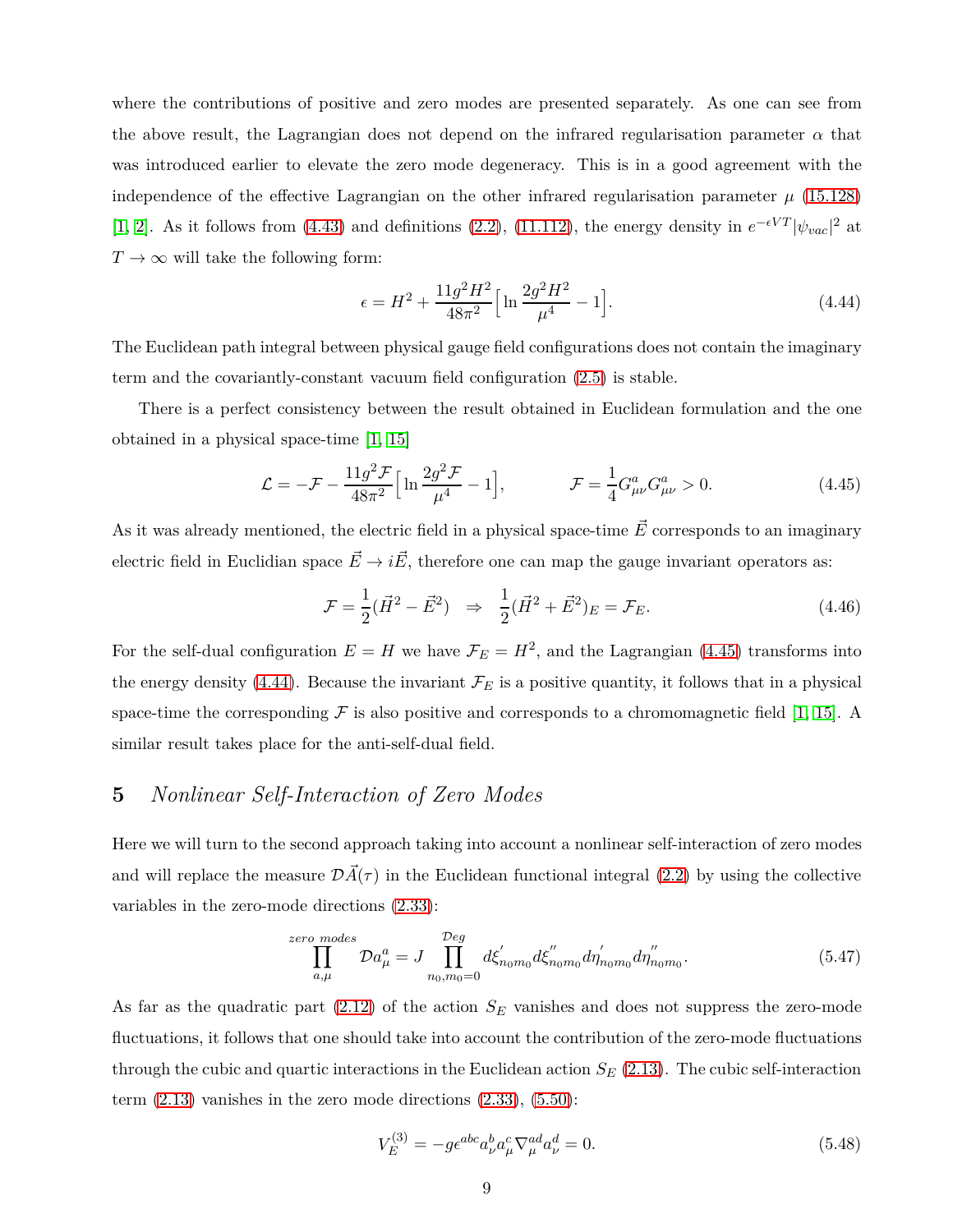Only the quartic self-interaction term is not vanishing in the zero mode directions and has the following form:

$$
Z^{zero\ modes} = N \int \exp\left[-\frac{g^2}{4} \int d^4x \left((a^a_\mu a^a_\mu)^2 - (a^a_\mu a^a_\nu)^2\right)\right] \prod_{a,\mu}^{zero\ modes} \mathcal{D}a^a_\mu,\tag{5.49}
$$

where the integration is over all zero modes. Let us first consider the lowest state  $(2.26)$  when  $n = m = n_0 = m_0 = 0$  in [\(2.25\)](#page-5-3) and [\(2.28\)](#page-5-0). The solution [\(2.33\)](#page-6-1) corresponding to the lowest state with  $n_0 = m_0 = 0$  is:

$$
a_1^1 = \xi' \psi_{00}, \quad a_1^2 = \xi'' \psi_{00}, \quad a_1^3 = 0
$$
  
\n
$$
a_2^1 = \xi'' \psi_{00}, \quad a_2^2 = -\xi' \psi_{00}, \quad a_2^3 = 0
$$
  
\n
$$
a_3^1 = \eta' \psi_{00}, \quad a_3^2 = \eta'' \psi_{00}, \quad a_3^3 = 0
$$
  
\n
$$
a_0^1 = \eta'' \psi_{00}, \quad a_0^2 = -\eta' \psi_{00}, \quad a_0^3 = 0,
$$
\n(5.50)

where  $\xi_{00} = \xi' + i\xi''$  and  $\eta_{00} = \eta' + i\eta''$ . For that lowest zero mode state [\(2.33\)](#page-6-1), [\(5.50\)](#page-9-1) the quartic term will take the following form (see Appendix B for details):

<span id="page-10-0"></span>
$$
V_E^{(4)} = \frac{g^2}{4} (\epsilon^{abc} a^b_\mu a^c_\nu)^2 = \frac{g^2}{2} (\xi^{'2} + \xi^{''2} + \eta^{'2} + \eta^{''2})^2 |\psi_{00}|^4,\tag{5.51}
$$

and the corresponding part of the partition function can be represented in the following form:

$$
Z_{00}^{zero \ modes} = \mu^4 \int \exp\left[-\frac{g^2}{2}(\xi'^2 + \xi''^2 + \eta'^2 + \eta''^2)^2 \int d^4x |\psi_{00}|^4 \right] d\xi' d\xi'' d\eta' d\eta''
$$

$$
= \mu^4 \int \exp\left[-\frac{g^2}{2}\left(\frac{gH}{4\pi}\right)^2 (\xi'^2 + \xi''^2 + \eta'^2 + \eta''^2)^2\right] d\xi' d\xi'' d\eta' d\eta'', \tag{5.52}
$$

where we used the expression [\(12.117\)](#page-21-1). After the rescaling of the collective variables  $(\xi, \eta) \rightarrow$  $(\xi, \eta) / (gH)^{1/2}$  we will get:

$$
Z_{00}^{zero \ modes} = \left(\frac{\mu^2}{gH}\right)^2 \int \exp\left[-\frac{g^2}{32}(\xi'^2 + \xi''^2 + \eta'^2 + \eta''^2)^2\right] d\xi' d\xi'' d\eta' d\eta'' = N_{00} \left(\frac{\mu^2}{gH}\right)^2. \tag{5.53}
$$

For the general zero mode state  $\psi_{00}(n_0, m_0)$  [\(2.28\)](#page-5-0) we will have (see Appendix B [\(12.120\)](#page-22-0))

$$
Z_{n_0,m_0}^{zero~modes} = \left(\frac{\mu^2}{gH}\right)^2 \int \exp\left[-\frac{g^2}{32} \frac{\Gamma(n_0 + 1/2)\Gamma(m_0 + 1/2)}{\pi \Gamma(n_0 + 1)\Gamma(m_0 + 1)} (|\xi_{n_0m_0}|^2 + |\eta_{n_0m_0}|^2)^2\right] d^2 \xi_{n_0m_0} d^2 \eta_{n_0m_0}
$$
  
=  $N_{n_0,m_0} \left(\frac{\mu^2}{gH}\right)^2$ . (5.54)

Now we can take into account the degeneracy of the zero modes [\(11.112\)](#page-21-0) by taking a product of the individual zero mode contributions:

$$
Z^{zero \ modes} = \prod_{n_0=0, m_0=0}^{\mathcal{D}eg} N_{n_0, m_0} \left(\frac{\mu^4}{g^2 H^2}\right) = N \left(\frac{\mu^4}{g^2 H^2}\right)^{\mathcal{D}eg} = N e^{-\frac{g^2 H^2}{4\pi^2} \ln\left(\frac{g^2 H^2}{\mu^4}\right) VT}, \tag{5.55}
$$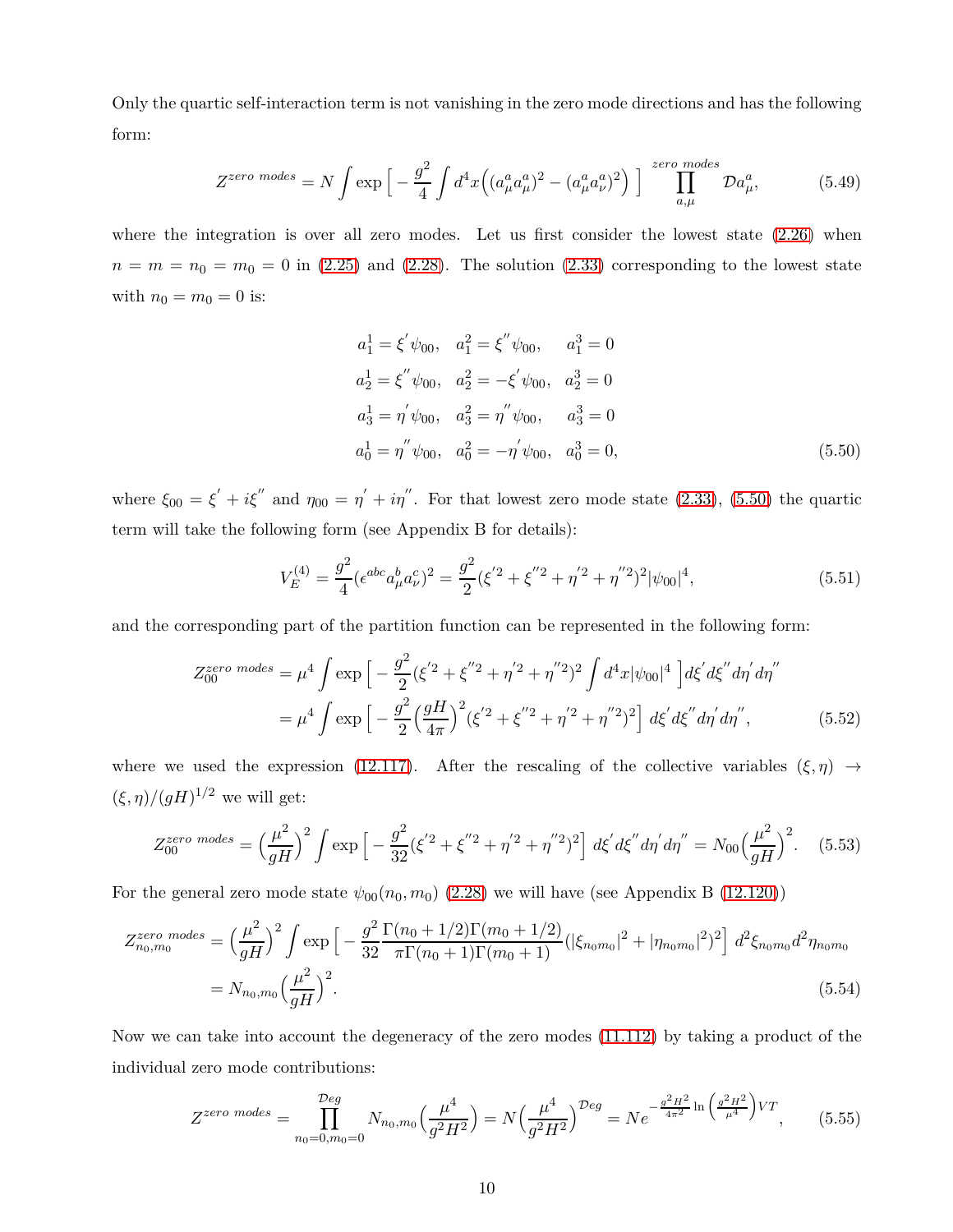where in the given case the degeneracy [\(11.112\)](#page-21-0) is  $\mathcal{D}eg = \frac{g^2H^2}{4\pi^2}VT$ . Thus one can get the contribution of the zero modes to effective Lagrangian density in the following form:

<span id="page-11-0"></span>
$$
\mathcal{L}_E^{zero \ mode} = -\frac{g^2 H^2}{4\pi^2} \ln \frac{2g^2 H^2}{\mu^4}.
$$
\n(5.56)

This expression corresponds to our previous result for the contribution of zero modes [\(4.40\)](#page-8-1), [\(4.43\)](#page-8-0) obtained by using the infrared regularisation. By adding the contribution of non-zero modes [\(3.37\)](#page-7-2) to [\(5.56\)](#page-11-0) for the effective Lagrangian we will get the expression that coincides with the one obtained previously, [\(4.44\)](#page-8-0) and [\(4.45\)](#page-9-0). Thus, as we have seen, both methods, the infrared regularisation and the integration over the nonlinear self-interaction of zero modes, lead to the identical expression [\(4.44\)](#page-8-0) and without the imaginary part.

In the last two sections we were considering the (anti)self-dual interpolating field configuration  $(2.14)$ ,  $(2.32)$  and have seen that the spectrum of the fluctuating field  $(2.31)$  does not have unstable modes, but instead has infinitely many zero modes [\(2.33\)](#page-6-1). The contribution of zero modes was calculated by the infrared regularisation in section [4](#page-8-2) and by accounting nonlinear self-interaction of zero-modes [\(5.54\)](#page-10-0), [\(5.55\)](#page-10-0) in section [5.](#page-9-2) Both methods, the infrared regularisation and the integration over the nonlinear self-interaction of zero modes, lead to the identical expression for the effective Lagrangian [\(4.44\)](#page-8-0) that does not have the imaginary term.

Our next aim is to consider the vacuum polarisation effects when the interpolating field is not anymore (anti)self-dual and represents a more general vacuum field configuration. In that case there will be unstable modes in the spectrum  $(2.31)$  that will cause the appearance of the imaginary term in the one-loop effective Lagrangian [\[5,](#page-25-4) [6\]](#page-25-5). This is the reflection of the fact that in the direction of unstable mode the calculation was performed in the quadratic approximation. A nonlinear selfinteraction of unstable modes should be taken into consideration in these circumstances very similarly to the consideration of self-interaction of zero modes considered above. Nonlinear self-interaction of unstable modes will play a crucial role in stabilising the quantum-mechanical fluctuations [\[7,](#page-25-6) [10,](#page-25-9) [13,](#page-26-2) [15\]](#page-26-4). In the next section it will be shown that the apparent instability of the vacuum is the result of the quadratic approximation and that accounting nonlinear self-interaction of unstable modes removes the imaginary part from the effective Lagrangian and leads to a stable chromomagnetic vacuum field configuration.

# **6** *General Field Configurations that are not (Anti)Self-Dual*

When the quantum fluctuations are considered in the quadratic approximation, the breaking of the self-duality condition  $(2.32)$  will create unstable modes  $(2.31)$  [\[11,](#page-26-0) [12\]](#page-26-1). The question is if now the self-interaction of unstable modes will improve the stability of the non-self-dual field configurations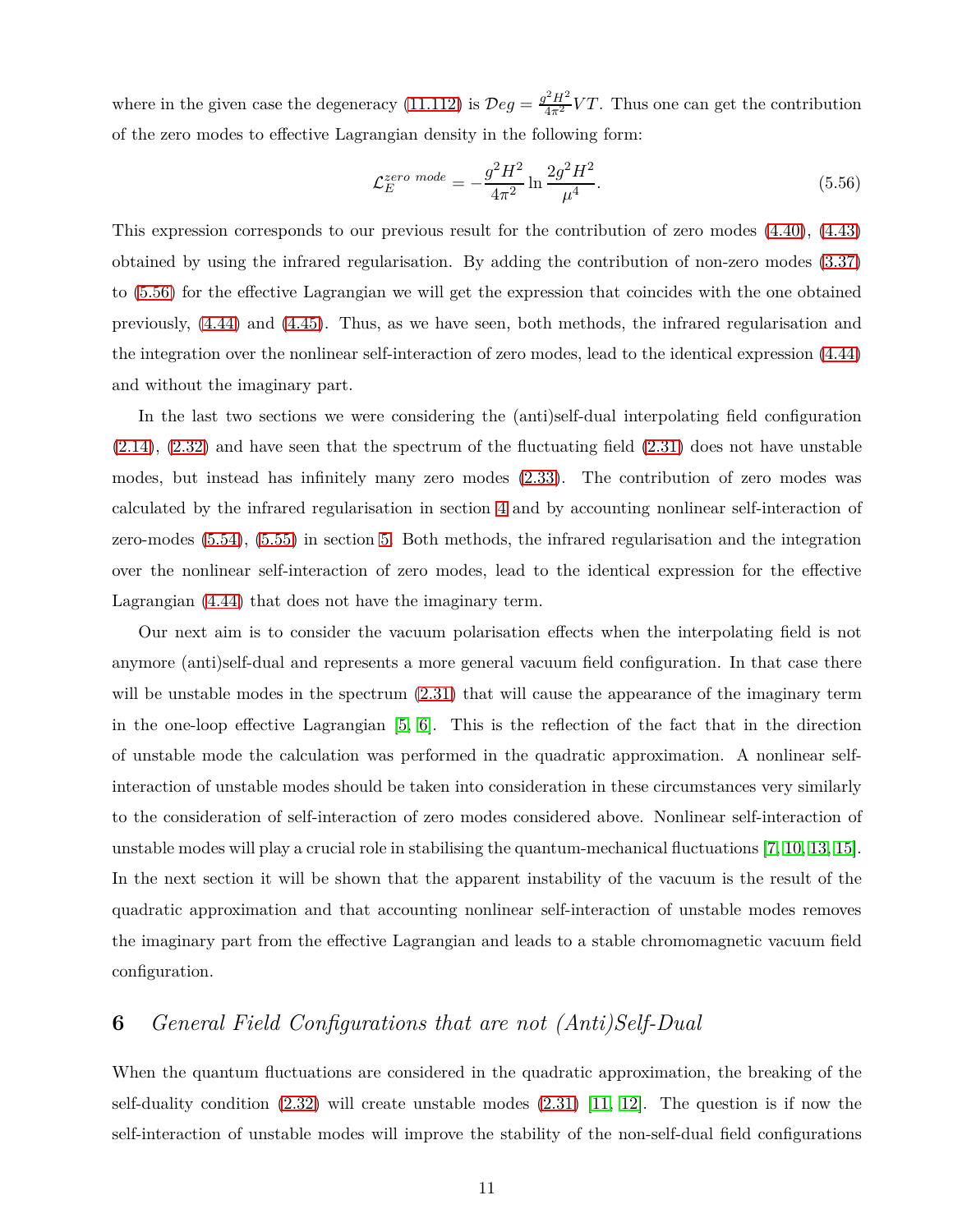$E \neq H$ . As we will show below, even in that case, when there is a plethora of unstable modes in the quadratic approximation, the vacuum state turns out to be stable due to the nonlinear self-interaction of unstable modes. Here we will follow the approach developed by Flory that takes into account the self-interaction of unstable modes [\[14,](#page-26-3) [15,](#page-26-4) [27,](#page-27-3) [28,](#page-27-4) [31\]](#page-27-7).

Let us perform a deformation of the self-duality condition [\(2.32\)](#page-6-1) of the interpolating field  $B^a_\mu(x)$  $(2.15)$  in a following manner [\[14\]](#page-26-3):

<span id="page-12-0"></span>
$$
F_{12} = H, \qquad F_{03} = E = \gamma H, \qquad \gamma \le 1,\tag{6.57}
$$

where  $\gamma$  is the real parameter that breaks the self-duality condition [\(2.32\)](#page-6-1). At  $\gamma = 1$  we will recover the self-duality of the interpolating field [\(2.32\)](#page-6-1). The consequences of this deformation are two-fold: First of all, there will be no zero modes in the spectrum when  $\gamma \neq 1$  and, secondly, instead of zero modes the unstable modes will appear in the spectrum. The problem of integration over nonlinear selfinteraction of the zero modes now turns into the problem of integration over nonlinear self-interaction of the unstable modes. After the substitution  $E \to \gamma H$  in [\(2.31\)](#page-5-2) the emerging spectrum will take the following form:

$$
b^{-}: \qquad \lambda_1 = (2n+1)gH + (2m+1)\gamma gH + 2gH
$$
  
\n
$$
b: \qquad \lambda_2 = (2n+1)gH + (2m+1)\gamma gH - 2gH
$$
  
\n
$$
h^{-}: \qquad \lambda_3 = (2n+1)gH + (2m+1)\gamma gH + 2\gamma gH
$$
  
\n
$$
h: \qquad \lambda_4 = (2n+1)gH + (2m+1)\gamma gH - 2\gamma gH.
$$
\n(6.58)

As one can see, a part of the eigenvalues  $\lambda_2$  became negative. That happens when  $n = 0$ :

<span id="page-12-1"></span>
$$
\lambda_2|_{n=0} = -(1 - \gamma - 2m\gamma)gH
$$
 and  $0 \le m \le \frac{1}{2\gamma} - \frac{1}{2}.$  (6.59)

When  $\gamma$  is a small number close to zero, the amount of unstable modes is large, but when  $\gamma$  tends to one, the number of unstable modes reduces, and they completely disappear at  $\gamma = 1$ . At  $\gamma = 1$ instead of unstable modes we will have the zero modes  $\lambda_2$  and  $\lambda_4$  [\(2.31\)](#page-5-2). It is the case of the self-dual interpolating field that we already considered in the previous sections.

As we argued above, it is crucial to consider the nonlinear self-interaction of unstable modes. Let us first calculate the contribution of the stable modes. By substituting the eigenvalues [\(6.58\)](#page-12-0) into the [\(3.34\)](#page-7-1) one can get:

$$
\mathcal{L}_{E}^{stable \ modes} = \frac{\gamma g^2 H^2}{4\pi^2} \int \frac{ds}{s} \sum_{n,m=0}^{\infty} \left( e^{-gH(2n+2\gamma m+3+\gamma)s} + e^{-gH(2n+2\gamma m+1+3\gamma)s} + e^{-gH(2n+2\gamma m+1-\gamma)s} + e^{-gH(2n+2\gamma m-1+\gamma)s} - 2e^{-gH(2n+2\gamma m+1+\gamma)s} \right) - \frac{\gamma g^2 H^2}{4\pi^2} \int \frac{ds}{s} \sum_{m=0}^{\frac{1}{2\gamma}-\frac{1}{2}} e^{-gH(2\gamma m-1+\gamma)s} . \tag{6.60}
$$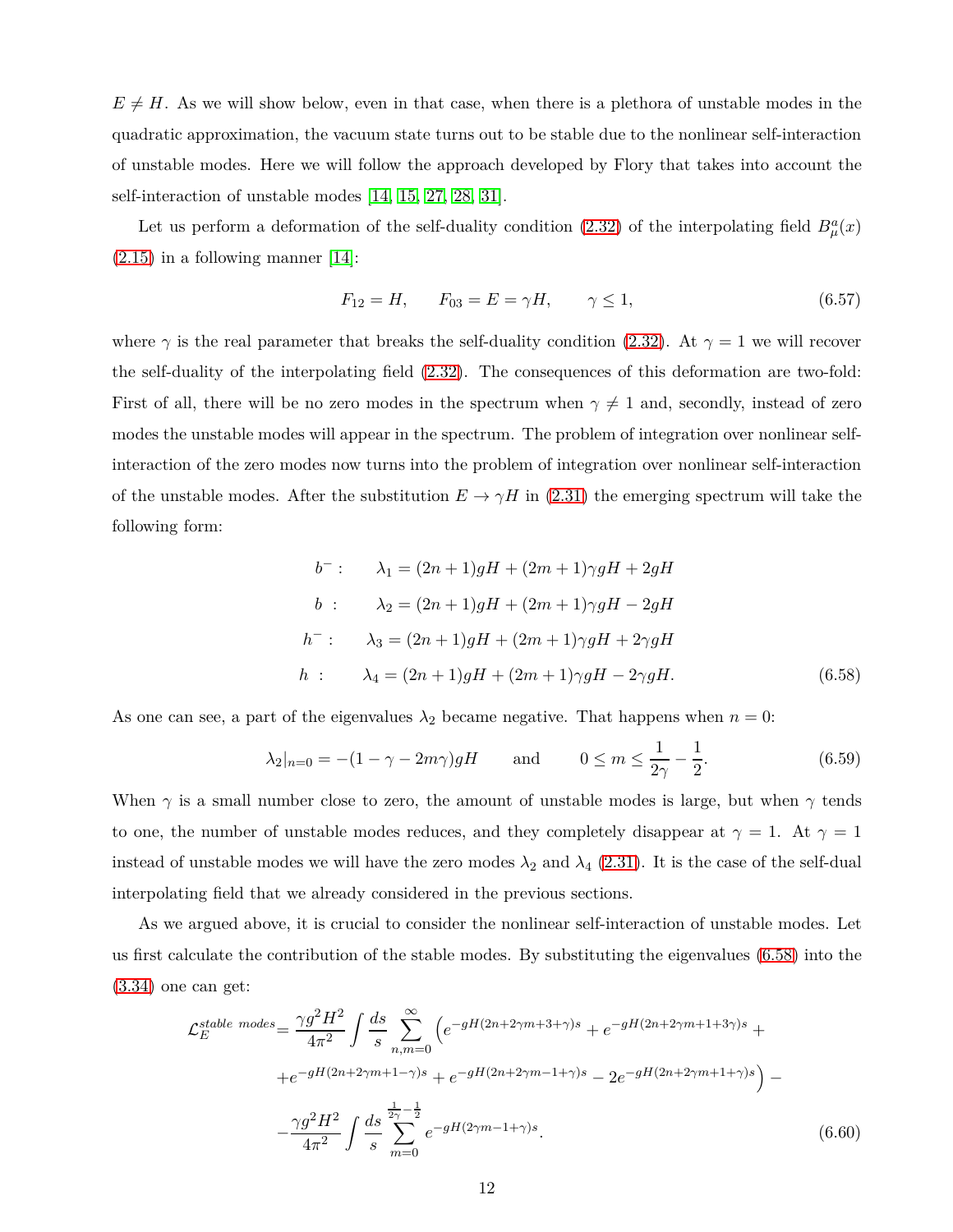By performing the summation over *n* and *m* while using formulas in Appendix C one can get:

$$
\mathcal{L}_E^{stable \ modes} = \frac{\gamma g^2 H^2}{8\pi^2} \int \frac{ds}{s} \Big[ \frac{1}{\sinh(gHs)\sinh(g\gamma Hs)} + 2\frac{\sinh(gHs)}{\sinh(g\gamma Hs)} + 2\frac{\sinh(g\gamma Hs)}{\sinh(gHs)} \Big] - \frac{\gamma g^2 H^2}{4\pi^2} \int \frac{ds}{s} e^{gHs(1-\gamma)} \frac{1 - e^{-gHs(1+\gamma)}}{1 - e^{-2g\gamma Hs}}.
$$
\n(6.61)

This expression represents a converging integral in the infrared region  $(s \to \infty)$  and can be renormalised in the ultraviolet region  $(s \to 0)$  by using the renormalisation condition [\(4.42\)](#page-8-0). Our main concern is now the contribution of the unstable modes. The corresponding wave functions [\(2.25\)](#page-5-3) are:

<span id="page-13-1"></span>
$$
\psi_m = \zeta_m (d_3^+ + i d_0^+)^m \psi_{00}, \qquad n = 0, \quad 0 \le m \le \frac{1}{2\gamma} - \frac{1}{2} \tag{6.62}
$$

and the corresponding field components [\(2.30\)](#page-5-2) are:

<span id="page-13-0"></span>
$$
b = a_1 + ia_2 = \zeta_m (d_3^+ + id_0^+)^m \psi_{00}, \quad b^- = a_1 - ia_2 = 0,
$$
\n
$$
(6.63)
$$

where  $\zeta_m$  is the amplitudes of the unstable modes. For the lowest state  $m = 0$  we have  $\zeta_0 \equiv \zeta' + i\zeta''$ :

$$
a_1^1 = \zeta' \psi_{00}, \quad a_1^2 = \zeta'' \psi_{00}, \quad a_1^3 = 0
$$
  
\n
$$
a_2^1 = \zeta'' \psi_{00}, \quad a_2^2 = -\zeta' \psi_{00}, \quad a_2^3 = 0
$$
  
\n
$$
a_3^1 = 0, \quad a_3^2 = 0, \quad a_3^3 = 0
$$
  
\n
$$
a_0^1 = 0, \quad a_0^2 = 0, \quad a_0^3 = 0.
$$
\n(6.64)

The contribution of the unstable modes will take the following form:

$$
Z^{unstable\ modes} =
$$
\n
$$
= \int \exp\left[-\int d^4x \left(\frac{1}{2} a^a_\mu (-\delta_{\mu\nu} \nabla^{\text{ab}}_\rho \nabla^{\text{bc}}_\rho - 2gf^{\text{abc}} G^b_{\mu\nu}) a^c_\nu + \frac{g^2}{4} \left((a^a_\mu a^a_\mu)^2 - (a^a_\mu a^a_\nu)^2\right)\right)\right] \prod_{a\mu}^{unstable} Da^a_\mu,
$$
\n(6.65)

where the integration is over all unstable modes:

$$
\prod_{a\mu}^{unstable} Da_{\mu}^{a} = J \prod_{m=0}^{\frac{1}{2\alpha} - \frac{1}{2}} d\zeta'_{m} d\zeta''_{m}.
$$
\n(6.66)

Crucially, the cubic self-interaction term [\(5.48\)](#page-9-1) for the unstable modes [\(6.63\)](#page-13-0), [\(6.63\)](#page-13-0) vanishes. For the unstable modes the quartic term is

$$
V_E^{(4)} = \frac{g^2}{2} |\zeta_m|^4 \ |\psi_m|^4 \tag{6.67}
$$

and the four-dimensional Euclidean integral over properly normalised wave function is

$$
\frac{1}{C_0^2} \frac{1}{C_m^2} \int dx_1 dx_2 dx_3 dx_0 |\psi_m|^4 = \gamma \Big(\frac{gH}{4\pi}\Big)^2 \frac{\Gamma(m+1/2)}{\pi^{\frac{1}{2}} \Gamma(m+1)}.
$$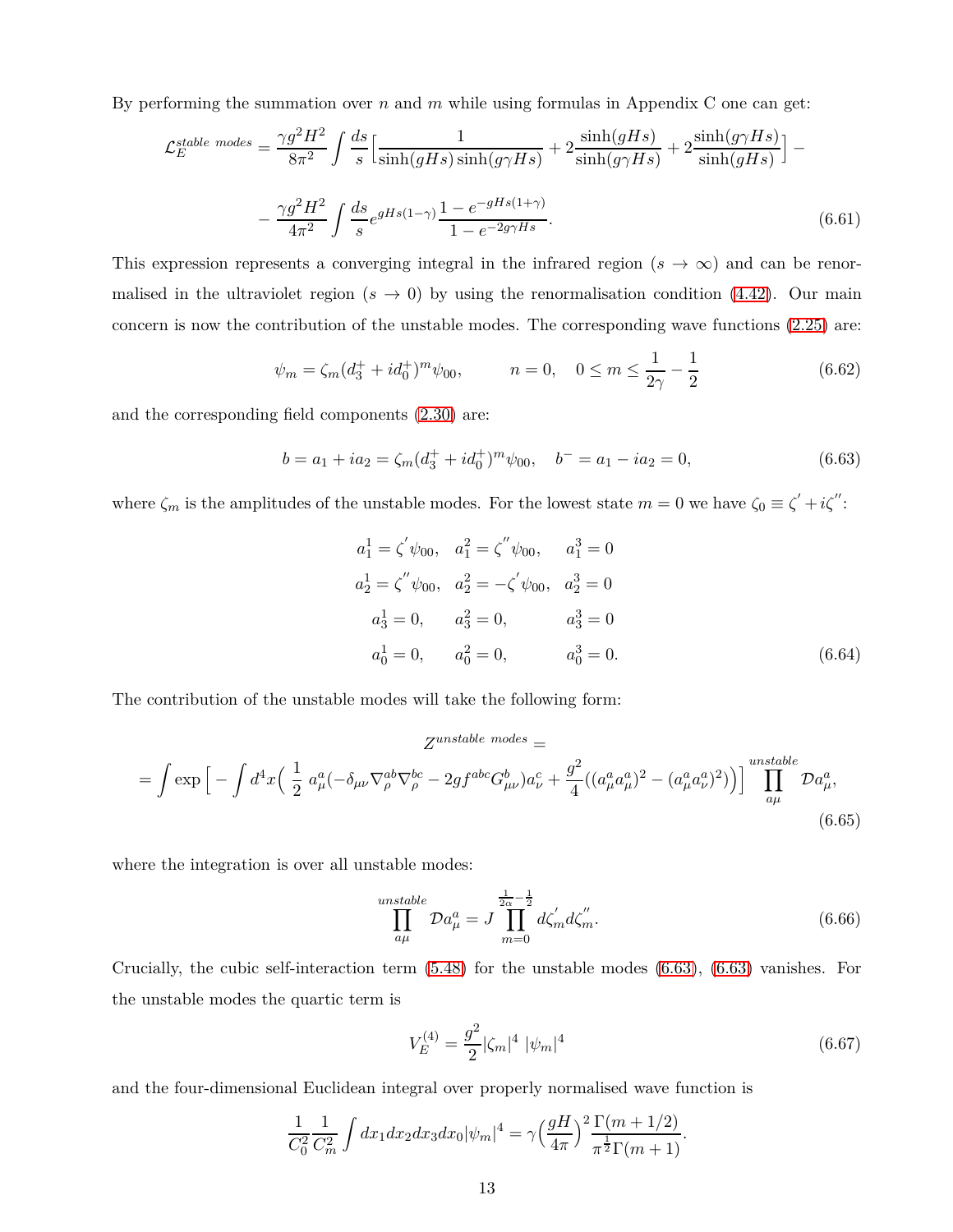By substituting the unstable modes  $(6.59)$ ,  $(6.63)$  into the  $(6.65)$  one can get:

$$
Z^{unstable\ modes} = \mu^2 \prod_{m=0}^{\frac{1}{2\alpha}-\frac{1}{2}} \int \exp\left[ \left(1 - (\gamma - 2m\gamma)gH|\zeta_m|^2 - \gamma \frac{g^4 H^2}{32\pi^2} \frac{\Gamma(m+1/2)}{\pi^{\frac{1}{2}} \Gamma(m+1)} |\zeta_m|^4 \right] d\zeta'_m d\zeta''_m, \tag{6.68}
$$

where the product is over all unstable modes [\(6.62\)](#page-13-1). The above expression clearly demonstrates the "higgs-like competition" between quadratically diverging contribution of unstable modes  $+|\zeta_m|^2$  and quartically converging contribution due to the nonlinear self-interaction term −|*ζm*| 4 . By rescaling the variables  $(gH)^{1/2}\zeta_m \to \zeta_m$  one can factorise the field dependence from each integral in the product

$$
Z^{unstable\ modes} = \prod_{m=0}^{\frac{1}{2\gamma} - \frac{1}{2}} \left(\frac{\mu^2}{gH}\right) \int \exp\left[ + (1 - \gamma - 2m\gamma) |\zeta_m|^2 - \gamma \frac{g^4}{32\pi^2} \frac{\Gamma(m+1/2)}{\pi^{\frac{1}{2}} \Gamma(m+1)} |\zeta_m|^4 \right] d\zeta'_m d\zeta''_m. \tag{6.69}
$$

By evaluating the integrals and the product one can get:

<span id="page-14-1"></span>
$$
Z^{unstable\ modes} = \prod_{m=0}^{\frac{1}{2\gamma} - \frac{1}{2}} N_m \left(\frac{\mu^2}{gH}\right) = N e^{-\frac{(1+\gamma)}{2\gamma} \ln \frac{gH}{\mu^2}}.
$$
 (6.70)

Taking into account the degeneracy of each unstable mode one can get:

$$
(Z^{unstable\ modes})^{\mathcal{D}eg} = N e^{-\mathcal{D}eg \frac{(1+\gamma)}{2\gamma} \ln \frac{gH}{\mu^2}} = N e^{-\frac{\gamma g^2 H^2}{4\pi^2} \frac{(1+\gamma)}{2\gamma} \ln \left(\frac{gH}{\mu^2}\right) VT},\tag{6.71}
$$

where in the given case the degeneracy [\(11.112\)](#page-21-0) is  $\mathcal{D}eg = \frac{\gamma g^2 H^2}{4\pi^2} V T$ . Thus the contribution of unstable modes is:

<span id="page-14-0"></span>
$$
\mathcal{L}_E^{unstable \ modes} = -\frac{g^2 H^2}{8\pi^2} (1+\gamma) \ln \frac{gH}{\mu^2}.
$$
\n(6.72)

The total unrenormalised effective Lagrangian is a sum of [\(6.60\)](#page-12-1) and [\(6.72\)](#page-14-0).

In order to analyse the effective Lagrangian [\(6.60\)](#page-12-1), [\(6.72\)](#page-14-0) we will consider first the limit  $\gamma \to 0$ . This limit corresponds to a pure chromomagnetic field strength [\(6.57\)](#page-12-0). The renormalisation of the stable modes [\(6.61\)](#page-12-1) will take the following form:

$$
\mathcal{L}_{E}^{stable \ modes} = \frac{1}{8\pi^{2}} \int \frac{ds}{s^{3}} \Big[ \frac{gHs}{\sinh gHs} - 1 - \frac{g^{2}H^{2}s}{2\mu^{2}} \Big( \frac{1}{\sinh \mu^{2}s} - \frac{\mu^{2}s \cosh \mu^{2}s}{\sinh^{2}\mu^{2}s} \Big) -
$$

$$
- gHs(e^{-gHs} - 1) + \frac{g^{2}H^{2}s}{2\mu^{2}} (e^{-\mu^{2}s} - 1 - \mu^{2}s e^{-\mu^{2}s}) \Big] =
$$

$$
= \frac{g^{2}H^{2}}{48\pi^{2}} \Big( \ln \frac{gH}{\mu^{2}} - \frac{1}{2} \Big) - \frac{g^{2}H^{2}}{8\pi^{2}} \Big( \ln \frac{gH}{\mu^{2}} - \frac{1}{2} \Big), \tag{6.73}
$$

and together with the contribution of the unstable modes [\(6.72\)](#page-14-0) at  $\gamma = 0$  will yield [\[1\]](#page-25-0):

$$
\mathcal{L} = -\frac{H^2}{2} - \frac{11g^2H^2}{48\pi^2} \Big( \ln \frac{gH}{\mu^2} - \frac{1}{2} \Big). \tag{6.74}
$$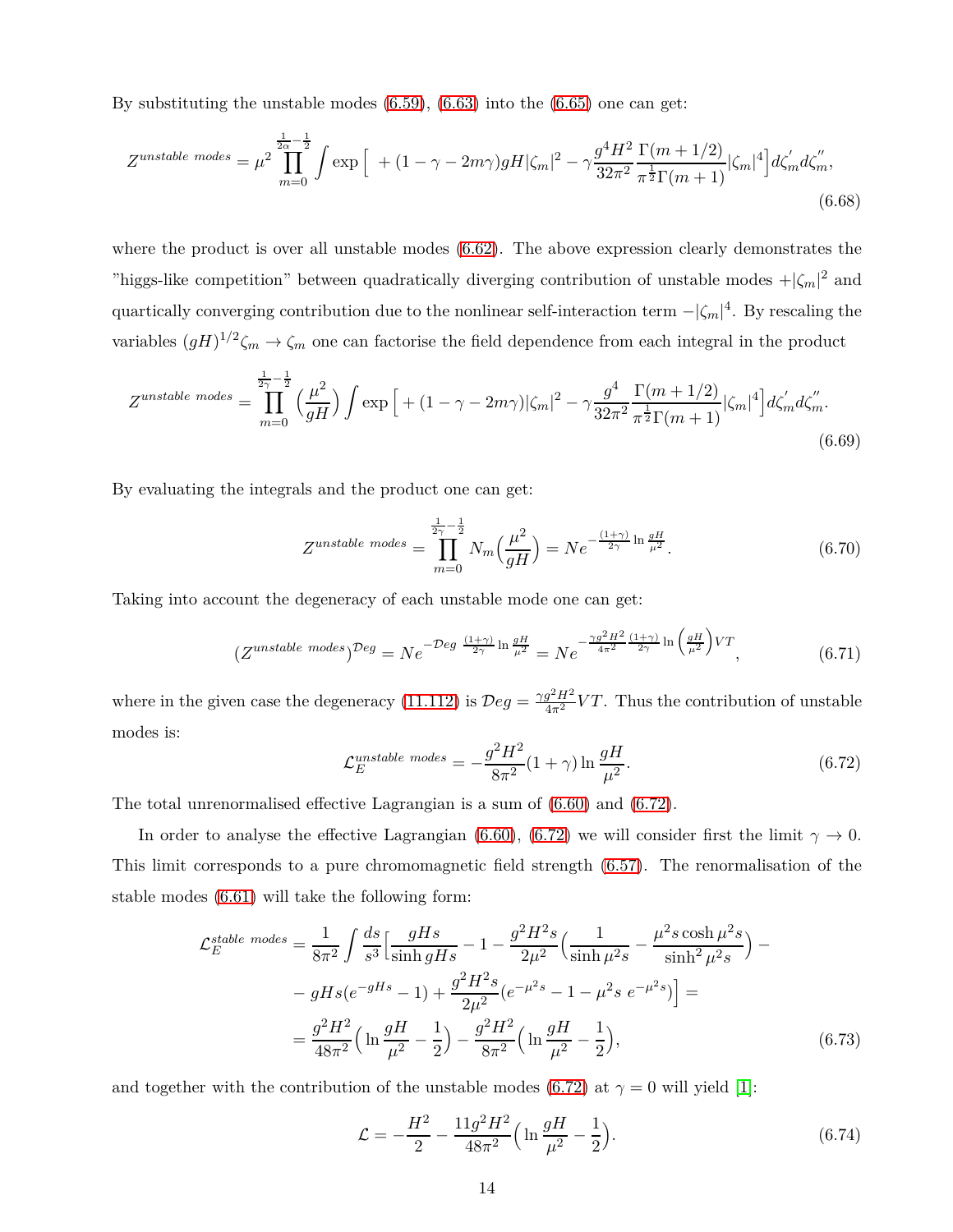The conclusion is that the stability of the vacuum state takes place not only for (anti)self-dual field configurations but also for the more general covariantly-constant field configurations defined in [\(6.57\)](#page-12-0). At the self-dual point corresponding  $\gamma = 1$  the expressions [\(6.60\)](#page-12-1) and [\(6.72\)](#page-14-0) are reduced to our previous result for the self-dual field configuration [\(4.43\)](#page-8-0).

## **7** *Consideration in a Physical Space-time*

A similar investigation can be performed in a physical space-time as well [\[15\]](#page-26-4). The charged vector bosons spectrum in a chromomagnetic field has unstable (Higgs-like) mode [\[5,](#page-25-4) [6\]](#page-25-5)  $k_0^2 = k_{||}^2 - gH$  $(k_{\parallel}^2 \leq gH)$  causing the appearance of the imaginary part in the effective Lagrangian:

$$
Im\mathcal{L}^{(1)} = Im \frac{gH}{4\pi^2} \int_{-\infty}^{\infty} dk_{||} \sqrt{k_{||}^2 - gH - i\epsilon} = -\frac{g^2 H^2}{8\pi}.
$$

Again, this is the reflection of the fact that in the direction of the unstable mode the calculation was performed in the quadratic approximation. A nonlinear interaction should be taken into consideration and play a crucial role in stabilising the quantum-mechanical fluctuations [\[7,](#page-25-6) [10,](#page-25-9) [13,](#page-26-2) [15\]](#page-26-4). The phenomenon is similar to the one in the classical Higgs Lagrangian where the zero field configuration is unstable and a field configuration at the bottom of the potential provides a stable field configuration due to the quartic term. As it was suggested in [\[5,](#page-25-4) [10\]](#page-25-9), a part of the unstable mode in the  $a^a_\mu(x)$  can be isolated by taking<sup>[5](#page-15-0)</sup>

$$
a(x) = \int \frac{dk_2}{2\pi} e^{-\frac{1}{2}gH(x_1 - k_2/gH)^2 + ik_2x_2} a_{k_2}(x_3, x_0), \tag{7.75}
$$

where the field  $a_{k_2}(x_3, x_0)$  is the dynamical variable of the unstable mode and is a complete analogue of the amplitudes  $\zeta_m$  in the Euclidian representation of unstable modes [\(6.62\)](#page-13-1).

The idea is to integrate exactly the functional integral over the unstable mode in order to obtain its quantum-mechanical contribution to the effective Lagrangian. The integration over the unstable mode will correspond to the summation of all loop diagrams with the unstable mode propagation in the loops [\[15\]](#page-26-4). It is convenient to rescale the amplitude of the unstable mode and of the corresponding action given in [\[5,](#page-25-4) [10\]](#page-25-9) by representing them in terms of dimensionless variables  $k_{\mu} \to k_{\mu}/\sqrt{gH}$ ,  $x_{\mu} \to x_{\mu}\sqrt{gH}$ , thus one can get  $[27, 28, 15]$  $[27, 28, 15]$  $[27, 28, 15]$ :

<span id="page-15-2"></span>
$$
a\left(\frac{\mu^2}{gH}\right)^{1/2} = \int \frac{dk_2}{2\pi} e^{-\frac{1}{2}(x_1+k_2)^2 + ik_2x_2} a_{k_2}(x_0, x_3).
$$
 (7.76)

The action of the unstable mode will take the following form:

<span id="page-15-1"></span>
$$
\frac{S_{unstable \ mode}}{\sqrt{2\pi}} = \int \frac{dk_2}{2\pi} dx_0 dx_3 \left( |\partial_\mu a_{k_2}|^2 + |a_{k_2}|^2 - \frac{1}{2} g^2 \int \frac{dpdq}{(2\pi)^2} e^{-\frac{p^2+q^2}{2}} a_{k_2+p}^- a_{k_2+q}^- a_{k_2}^- a_{k_2+p+q} \right). \tag{7.77}
$$

<span id="page-15-0"></span><sup>&</sup>lt;sup>5</sup>As it was defined earlier in [\(2.17\)](#page-4-2),  $a_{\mu} = a_{\mu}^{1} + i a_{\mu}^{2}$ .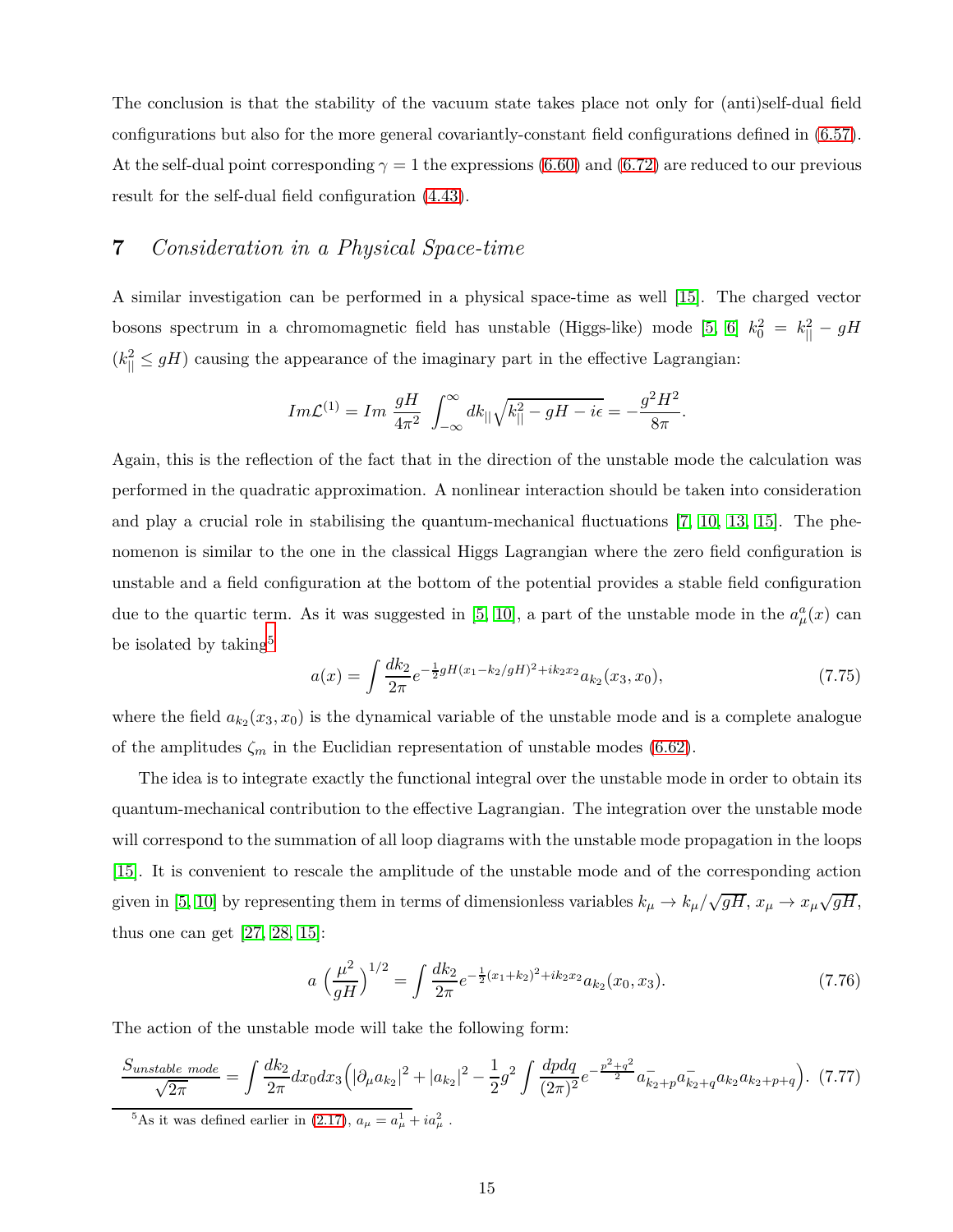In this representation the dependence on the chromomagnetic field does not show up in the action [\(7.77\)](#page-15-1) and appears only in front of the amplitude [\(7.76\)](#page-15-2) as  $(\frac{\mu^2}{gH})^{1/2}$ . Therefore the contribution of the unstable mode to the effective Lagrangian is only through the integration measure and the degeneracy of the unstable mode:

$$
Z^{unstable\ mode} = N \Big(\frac{\mu^2}{gH}\Big)^{\frac{1}{2}(\frac{gH}{2\pi})^2} = N e^{-\frac{g^2H^2}{8\pi^2} \log \frac{gH}{\mu^2}} \,,\tag{7.78}
$$

and is similar to the Euclidean expression [\(6.71\)](#page-14-1). This contribution is a real function of the chromomagnetic field. After taking into account the contributions from stable modes the effective Lagrangian takes the form [\(4.45\)](#page-9-0). This confirms the expression [\(4.45\)](#page-9-0) being without imaginary part.

### **8** *Chromomagnetic Gluon Condensate*

The effective Lagrangian in  $SU(N)$  gauge theory has the following form [\[1\]](#page-25-0):

<span id="page-16-3"></span>
$$
\mathcal{L} = -\mathcal{F} - \frac{11N}{96\pi^2} g^2 \mathcal{F} \Big( \ln \frac{2g^2 \mathcal{F}}{\mu^4} - 1 \Big), \qquad \qquad \mathcal{F} = \frac{1}{4} G^a_{\mu\nu} G^a_{\mu\nu}.
$$
 (8.79)

As it follows from this expression, the QCD vacuum responds to the background chromomagnetic field by inducing a quantum current of the charged vector bosons that amplifies the chomomagnetic field imposed on the vacuum. The chromomagnetic magnetic induction  $\vec{\beta}_a$  of the QCD vacuum is

<span id="page-16-2"></span>
$$
\vec{\mathcal{B}}_a = -\frac{\partial \mathcal{L}}{\partial \vec{\mathcal{H}}_a} = \vec{\mathcal{H}}_a \Big[ 1 + \frac{11g^2 N}{96\pi^2} \log \frac{g^2 \vec{\mathcal{H}}_a^2}{\mu^4} \Big] = \mu_{vac} \ \vec{\mathcal{H}}_a. \tag{8.80}
$$

The QCD vacuum responds to the background magnetic field as paramagnet with the magnetic permeability of the following form [\[4\]](#page-25-3):

$$
\mu_{vac} = -\frac{\partial \mathcal{L}}{\partial \mathcal{F}} = 1 + \frac{11g^2 N}{96\pi^2} \log \frac{g^2 \vec{\mathcal{H}}_a^2}{\mu^4} = \frac{11g^2 N}{96\pi^2} \log \frac{g^2 \vec{\mathcal{H}}_a^2}{\Lambda_{QCD}^4}.
$$
\n(8.81)

The paramagnetism of the QCD vacuum at  $g^2 \vec{\mathcal{H}}_a^2 \geq \Lambda_{QCD}^4$  means that there is an amplification of the applied chromomagnetic field very similar to the Pauli paramagnetism, an effect associated with the polarisation of the electron spins. In QCD the polarisation of the vector boson spins is responsible for this amplification of the background field. This also can be seen from the vacuum energy density

<span id="page-16-0"></span>
$$
\epsilon(\mathcal{F}) = \mathcal{F} + \frac{11N}{96\pi^2} g^2 \mathcal{F} \Big( \ln \frac{2g^2 \mathcal{F}}{\mu^4} - 1 \Big) \tag{8.82}
$$

with its new minimum outside of the perturbative vacuum  $\langle \mathcal{F} \rangle = 0$ , at the renormalisation group invariant field strength [\[1\]](#page-25-0)

<span id="page-16-1"></span>
$$
\langle 2g^2 \mathcal{F} \rangle_{vac} = \mu^4 \exp\left(-\frac{96\pi^2}{11Ng^2(\mu)}\right) = \Lambda_{QCD}^4 \tag{8.83}
$$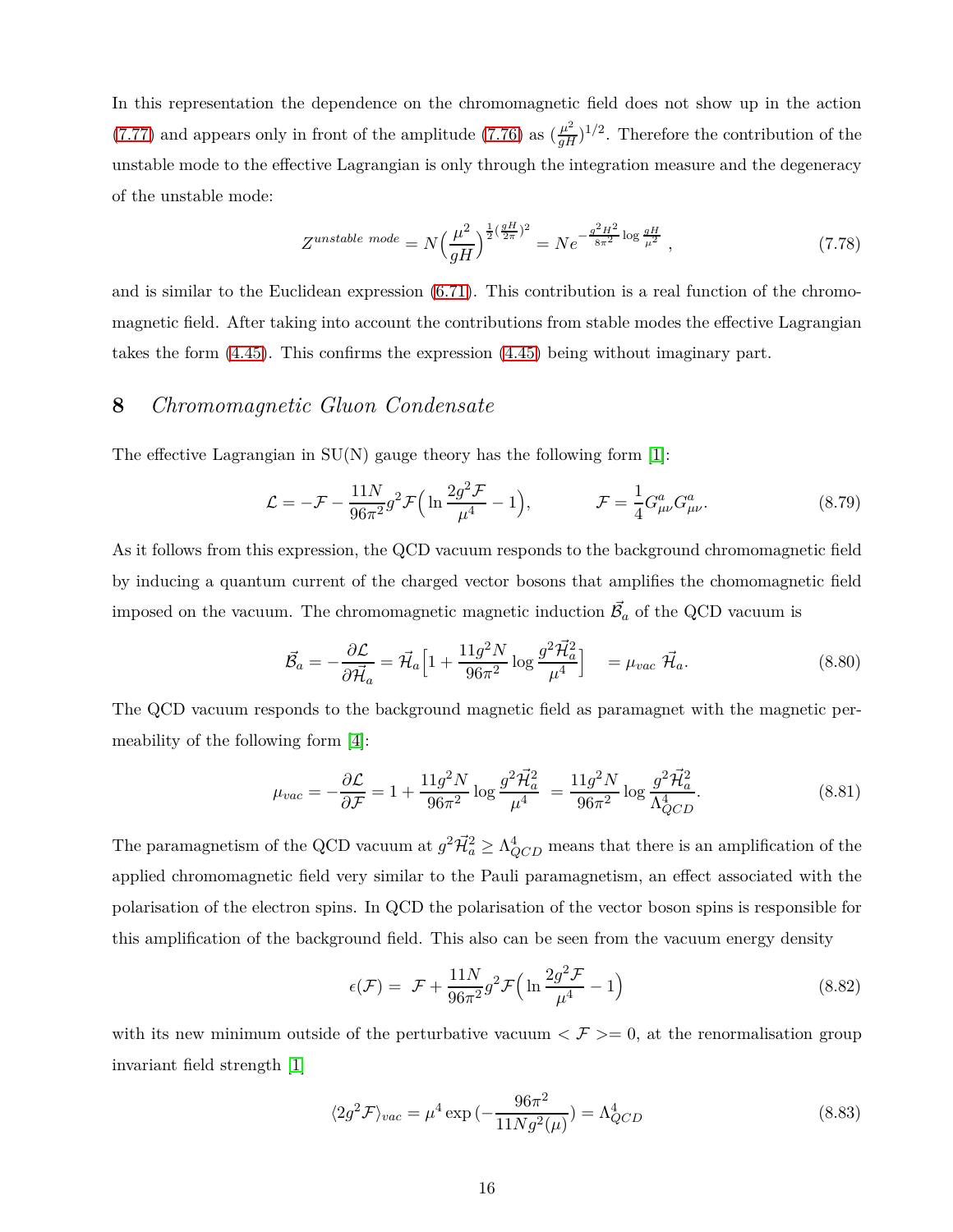or, in terms of the strong coupling constant,

$$
\langle \frac{\alpha_s}{\pi} G_{\mu\nu}^2 \rangle_{vac} = \langle \frac{g^2}{4\pi^2} G_{\mu\nu}^2 \rangle_{vac} = \frac{\Lambda_{QCD}^4}{2\pi^2} \ . \tag{8.84}
$$

It follows then that [\[15\]](#page-26-4)

$$
\langle \frac{\alpha_s}{\pi} G_{\mu\nu}^2 \rangle_{vac} \approx 0.000081 \ GeV^4
$$

at  $\Lambda_{QCD} \approx 200 MeV$ . The Lorentz invariant form of the effective action [\(8.82\)](#page-16-0) suggests, and as we have seen also in the main text of the above investigation, that there are many states that have the same energy density as the covariantly-constant chromomagnetic field<sup>[6](#page-17-0)</sup>. In  $[42, 43, 44, 45, 46, 47, 43,$  $[42, 43, 44, 45, 46, 47, 43,$  $[42, 43, 44, 45, 46, 47, 43,$  $[42, 43, 44, 45, 46, 47, 43,$  $[42, 43, 44, 45, 46, 47, 43,$  $[42, 43, 44, 45, 46, 47, 43,$  $[42, 43, 44, 45, 46, 47, 43,$ [48,](#page-28-10) [51,](#page-28-11) [57,](#page-29-0) [58,](#page-29-1) [59\]](#page-29-2) the authors explored natural chaotic behaviour of the solutions of the YM equation that can represent the vacuum gauge field fluctuations. The average  $\langle \ldots \rangle$  in  $(8.83)$  can be understood as an average over these field configurations (see also [\[50\]](#page-28-12)).

An interesting question to be asked is if there exist physical systems with large degeneracy of the vacuum state. Turning to the statistical spin systems, one can observe that the classical 3D Ising system has a double degeneracy of all its excited states and of the vacuum state. It is this symmetry that allows to construct a dual gauge invariant representation of the 3D Ising model [\[60\]](#page-29-3). The extensions of the 3D Ising model that have a direct ferromagnetic and one quarter of the next to nearest neighbour antiferromagnetic interaction [\[61\]](#page-29-4), as well as a model with zero intersection coupling constant  $(k = 0)$  [\[62,](#page-29-5) [63\]](#page-29-6), have exponential degeneracy of the vacuum state. That higher symmetry allows to construct the dual representations of the system in various dimensions [\[62,](#page-29-5) [63,](#page-29-6) [64\]](#page-29-7) and as a consequence of the high degeneracy of the vacuum state has reach physical properties [\[65,](#page-29-8) [66,](#page-30-0) [67,](#page-30-1) [68,](#page-30-2) [69\]](#page-30-3).

### **9** *Large N Behaviour*

Let us consider the behaviour of the effective Lagrangian from the renormalisation group point of view and the large *N* expansion [\[55\]](#page-29-9). When  $\mathcal{G} = \vec{\mathcal{E}}_a \vec{\mathcal{H}}_a = 0$ , we have

<span id="page-17-1"></span>
$$
\mathcal{M}(t,g) = \frac{\partial \mathcal{L}}{\partial \mathcal{F}} = -\frac{g^2}{\bar{g}^2(t)}, \qquad \frac{d\bar{g}}{dt} = \bar{\beta}(\bar{g}).\tag{9.85}
$$

The vacuum magnetic permeability [\(8.80\)](#page-16-2) will take the following form [\[4\]](#page-25-3):

$$
\mu_{vac} = \frac{g^2}{\bar{g}^2(t)}, \qquad \mathcal{G} = 0. \tag{9.86}
$$

The Callan-Symanzik beta function can be calculated by using [\(8.79\)](#page-16-3):

$$
\bar{\beta} = \frac{1}{2}g\frac{\partial \mathcal{M}}{\partial t}|_{t=0} = -\frac{11N}{96\pi^2}g^3,
$$
\n(9.87)

<span id="page-17-0"></span><sup>&</sup>lt;sup>6</sup>The Lorentz invariant average  $\langle \rangle$  over the covariantly-constant field orientations can be performed as in [\[52,](#page-28-13) [1\]](#page-25-0).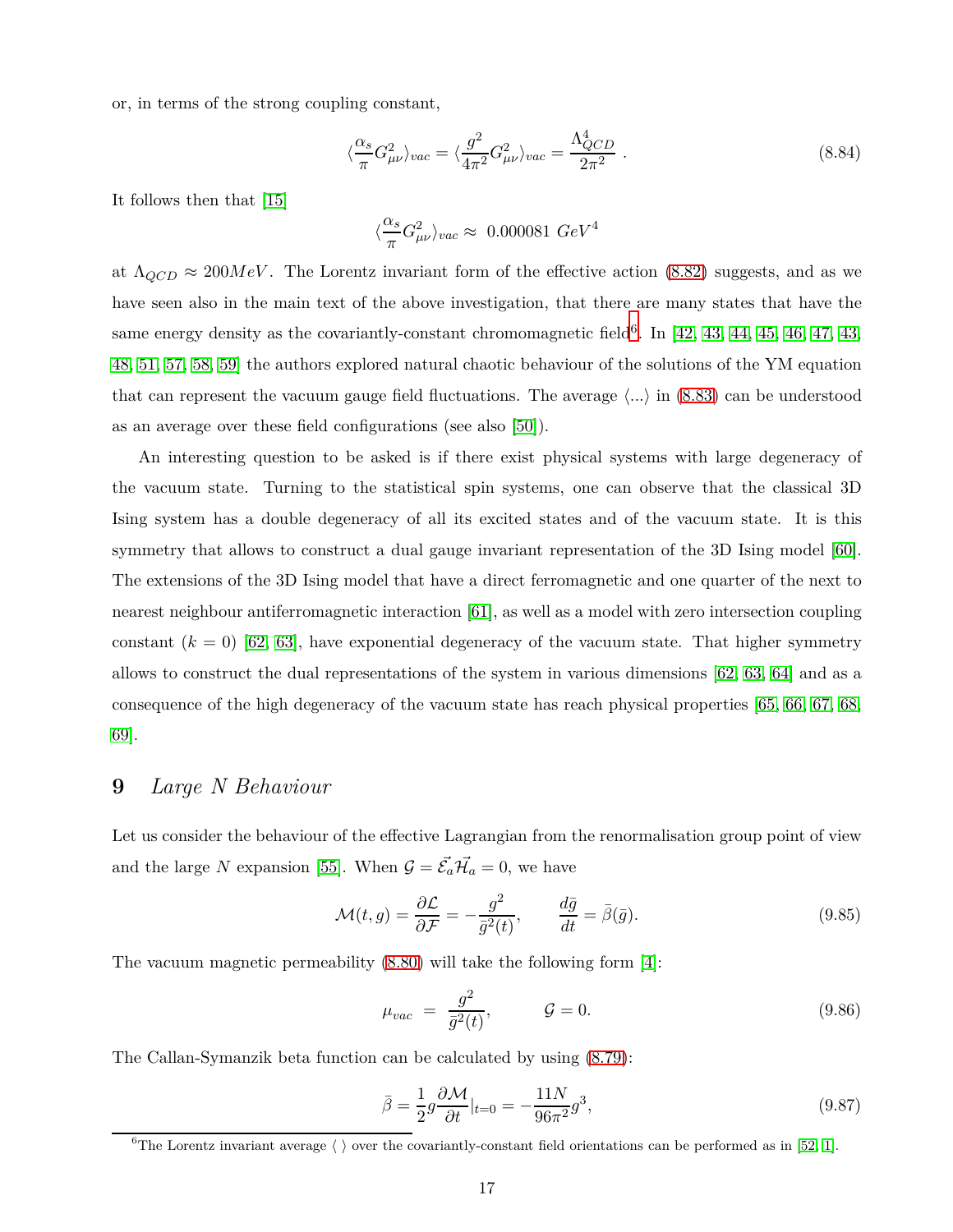and the effective coupling constant as a function of the field has the form

<span id="page-18-0"></span>
$$
\bar{g}^{2}(\mathcal{F}) = \frac{g^{2}}{1 + \frac{11g^{2}N}{96\pi^{2}}\ln\frac{2g^{2}\mathcal{F}}{\mu^{4}}},
$$
\n(9.88)

where  $C_2(G) = N$  is the Casimir operator of the gauge group  $G = SU(N)$ . Let us consider the value of the field strength tensor  $\mathcal{F}_0$  at which the vacuum energy density [\(8.82\)](#page-16-0) vanishes  $\epsilon(\mathcal{F}_0) = 0$ :

<span id="page-18-1"></span>
$$
2g^2 \mathcal{F}_0 = \mu^4 \exp\left(1 - \frac{96\pi^2}{11g^2 N}\right) = e\langle 2g^2 \mathcal{F} \rangle_{vac}.
$$
 (9.89)

The effective coupling constant [\(9.88\)](#page-18-0) at this field strength has the value

<span id="page-18-2"></span>
$$
\bar{g}^2(\mathcal{F}_0) = \frac{96\pi^2}{11N} \ . \tag{9.90}
$$

It follows that the effective coupling constant at the intersection point  $\mathcal{F}_0$  is small:

<span id="page-18-4"></span>
$$
\bar{g}^2(\mathcal{F}_0) = \frac{96\pi^2}{11N} \ll 1 \quad \text{if} \quad N \gg \frac{96\pi^2}{11} \,. \tag{9.91}
$$

The energy density curve  $\epsilon(\mathcal{F})$  [\(8.82\)](#page-16-0) intersects the horizontal zero energy level at the nonzero angle *θ*:

$$
\tan \theta = \frac{11g^2 N}{96\pi^2} > 0.
$$
\n(9.92)

This means that i) the true vacuum state is below the perturbative vacuum and that ii) there is a nonzero chromomagnetic field in the vacuum. Now the question is, how far into the infrared region one can continue the energy density curve by using the perturbative results? Let us consider fields that are close to the infrared pole. This can be achieved by using the following parametrisation:

$$
\mathcal{F}_{\alpha} = e^{1-\alpha} \langle \mathcal{F} \rangle_{vac},\tag{9.93}
$$

where the parameter  $\alpha \leq 1$ . We will have  $\mathcal{F}_{\alpha} \rightarrow \langle \mathcal{F} \rangle_{vac}$  when  $\alpha$  is close to one. At this field value the effective coupling constant [\(9.88\)](#page-18-0) tends to zero:

$$
\bar{g}^2(\mathcal{F}_\alpha) = \frac{96\pi^2}{11N(1-\alpha)} \to 0
$$
\n(9.94)

if the product  $N(1 - \alpha) \to \infty$  is large and the t'Hooft coupling constant  $g^2 N = \lambda$  is fixed and is small [\[55\]](#page-29-9). It follows that the effective coupling constant is small and that justifies the use of the perturbative result. The energy density curve can be continuously extended infinitesimally close to the value of the vacuum field  $\langle F \rangle_{vac}$ .

Let us analyse the intersection point [\(9.89\)](#page-18-1) and the effective coupling constant [\(9.90\)](#page-18-2) at the two-loop level. The two-loop<sup>[7](#page-18-3)</sup> effective Lagrangian has the following form  $[4]$ :

$$
\mathcal{L} = -\mathcal{F} - \left(\frac{11}{6(4\pi)^2}g^2N + \frac{34}{6(4\pi)^4}(g^2N)^2\right)\mathcal{F}\left(\ln\frac{2g^2\mathcal{F}}{\mu^4} - 1\right). \tag{9.95}
$$

<span id="page-18-3"></span><sup>7</sup>The beta function [\(9.85\)](#page-17-1) coefficients  $\bar{\beta} = -\beta_1 g^3 - \beta_2 g^5 + ...$  are given by  $\beta_1 = \frac{11N}{6(4\pi)^2}$  and  $\beta_2 = \frac{34N^2}{6(4\pi)^4}$  [\[53,](#page-29-10) [54\]](#page-29-11).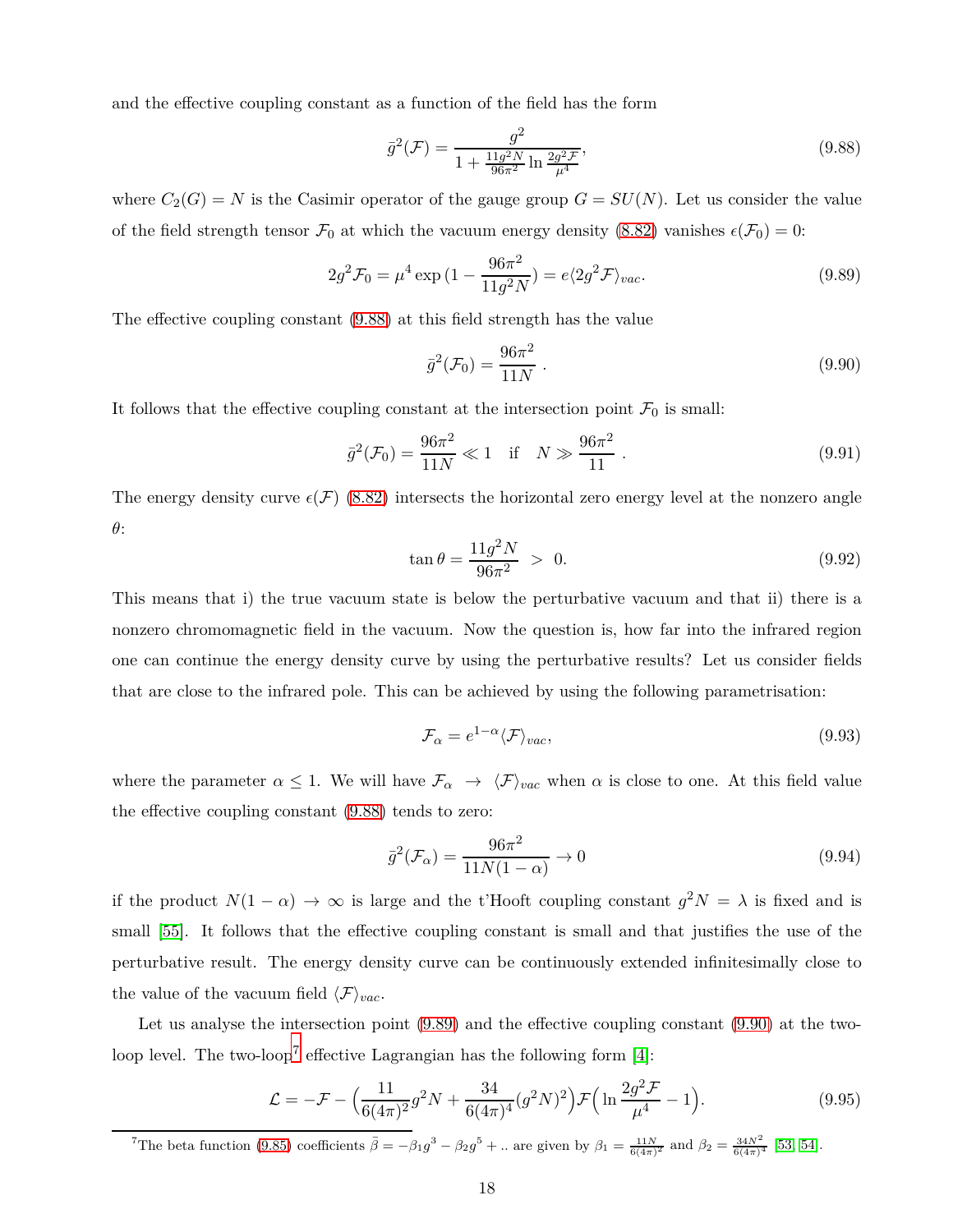The field at the intersection point [\(9.89\)](#page-18-1) is shifted by an exponentially small correction

$$
2g^2 \mathcal{F}_0 = \mu^4 \exp\left(1 - \frac{96\pi^2}{11\lambda} \cdot \frac{1}{1 + \frac{17}{88\pi^2}\lambda}\right). \tag{9.96}
$$

At this field the effective coupling constant is smaller by the factor  $1/1 + \frac{17}{88\pi^2}\lambda$ 

<span id="page-19-0"></span>
$$
\bar{g}^2(\mathcal{F}_0) = \frac{96\pi^2}{11N} \cdot \frac{1}{1 + \frac{17}{88\pi^2}\lambda} \ll 1,
$$
\n(9.97)

and the inequality [\(9.97\)](#page-19-0) is fulfilled at smaller values of *N* than in the first approximation [\(9.91\)](#page-18-4). The chromomagnetic condensate in the two-loop approximation will take the following form:

<span id="page-19-1"></span>
$$
\langle 2g^2 \mathcal{F} \rangle_{vac} = \mu^4 \exp \Big( -\frac{1}{\beta_1 g^2} \Big[ 1 - \frac{\beta_2 g^2}{\beta_1} \ln(1 + \frac{\beta_1}{\beta_2 g^2}) \Big] \Big). \tag{9.98}
$$

The high-loop corrections can be obtained by using renormalisation group results [\(15.134\)](#page-24-1), [\(9.85\)](#page-17-1). The value of the chromomagnetic condensate then is [\[1\]](#page-25-0):

$$
\langle 2g^2 \mathcal{F} \rangle_{vac} = \mu^4 \exp\left(2 \int_g^\infty \frac{dg}{\bar{\beta}(g)}\right). \tag{9.99}
$$

The expression [\(9.98\)](#page-19-1) is recovered at two-loop level.

#### **10** *Conclusion*

One can consider the above calculation of the nonlinear interaction of the zero and unstable modes as an alternative loop expansion of the effective action. The calculation is organised by rearranging the perturbative expansion in a such way that the quartic self-interaction of all chromomagnetic modes is included into the propagator of the gauge field  $G(x, y; \langle A \rangle)$  and the loop expansion is performed in terms of the cubic and quartic cross-mode vertices of the YM action [\[15\]](#page-26-4). It is remarkable how universal is the expression for the effective action  $(4.45)$ ,  $(8.79)$  for the various vacuum field configurations. The conclusion is that there is no imaginary term in the Yang-Mills effective action in the chromomagnetic vacuum.

I would like to thank R. Kirschner, J.Zahn and M.Bordag for discussions of the YM vacuum stability and kind hospitality in the Institute of Theoretical Physics of the Leipzig University where this work was completed. This work was supported by the Alexander von Humboldt Foundation grant GRC 1024638 HFST. I would like to thank Jan Ambjorn and Holger Bech Nielsen for many stimulating discussions of the structure of the QCD vacuum and Konstantin Savvidy for several thoughtful remarks helping to improve the exposition.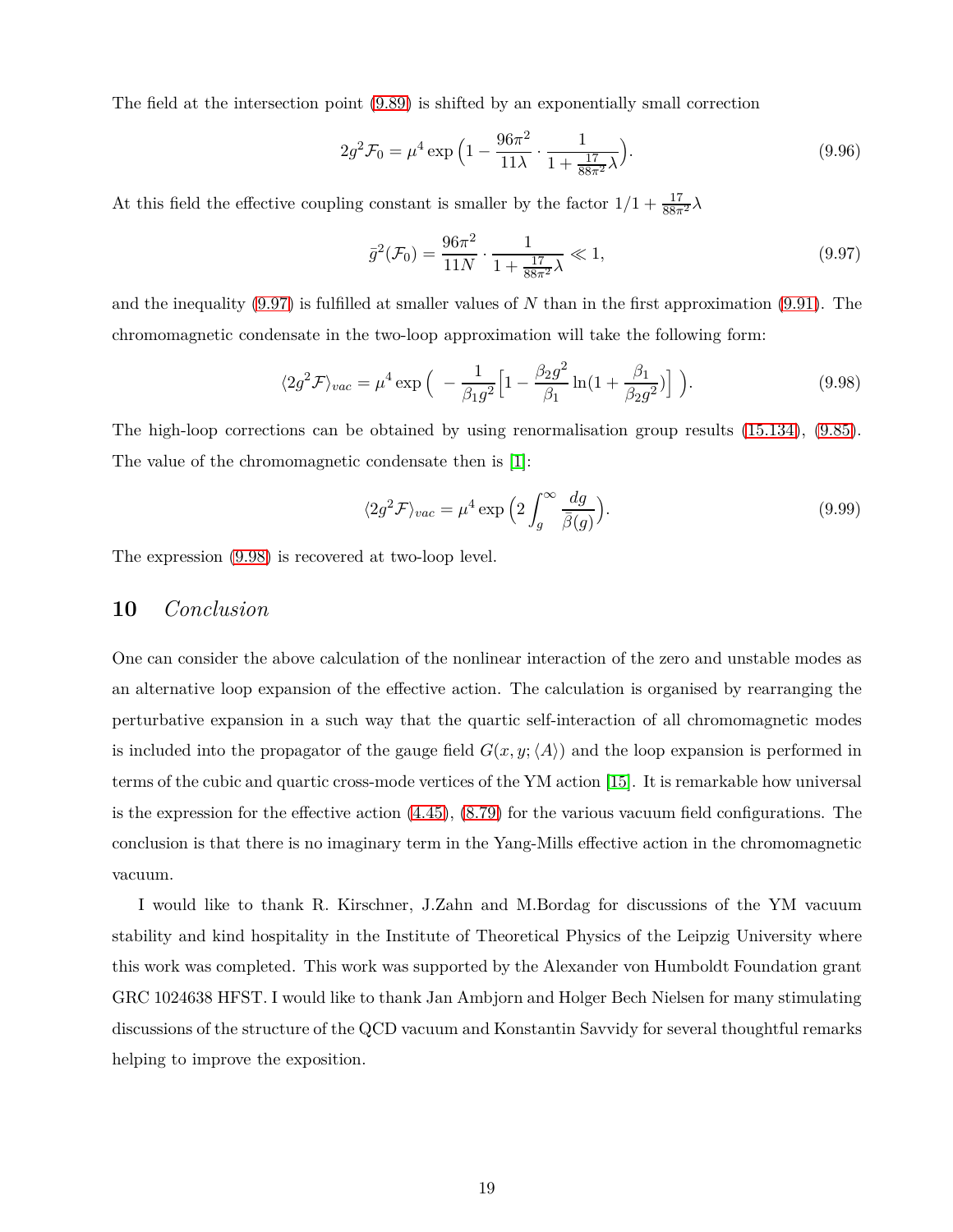## **11** *Appendix A. Degeneracy of Eigenstates*

A component representation of the operator  $H_0 = -\nabla_\mu \nabla_\mu$  is given in [\(2.22\)](#page-5-1). By using the operators [\(2.23\)](#page-5-1) one can get that

$$
c_1^+ + ic_2^+ = -\partial_1 - i\partial_2 + \frac{g}{2}H(x_1 + ix_2), \qquad c_1 - ic_2 = \partial_1 - i\partial_2 + \frac{g}{2}H(x_1 - ix_2),
$$
  

$$
[c_1^+ + ic_2^+ \; ; \; c_1 - ic_2] = -2gH
$$
 (11.100)

and that the magnetic part of the  $H_0$  is:

$$
(c_1^+ + ic_2^+) (c_1 - ic_2) = -\partial_1^2 - \partial_2^2 + igH(x_2\partial_1 - x_1\partial_2) + \frac{g^2}{4}H^2(x_2^2 + x_1^2) - gH. \tag{11.101}
$$

The vacuum wave function is defined as

$$
(c_1 - ic_2)\psi_0 = 0, \qquad \psi_0 = e^{-\frac{gH}{4}(x_1^2 + x_2^2)} \tag{11.102}
$$

and the wave functions of the excited states [\(2.25\)](#page-5-3) are:

<span id="page-20-0"></span>
$$
\psi_n = (c_1^+ + ic_2^+)^n \psi_0 = (gH)^n (x_1 + ix_2)^n \psi_0.
$$
\n(11.103)

The set of operators (corresponding to the centre of the cyclotron motion of charge particle in a magnetic field) that defines the degeneracy of the eigenstates is:

$$
c_1^+ - ic_2^+ = -\partial_1 + i\partial_2 + \frac{g}{2}H(x_1 - ix_2), \qquad c_1 + ic_2 = \partial_1 + i\partial_2 + \frac{g}{2}H(x_1 + ix_2),
$$
  

$$
[c_1^+ - ic_2^+ \; ; \; c_1 + ic_2] = -2gH.
$$
 (11.104)

The wave functions of the degenerate vacuum state are:

$$
\psi(n_0) = (c_1^+ - ic_2^+)^{n_0} \psi_0 = (gH)^{n_0} (x_1 - ix_2)^{n_0} \psi_0.
$$
\n(11.105)

They are the eigenstates of the operator  $L = i(x_1\partial_2 - x_2\partial_1)$ 

$$
L \psi(n_0) = n_0 \psi(n_0). \tag{11.106}
$$

All of them have the ground state eigenvalue in [\(2.27\)](#page-5-0):

$$
\lambda_0 = gH. \tag{11.107}
$$

The normalisation of the wave functions  $\psi_{n_0}$  is:

$$
C_{n_0} = \int dx_1 dx_2 |\psi(n_0)|^2 = 2^{n_0+1} \pi n_0! (gH)^{n_0-1}
$$
\n(11.108)

and these wave functions [\(11.105\)](#page-20-0) are orthogonal

$$
\int dx_1 dx_2 \psi^*(n_0) \psi(\bar{n}_0) = C_{n_0} \delta_{n_0, \bar{n}_0}.
$$
\n(11.109)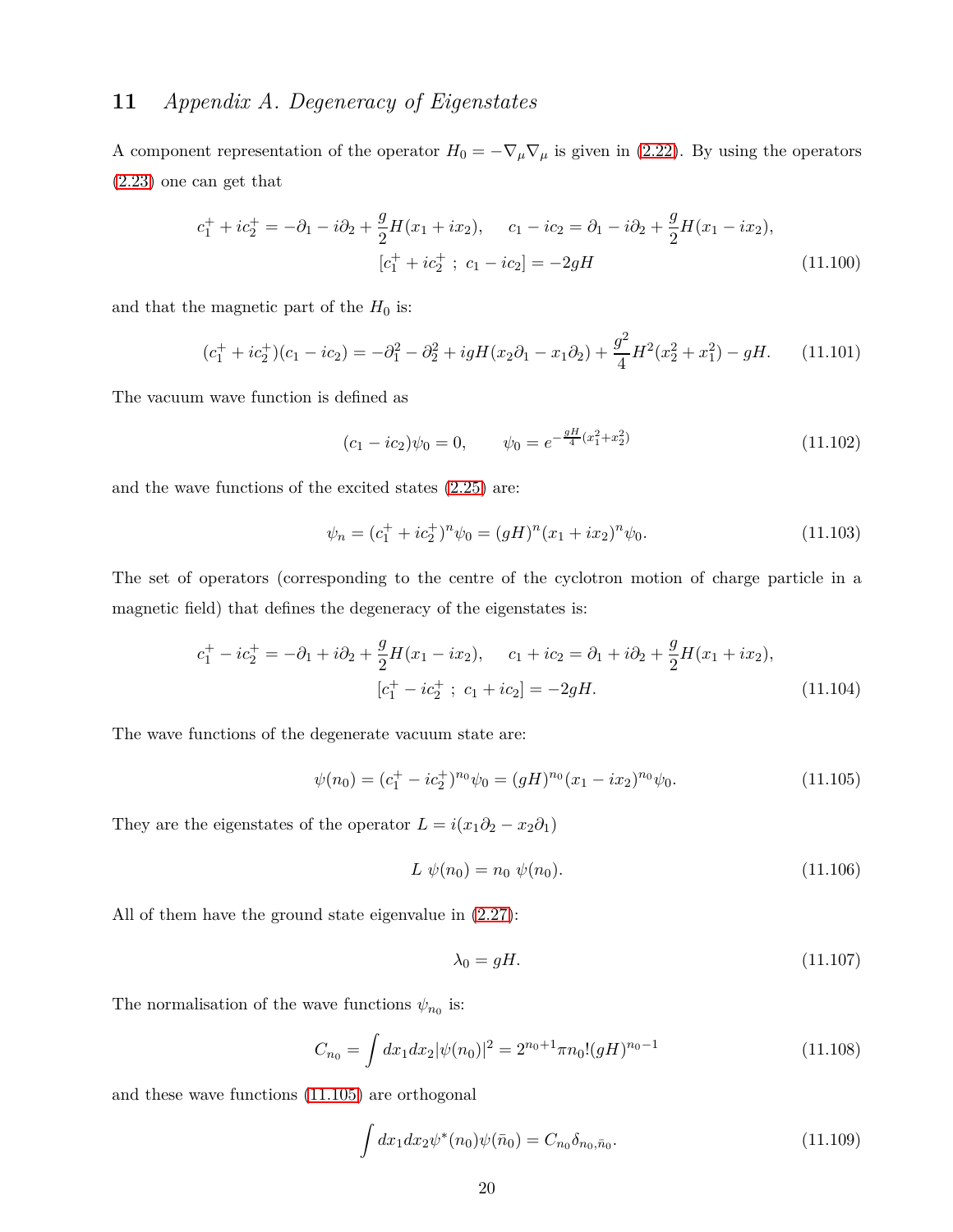The average size of the orbit of the degenerate state  $\psi(n_0)$  is:

$$
\langle r^2 \rangle = \langle x_1^2 + x_2^2 \rangle = \frac{1}{C_{n_0}} \int dx_1 dx_2 (x_1^2 + x_2^2) |\psi(n_0)|^2 = \frac{2(n_0 + 1)}{gH}.
$$

It follows then that the degeneracy, the number of the charge particle orbits of the size less than  $r^2 \leq R^2$ , is

$$
n_0 + 1 \le \frac{gH}{2}R^2 = \frac{gH}{2\pi}\pi R^2 = \frac{gH}{2\pi}A_{12}
$$
\n(11.110)

where  $A_{12}$  is two dimensional area in the plane  $(x_1, x_2)$ . The same is true for the chomoelectric part of the  $H_0$  operator [\(2.22\)](#page-5-1) in the plane  $(x_3, x_0)$ :

$$
m_0 + 1 \le \frac{gE}{2}R^2 = \frac{gE}{2\pi}\pi R^2 = \frac{gE}{2\pi}A_{03},\tag{11.111}
$$

thus the total degeneracy is

<span id="page-21-0"></span>
$$
\mathcal{D}eg = \left(\frac{gH}{2\pi}\right)\left(\frac{gE}{2\pi}\right)VT,\tag{11.112}
$$

where  $V$  is a three-volume and  $T$  play the role of a time-like parameter in  $(2.1)$ .

## **12** *Appendix B. Self-Interaction of Zero Modes*

The zero modes are the solutions of the equation [\(2.21\)](#page-5-1) with  $\lambda = 0$ 

$$
H_0 a_\nu + 2ig F_{\mu\nu} a_\mu = 0 \tag{12.113}
$$

and the solution [\(2.33\)](#page-6-1) corresponding to the lowest state with  $n_0 = m_0 = 0$  is:

$$
a_1^1 = \xi' \psi_{00}, \quad a_1^2 = \xi'' \psi_{00}, \quad a_1^3 = 0
$$
  
\n
$$
a_2^1 = \xi'' \psi_{00}, \quad a_2^2 = -\xi' \psi_{00}, \quad a_2^3 = 0
$$
  
\n
$$
a_3^1 = \eta' \psi_{00}, \quad a_3^2 = \eta'' \psi_{00}, \quad a_3^3 = 0
$$
  
\n
$$
a_0^1 = \eta'' \psi_{00}, \quad a_0^2 = -\eta' \psi_{00}, \quad a_0^3 = 0,
$$
\n(12.114)

where  $\xi_{00} = \xi' + i\xi''$  and  $\eta_{00} = \eta' + i\eta''$ . The interaction cubic term [\(2.13\)](#page-3-3) vanishes on this solution

$$
V_E^{(3)} = -g\epsilon^{abc}a^b_\nu a^c_\mu \nabla^{ad}_\mu a^d_\nu = 0\tag{12.115}
$$

and the quartic term will take the following form:

<span id="page-21-1"></span>
$$
V_E^4 = \frac{g^2}{4} (\epsilon^{abc} a_\mu^b a_\nu^c)^2 = \frac{g^2}{4} ((a_\mu^a a_\mu^a)^2 - (a_\mu^a a_\nu^a)^2) = \frac{g^2}{2} (\xi'^2 + \xi''^2 + \eta'^2 + \eta''^2)^2 |\psi_{00}|^4, \tag{12.116}
$$

where

$$
(a_{\mu}^{a}a_{\mu}^{a})^{2} = 4(\xi'^{2} + \xi''^{2} + \eta'^{2} + \eta''^{2})^{2}, \qquad (a_{\mu}^{a}a_{\nu}^{a})^{2} = 2(\xi'^{2} + \xi''^{2} + \eta'^{2} + \eta''^{2})^{2}.
$$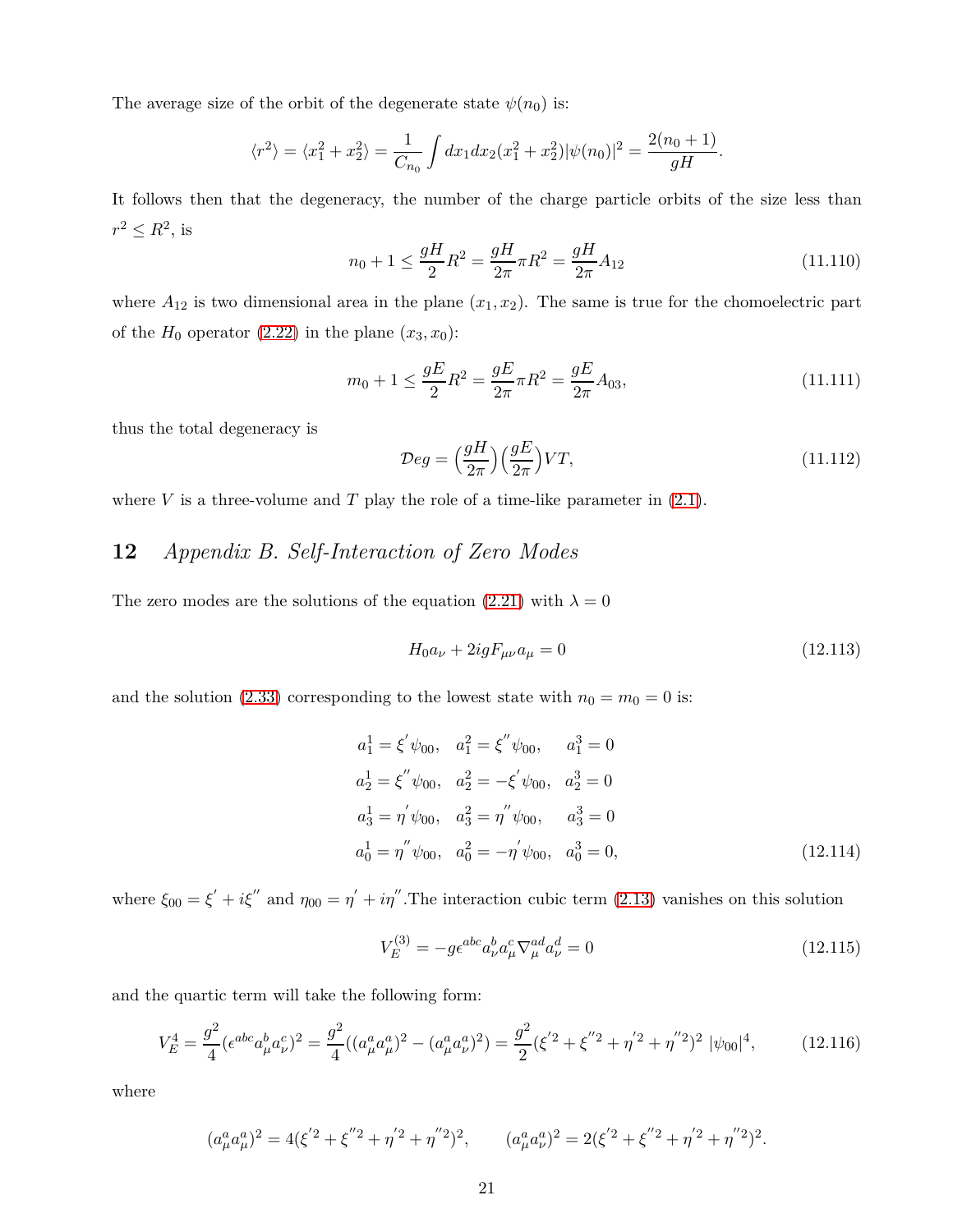We have to calculate the quartic integral for the lowest state  $\psi_{00}$ 

$$
\frac{1}{C_0^4} \int dx_1 dx_2 dx_3 dx_0 |\psi_{00}|^4 = \left(\frac{gH}{2\pi}\right)^4 \left(\frac{\pi}{gH}\right)^2 = \left(\frac{gH}{4\pi}\right)^2.
$$
 (12.117)

The quartic term for the general zero mode wave function [\(2.28\)](#page-5-0), [\(2.33\)](#page-6-1) will take the following form:

$$
V_E^4 = \frac{g^2}{2} (|\xi_{n_0 m_0}|^2 + |\eta_{n_0 m_0}|^2)^2 |\psi_{n_0 m_0}|^4,
$$
\n(12.118)

and then using the integral of the wave function [\(11.105\)](#page-20-0)

$$
\int dx_1 dx_2 |\psi(n_0)|^4 = \pi \Gamma(2n_0 + 1)(gH)^{2n_0 - 1}
$$
\n(12.119)

for the quartic integral in this general case we will get

<span id="page-22-0"></span>
$$
\frac{1}{C_{n_0}^2} \frac{1}{C_{m_0}^2} \int dx_1 dx_2 dx_3 dx_0 |\psi_{n_0}(x_1, x_2)|^4 |\psi_{m_0}(x_3, x_0)|^4 = \left(\frac{gH}{4\pi}\right)^2 \frac{\Gamma(n_0 + 1/2)\Gamma(m_0 + 1/2)}{\pi \Gamma(n_0 + 1)\Gamma(m_0 + 1)},
$$
 (12.120)  
and it reduces to the previous expression when  $n_0 = m_0 = 0$ .

## **13** *Appendix C. Sum of Eigenvalues*

The spectral sums [\(3.35\)](#page-7-1) and [\(6.61\)](#page-12-1) can be evaluated by using the following formulas:

$$
\sum_{n,m=0}^{\infty} e^{-gH(2n+2\gamma m+3+\gamma)s} = e^{-2gHs} \frac{1}{4\sinh(gHs)} \frac{1}{\sinh(g\gamma Hs)}
$$
  
\n
$$
\sum_{n,m=0}^{\infty} e^{-gH(2n+2\gamma m+1+3\gamma)s} = e^{-2g\gamma Hs} \frac{1}{4\sinh(gHs)} \frac{1}{\sinh(g\gamma Hs)}
$$
  
\n
$$
\sum_{n,m=0}^{\infty} e^{-gH(2n+2\gamma m+1-\gamma)s} = e^{2g\gamma Hs} \frac{1}{4\sinh(gHs)} \frac{1}{\sinh(g\gamma Hs)}
$$
  
\n
$$
\sum_{n,m=0}^{\infty} e^{-gH(2n+2\gamma m-1+\gamma)s} = e^{2g\gamma Hs} \frac{1}{4\sinh(gHs)} \frac{1}{\sinh(g\gamma Hs)}
$$
  
\n
$$
\sum_{n,m=0}^{\infty} e^{-gH(2n+2\gamma m+1+\gamma)s} = \frac{1}{4\sinh(gHs)} \frac{1}{\sinh(g\gamma Hs)}
$$
  
\n
$$
\sum_{n,m=0}^{\frac{1}{2\gamma}-\frac{1}{2}} e^{-gH(2\gamma m-1+\gamma)s} = e^{gHs(1-\gamma)} \frac{1-e^{-gHs(1+\gamma)}}{1-e^{-2g\gamma Hs}}.
$$
 (13.121)

The integrals appearing in the effective Lagrangian have the following form:

$$
\int_0^\infty \frac{ds}{s^{1-k} \sinh^2(as)} = \frac{4}{(2a)^k} \Gamma(k)\zeta(k-1),
$$
\n
$$
\int_0^\infty \frac{\cosh(bs)ds}{s^{1-k} \sinh(as)} = \frac{\Gamma(k)}{(2a)^k} \Big[ \zeta(k, \frac{1}{2}(1 - \frac{b}{a}) + \zeta(k, \frac{1}{2}(1 + \frac{b}{a}) \Big], \quad b \neq a,
$$
\n
$$
\int_0^\infty \frac{ds}{s^{1-k} \sinh(as)} = \frac{2^k - 1}{2^{k-1}a^k} \Gamma(k)\zeta(k),
$$
\n
$$
\int_0^\infty \frac{\cosh(as)ds}{s^{1-k} \sinh^2(as)} = \frac{2^{k-1} - 1}{2^{k-2}a^k} \Gamma(k)\zeta(k-1)
$$
\n
$$
\int_0^\infty \frac{\sin(as)ds}{s^{1-k}} = \frac{\Gamma(k)}{a^k} \sin \frac{k\pi}{2},
$$
\n
$$
\int_0^\infty \frac{\cos(as)ds}{s^{1-k}} = \frac{\Gamma(k)}{a^k} \cos \frac{k\pi}{2},
$$
\n(13.122)

where *k* can be considered as a dimensional regularisation parameter and the integrals should be calculated in the limit  $k\to 0$  [\[4\]](#page-25-3).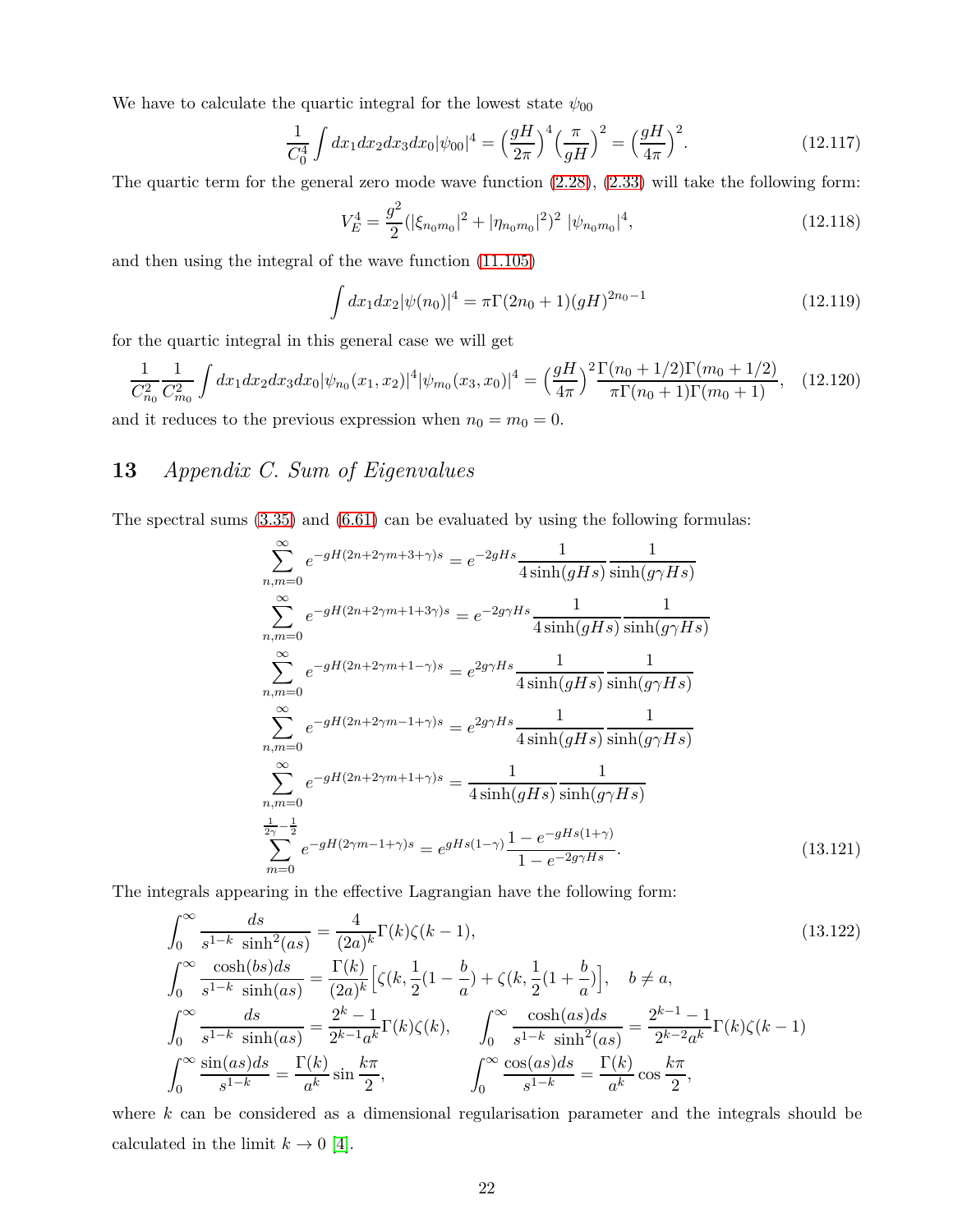## <span id="page-23-0"></span>**14** *Appendix D. Euclidean Formulation of Quantum Mechanics*

The matrix elements of the evolution operator  $e^{iHt}$  are defined in terms of path integral over trajectories in the physical space-time as [\[20\]](#page-26-9):

$$
\langle \vec{x}' | e^{-iHT} | \vec{x} \rangle = \sum_{n} e^{-iE_n T} \psi_n(\vec{x}') \psi_n^*(\vec{x}) = N \int_{\vec{x}}^{\vec{x}'} \mathcal{D}\vec{x}(t) e^{iS[\vec{x}(t)]}. \tag{14.123}
$$

The integration  $\mathcal{D}\vec{x}(t)$  runs over all trajectories  $\vec{x}(t)$  that start at time  $t = 0$  in the point  $\vec{x}$  and end at time  $t = T$  in the point  $\vec{x}'$ . The path integral is defined in terms of a sum over the physical space-time trajectories. The vectors  $\psi(\vec{x}) = \langle x|n \rangle$  are the Schrödinger wave functions. The *H* is the Hamiltonian of the system and  $\psi_n(\vec{x})$  denotes the wave function of the eigenstate  $H\psi_n = E_n\psi_n$ .

With the rotation  $t \to -i\tau$  to the imaginary time the matrix elements transform to the matrix elements of the operator  $e^{-HT}$  and are represented in terms of Euclidean path integral [\[26\]](#page-27-2)

$$
\langle \vec{x}' | e^{-HT} | \vec{x} \rangle = \sum_{n} e^{-E_n T} \psi_n(\vec{x}') \psi_n^*(\vec{x}) = N \int_{\vec{x}}^{\vec{x}'} \mathcal{D}\vec{x}(\tau) e^{-S_E[x(\tau)]}. \tag{14.124}
$$

The path integral is defined as an integral in unphysical Euclidean space. The integration  $\mathcal{D}\vec{x}(\tau)$ runs over all Euclidean trajectories  $\vec{x}(\tau)$  that start at Euclidean time  $\tau = 0$  in the point  $\vec{x}$  and end at Euclidean time  $\tau = T$  in the point  $\vec{x}'$ . The  $S_E$  is the Euclidean action associated with a given trajectory

$$
S_E = \int_0^T d\tau \left(\frac{1}{2}m\dot{\vec{x}}^2 + V(\vec{x})\right).
$$
 (14.125)

*The boundary conditions in the both formulations are identical*, the difference is in the geometry of the trajectories. In the first case the trajectories are in a real physical space-time where a particle moves in a potential *V* that is bounded from below. In the Euclidean formulation a particle "moves" in a potential −*V* which is unbounded from below, its "trajectories" are in unphysical Euclidean space and do not directly correspond to the trajectories in physical space.

The leading term in the expression  $(14.124)$  for large *T* defines the energy  $E_0$  and wave-function  $\psi_0(\vec{x})$  of the ground eigenstate

$$
\langle \vec{x}' | e^{-HT} | \vec{x} \rangle = \sum_{n} e^{-E_n T} \psi_n(\vec{x}') \psi_n^*(\vec{x}) \rightarrow e^{-E_0 T} \psi_0(\vec{x}') \psi_0^*(\vec{x}). \tag{14.126}
$$

The above relation between matrix elements that were defined in physical and in Euclidean spaces leads to the following observation: In some cases the Euclidean path integral can readily be evaluated in the semiclassical limit when it is dominated by the stationary points of  $S_E$ . Assuming for simplicity that there is only one such stationary point, which is denoted by  $\hat{\vec{x}}$  and considering a standard oscillator with boundary condition  $x' = x = 0$  one can find that the Euclidean trajectory is simply  $\hat{\vec{x}} = 0$  and leads to the relation [\[26\]](#page-27-2)

$$
e^{-E_0 T} |\psi_0(0)|^2 = \left(\frac{\omega}{\pi}\right)^{1/2} e^{-\omega T/2}
$$
\n(14.127)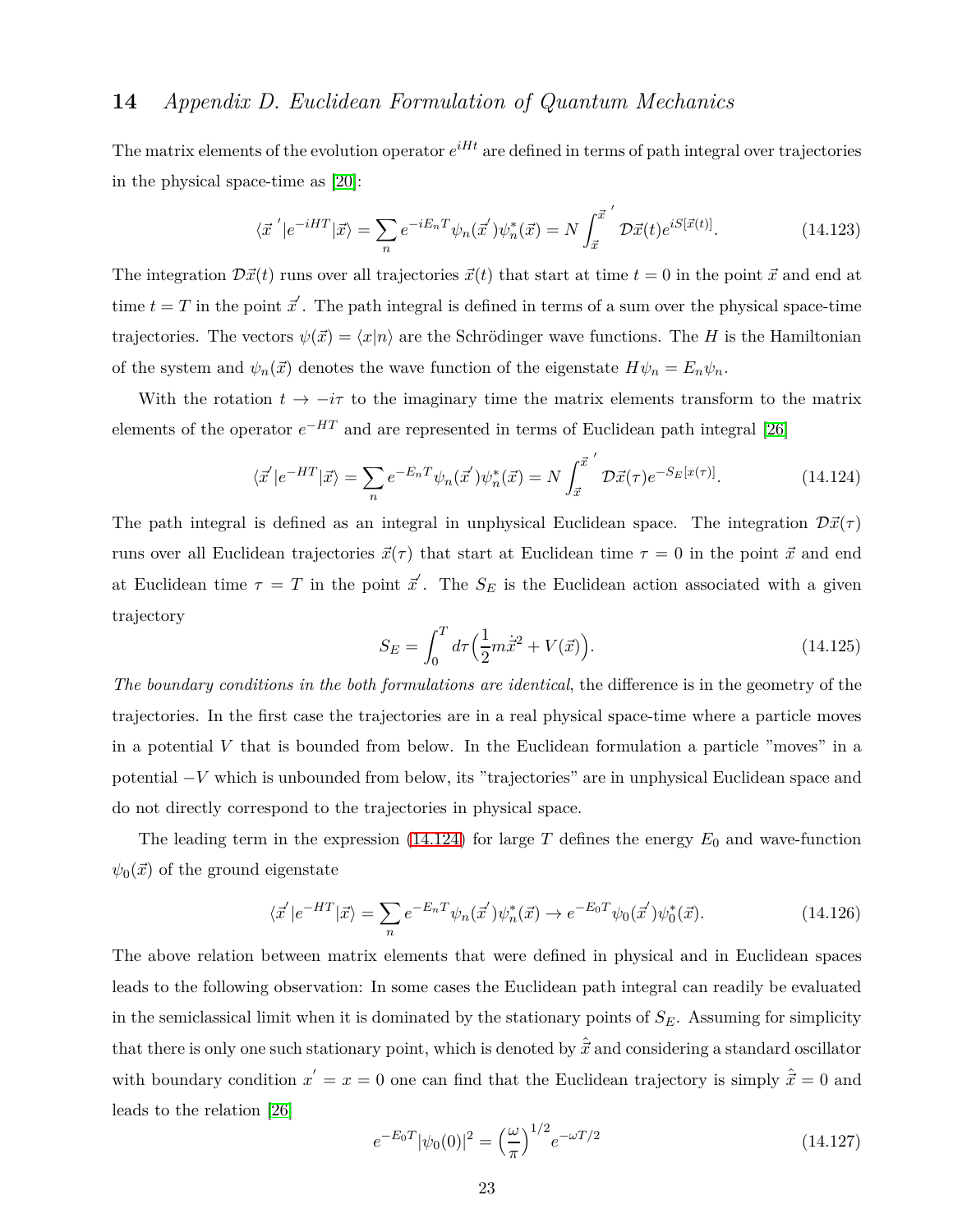allowing to extract the value of the ground state energy  $E_0 = \omega/2$  and of the  $|\psi_0(0)|^2 = \left(\frac{\omega}{\pi}\right)^2$  $\frac{\omega}{\pi}$ <sup>1/2</sup>.

## **15** *Appendix E. Renormalisation Group*

The exact expression for the effective Lagrangian can be derived by using the renormalisation group equation [\[1,](#page-25-0) [2\]](#page-25-1). The effective action  $\Gamma$  is renormalisation group invariant quantity:

$$
\Gamma = \sum_{n} \int dx_1...dx_n \Gamma^{(n)}_{\mu_1...\mu_n}(x_1,...,x_n) A_{\mu_1}^{a_1}(x_1)...A_{\mu_n}^{a_n}(x_n),
$$

because the vertex functions and gauge fields transform as follows:

$$
\Gamma_r^{(n)} \, \, \overset{a_1 \dots a_n}{\mu_1 \dots \mu_n} = Z_3^{n/2} \Gamma_{un}^{(n)} \, \, \overset{a_1 \dots a_n}{\mu_1 \dots \mu_n}, \qquad A_\mu^a(x)_r = Z_3^{-1} A_\mu^a(x)_{un}, \qquad g_r = Z_3^{1/2} g_{un}.
$$

The renormalisation group equation takes the form

<span id="page-24-0"></span>
$$
\{\mu^2 \frac{\partial}{\partial \mu^2} + \beta(g)\frac{\partial}{\partial g} + \gamma(g) \int d^4x A^a_\mu(x) \frac{\delta}{\delta A^a_\mu(x)}\} \Gamma = 0,\tag{15.128}
$$

where  $\beta(g)$  is the Callan-Symanzik beta function,  $\gamma(g)$  is the anomalous dimension. When  $\mathcal{G} = \vec{\mathcal{E}}_a \vec{\mathcal{H}}_a =$ 0 it reduces to the form

$$
\{\mu^2 \frac{\partial}{\partial \mu^2} + \beta(g)\frac{\partial}{\partial g} + 2\gamma(g)\mathcal{F}\frac{\partial}{\partial \mathcal{F}}\mathcal{L} = 0,
$$

where in the covariant background gauge  $\beta = -g\gamma$  [\[4\]](#page-25-3). By introducing a dimensionless quantity

$$
\mathcal{M}(g,t) = \frac{\partial \mathcal{L}}{\partial \mathcal{F}}, \qquad t = \frac{1}{2} \ln(2g^2 \mathcal{F}/\mu^4)
$$
 (15.129)

one can get

<span id="page-24-2"></span>
$$
\{-\frac{\partial}{\partial t} + \bar{\beta}(g)\frac{\partial}{\partial g} + 2\bar{\gamma}(g)\}\mathcal{M}(g,t) = 0,\tag{15.130}
$$

where

$$
\bar{\gamma} = \frac{\gamma}{1 - \gamma}, \qquad \bar{\beta} = \frac{\beta}{1 - \gamma}
$$
\n(15.131)

and [\(4.42\)](#page-8-0) plays the role of the boundary condition:

<span id="page-24-3"></span>
$$
\mathcal{M}(g,0) = -1.\tag{15.132}
$$

From equations [\(15.130\)](#page-24-2) and [\(15.132\)](#page-24-3) it follows that

<span id="page-24-4"></span>
$$
\bar{\gamma} = -\frac{1}{2} \frac{\partial \mathcal{M}(g, t)}{\partial t}|_{t=0}, \quad \bar{\beta} = \frac{1}{2} g \frac{\partial \mathcal{M}(g, t)}{\partial t}|_{t=0}.
$$
\n(15.133)

The solution of the renormalisation group equation [\(15.130\)](#page-24-2) in terms of effective coupling constant  $\bar{g}(g, t)$ , with the boundary condition  $\bar{g}(g, 0) = g$ , has the following form [\[1,](#page-25-0) [2\]](#page-25-1):

<span id="page-24-1"></span>
$$
\frac{\partial \mathcal{L}}{\partial \mathcal{F}} = -\frac{g^2}{\bar{g}^2(t)}, \qquad \frac{d\bar{g}}{dt} = \bar{\beta}(\bar{g}). \tag{15.134}
$$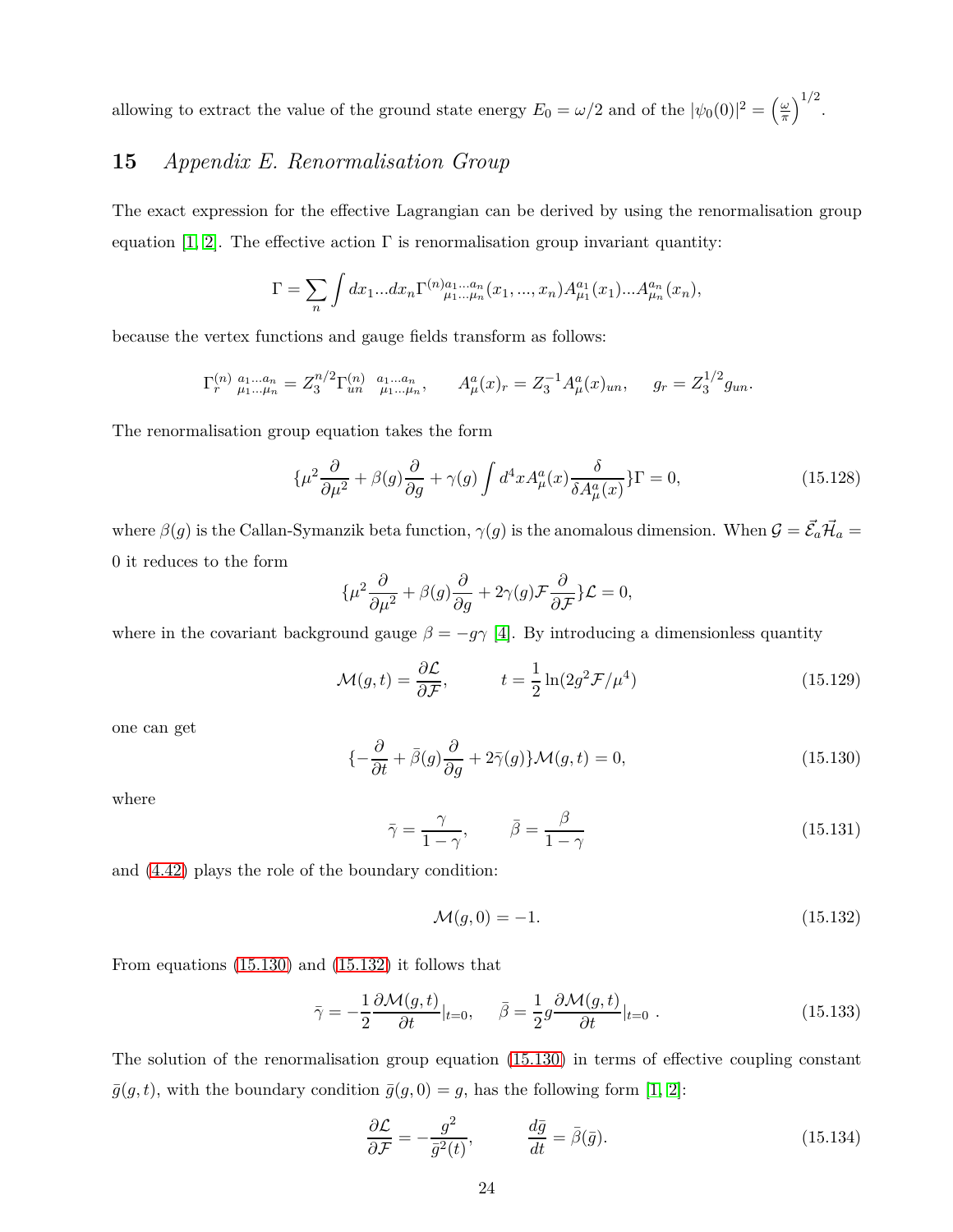The behaviour of the effective Lagrangian at large fields is similar to the behaviour of the gauge theory at large momentum. It follows that  $\mathcal{M}(g,t)$  is completely determined for all values of t in terms of its first derivative  $(15.133)$  at  $t = 0$ . The above results allow to obtain renormalisation group expressions for the physical quantities considered in one-loop approximation. With these expressions in hand one can calculate different observables of physical interest that will include the vacuum energy density and pressure, the magnetic permeability, the effective coupling constants, and their behaviour as a function of the external fields [\[56\]](#page-29-12).

#### <span id="page-25-0"></span>**References**

- <span id="page-25-1"></span>[1] G. K. Savvidy, *Infrared Instability of the Vacuum State of Gauge Theories and Asymptotic Freedom,* Phys. Lett. **71B** (1977) 133. doi:10.1016/0370-2693(77)90759-6
- <span id="page-25-2"></span>[2] S. G. Matinyan and G. K. Savvidy, *Vacuum Polarization Induced by the Intense Gauge Field,* Nucl. Phys. B **134** (1978) 539. doi:10.1016/0550-3213(78)90463-7
- <span id="page-25-3"></span>[3] I. A. Batalin, S. G. Matinyan and G. K. Savvidy, *Vacuum Polarization by a Source-Free Gauge Field,* Sov. J. Nucl. Phys. **26** (1977) 214 [Yad. Fiz. **26** (1977) 407].
- <span id="page-25-4"></span>[4] G. K. Savvidy, *Vacuum Polarisation by Intensive Gauge Fields,* PhD 1977, http://www.inp.demokritos.gr/~savvidy/phd.pdf
- <span id="page-25-5"></span>[5] N. K. Nielsen and P. Olesen, *An Unstable Yang-Mills Field Mode,* Nucl. Phys. B **144** (1978) 376. doi:10.1016/0550-3213(78)90377-2
- <span id="page-25-6"></span>[6] V. V. Skalozub, *On Restoration of Spontaneously Broken Symmetry in Magnetic Field,* Yad. Fiz. **28** (1978) 228.
- <span id="page-25-7"></span>[7] J. Ambjorn, N. K. Nielsen and P. Olesen, *A Hidden Higgs Lagrangian in QCD,* Nucl. Phys. B **152** (1979) 75. doi:10.1016/0550-3213(79)90080-4
- <span id="page-25-8"></span>[8] H. B. Nielsen, *Approximate QCD Lower Bound for the Bag Constant B,* Phys. Lett. **80B** (1978) 133. doi:10.1016/0370-2693(78)90326-X
- <span id="page-25-9"></span>[9] N. K. Nielsen and P. Olesen, *Electric Vortex Lines From the Yang-Mills Theory,* Phys. Lett. B **79** (1978), 304 doi:10.1016/0370-2693(78)90249-6
- [10] J. Ambjorn and P. Olesen, *A Color Magnetic Vortex Condensate in QCD,* Nucl. Phys. B **170** (1980) 265. doi:10.1016/0550-3213(80)90150-9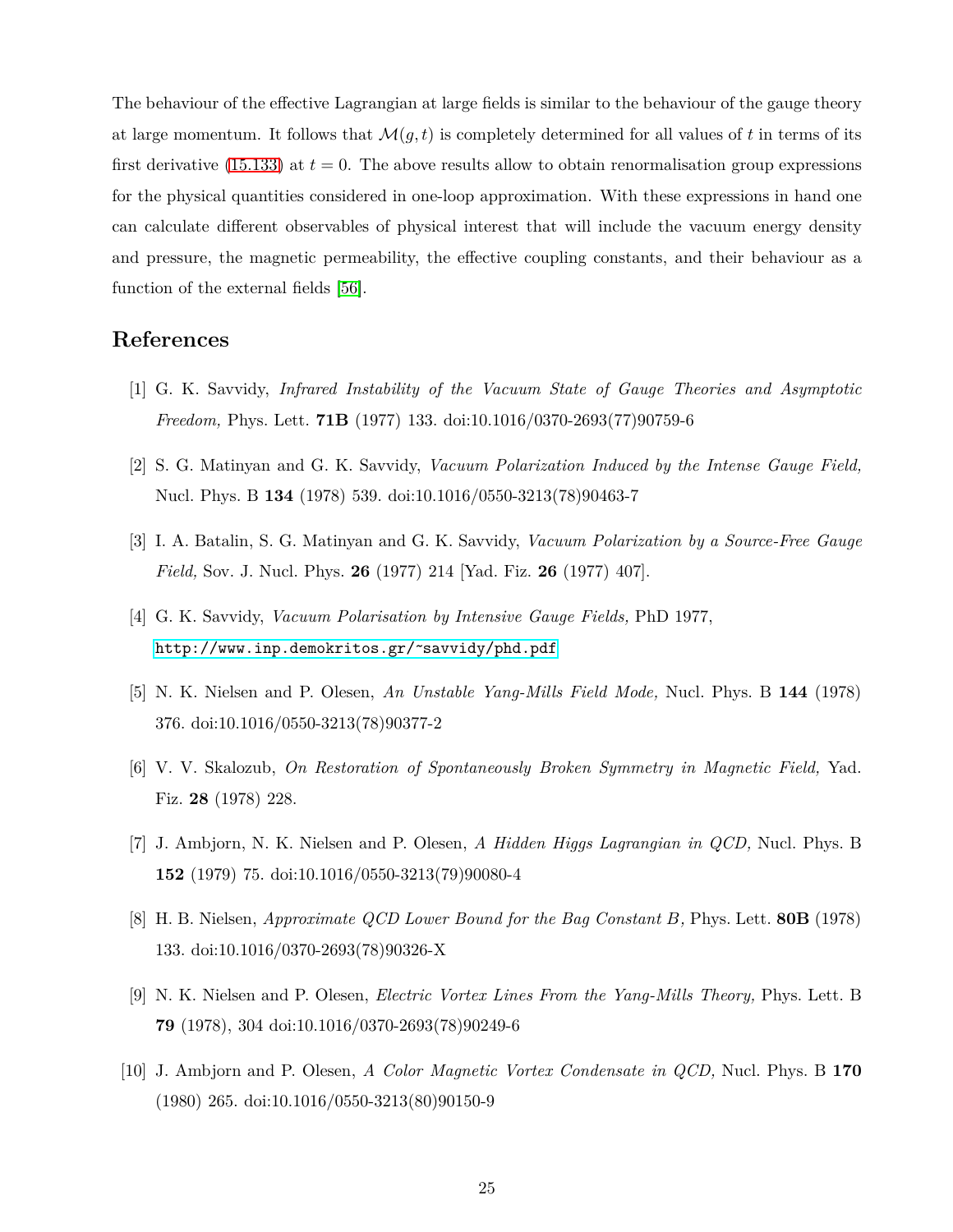- <span id="page-26-1"></span><span id="page-26-0"></span>[11] H. Leutwyler, *Vacuum Fluctuations Surrounding Soft Gluon Fields,* Phys. Lett. **96B** (1980) 154. doi:10.1016/0370-2693(80)90234-8
- <span id="page-26-2"></span>[12] H. Leutwyler, *Constant Gauge Fields and their Quantum Fluctuations,* Nucl. Phys. B **179** (1981) 129. doi:10.1016/0550-3213(81)90252-2
- [13] C. A. Flory, *Covariant Constant Chromomagnetic Fields And Elimination Of The One Loop Instabilities,* Preprint, SLAC-PUB-3244, [http://www-public.slac.stanford.edu/sciDoc/docMeta.aspx?slacPubNumber=SLAC-PUB-3244;](http://www-public.slac.stanford.edu/sciDoc/docMeta.aspx?slacPubNumber=SLAC-PUB-3244) https://lib-extopc.kek.jp/preprints/PDF/1983/8312/8312331.pdf
- <span id="page-26-4"></span><span id="page-26-3"></span>[14] C. A. Flory, *Stability Properties Of An Abelianized Chromoelectric Flux Tube,* Phys. Rev. D **29** (1984) 722. doi:10.1103/PhysRevD.29.722
- [15] G. Savvidy, *From Heisenberg–Euler Lagrangian to the discovery of Chromomagnetic Gluon Condensation,* Eur. Phys. J. C **80** (2020) no.2, 165 doi:10.1140/epjc/s10052-020-7711-6 [\[arXiv:1910.00654](http://arxiv.org/abs/1910.00654) [hep-th]].
- <span id="page-26-6"></span><span id="page-26-5"></span>[16] F. Sauter, *Uber das Verhalten eines Elektrons im homogenen elektrischen Feld nach der relativistischen Theorie Diracs,* Z. Phys. **69** (1931) 742. doi:10.1007/BF01339461
- <span id="page-26-7"></span>[17] H. Euler and B. Kockel, *Über die Streuung von Licht an Licht nach der Diracschen Theorie,* Naturwiss. **23** (1935) 246.
- <span id="page-26-8"></span>[18] W. Heisenberg and H. Euler, *Consequences of Dirac's theory of positrons,* Z. Phys. **98** (1936) 714.
- <span id="page-26-9"></span>[19] J. S. Schwinger, *On gauge invariance and vacuum polarization,* Phys. Rev. **82** (1951) 664. doi:10.1103/PhysRev.82.664
- <span id="page-26-10"></span>[20] R. P. Feynman, *Space-time approach to nonrelativistic quantum mechanics,* Rev. Mod. Phys. **20** (1948), 367-387 doi:10.1103/RevModPhys.20.367
- <span id="page-26-11"></span>[21] R. P. Feynman, *Space - time approach to quantum electrodynamics,* Phys. Rev. **76** (1949), 769- 789 doi:10.1103/PhysRev.76.769
- <span id="page-26-12"></span>[22] A. M. Polyakov, *Gauge Fields and Strings,* Contemp. Concepts Phys. **3** (1987), 1-301
- [23] F. J. Dyson, *Divergence of perturbation theory in quantum electrodynamics,* Phys. Rev. **85** (1952) 631. doi:10.1103/PhysRev.85.631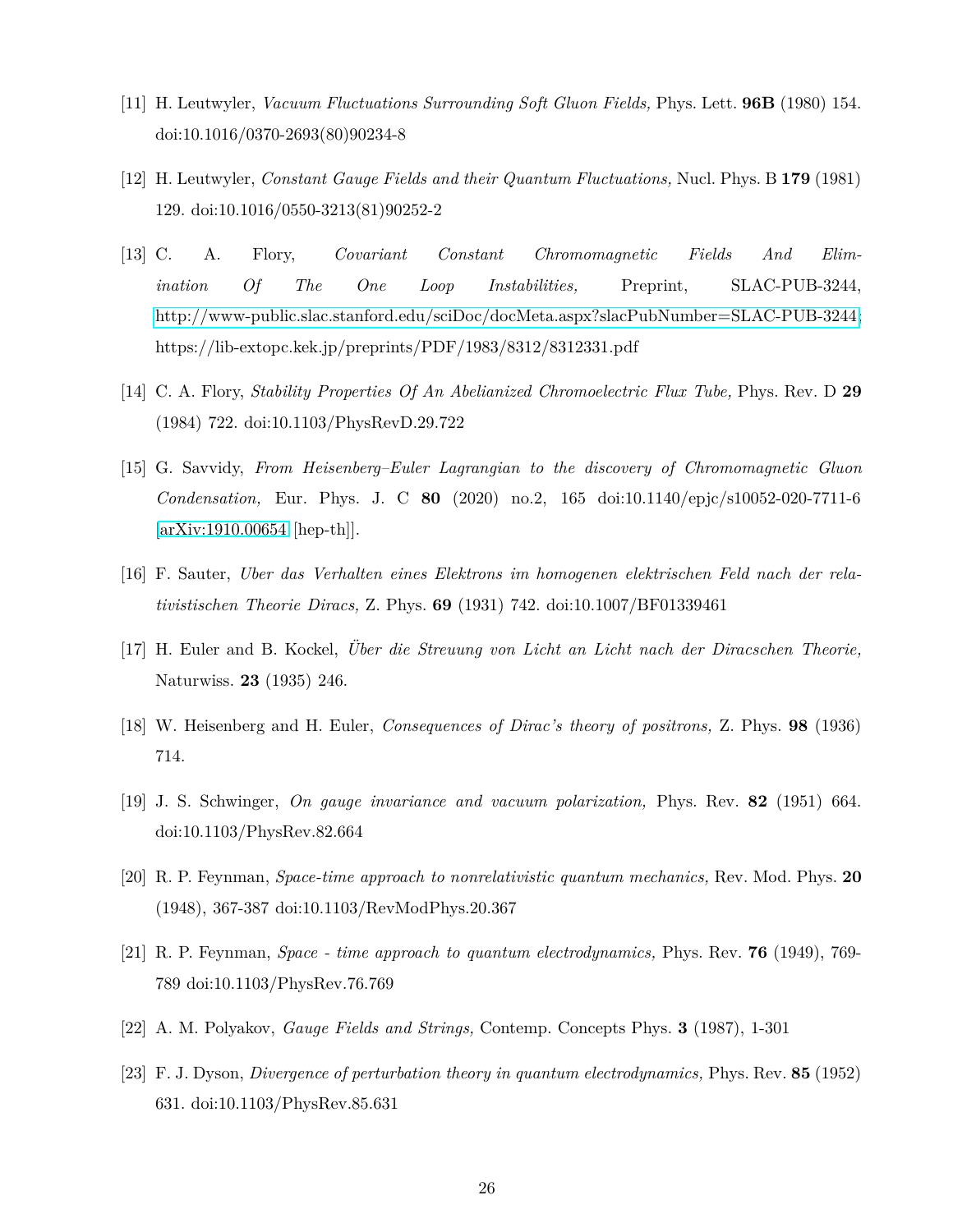- <span id="page-27-1"></span><span id="page-27-0"></span>[24] L. N. Lipatov, *Divergence of the Perturbation Theory Series and the Quasiclassical Theory,* Sov. Phys. JETP **45** (1977) 216 [Zh. Eksp. Teor. Fiz. **72** (1977) 411].
- <span id="page-27-2"></span>[25] G. 't Hooft, in *Proceedings of the International School of Subnuclear Physics: The Whys of Subnuclear Physics*, Erice, 1977, edited by A. Zichichi (Plenum, New York, 1979).
- <span id="page-27-3"></span>[26] S. Coleman, *The uses of Instantons,* Erice Lectures, 1977
- <span id="page-27-4"></span>[27] D. Kay, R. Parthasarathy and K. S. Viswanathan *Constant self-dual Abelian gauge fields and fermions in SU(2) gauge theory,* Phys. Phys. D **28** (1983) 3116-3120.
- <span id="page-27-5"></span>[28] D. Kay. *Unstable modes, zero modes, and phase transitions in QCD*, Ph.D Thesis, Simon Fraser University, August 1985.
- <span id="page-27-6"></span>[29] W. Dittrich and M. Reuter, *Effective QCD Lagrangian With Zeta Function Regularization,* Phys. Lett. **128B** (1983) 321. doi:10.1016/0370-2693(83)90268-X
- <span id="page-27-7"></span>[30] D. Zwanziger, *Nonperturbative Modification of the Faddeev-popov Formula and Banishment of the Naive Vacuum,* Nucl. Phys. B **209** (1982) 336. doi:10.1016/0550-3213(82)90260-7
- <span id="page-27-8"></span>[31] D. Kay, A. Kumar and R. Parthasarathy *Savvidy Vacuum in SU(2) Yang-Mills Theory,* Mod. Phys. Lett. A **20** (2005) 1655-1662.
- [32] K. I. Kondo, *Stability of magnetic condensation and mass generation for confinement in SU(2) Yang-Mills theory,* PoS **QCD-TNT-III** (2013), 020 doi:10.22323/1.193.0020 [\[arXiv:1312.0053](http://arxiv.org/abs/1312.0053) [hep-th]].
- <span id="page-27-10"></span><span id="page-27-9"></span>[33] Y. M. Cho and M. L. Walker, *Stability of monopole condensation in SU(2) QCD,* Mod. Phys. Lett. A **19** (2004) 2707. doi:10.1142/S0217732304015750
- <span id="page-27-11"></span>[34] D. G. Pak, R. G. Cai, T. Tsukioka, P. Zhang and Y. F. Zhou, *Color confinement and color singlet structure of quantum states in Yang-Mills theory,* [\[arXiv:2011.02926](http://arxiv.org/abs/2011.02926) [hep-th]].
- <span id="page-27-12"></span>[35] D. G. Pak and T. Tsukioka, *Color structure of quantum SU*(*N*) *Yang-Mills theory,* [\[arXiv:2012.11496](http://arxiv.org/abs/2012.11496) [hep-th]].
- [36] D. G. Pak, B. H. Lee, Y. Kim, T. Tsukioka and P. M. Zhang, *On microscopic structure of the QCD vacuum,* Phys. Lett. B **780** (2018), 479-484 doi:10.1016/j.physletb.2018.03.040 [\[arXiv:1703.09635](http://arxiv.org/abs/1703.09635) [hep-th]].
- <span id="page-27-13"></span>[37] P. Minkowski, *On the Ground State Expectation Value of the Field Strength Bilinear in Gauge Theories and Constant Classical Fields,* Nucl. Phys. B **177** (1981), 203-217 doi:10.1016/0550- 3213(81)90388-6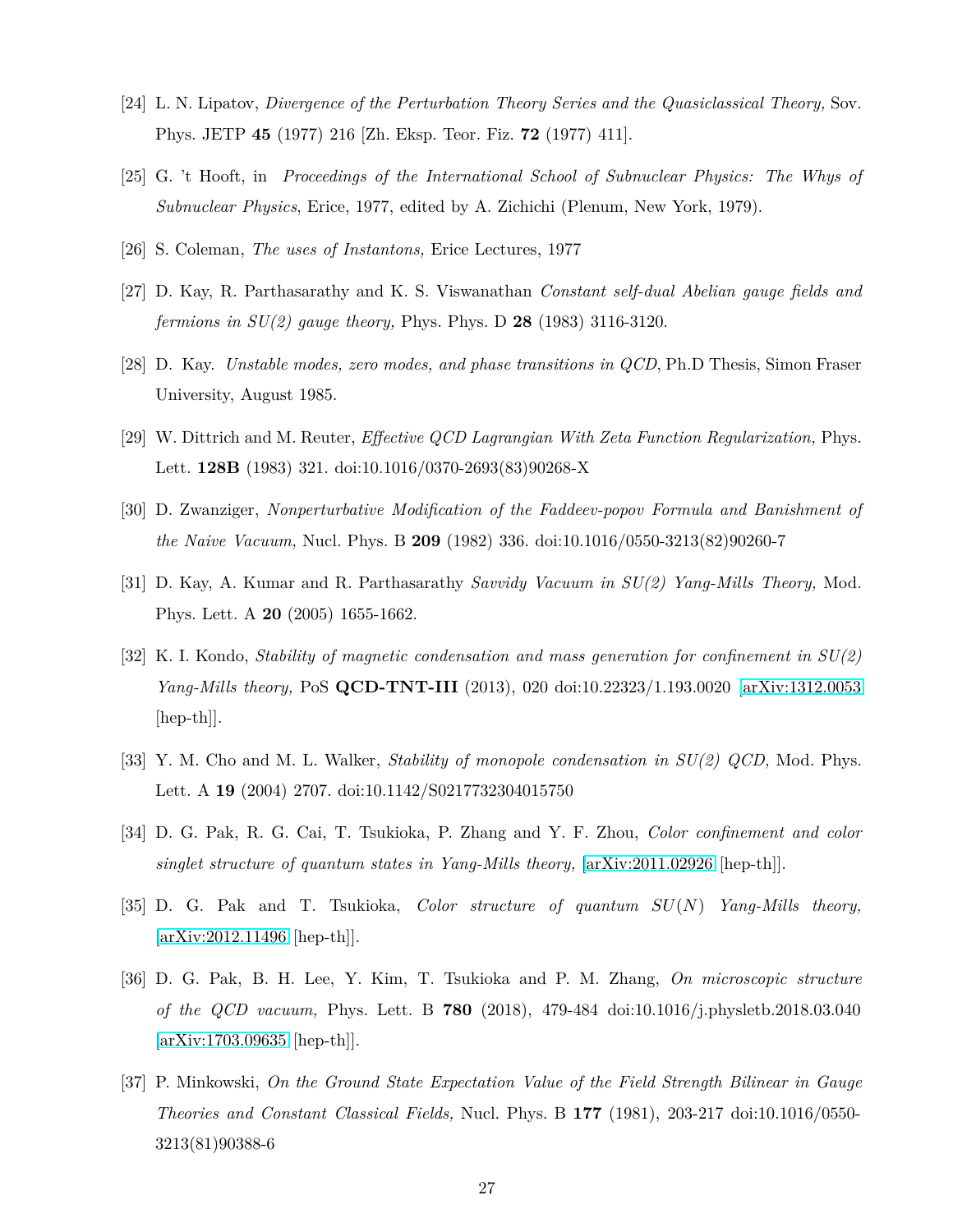- <span id="page-28-1"></span><span id="page-28-0"></span>[38] M. R. Brown and M. J. Duff, *Exact Results for Effective Lagrangians,* Phys. Rev. D **11** (1975) 2124. https://doi.org/10.1103/PhysRevD.11.2124
- <span id="page-28-2"></span>[39] M. J. Duff and M. Ramon-Medrano, *On the Effective Lagrangian for the Yang-Mills Field,* Phys. Rev. D **12** (1975) 3357. https://doi.org/10.1103/PhysRevD.12.3357
- <span id="page-28-3"></span>[40] G. 't Hooft, *Computation of the Quantum Effects Due to a Four-Dimensional Pseudoparticle,* Phys. Rev. D **14** (1976), 3432-3450 https://doi.org/10.1103/PhysRevD.14.3432
- <span id="page-28-4"></span>[41] S. R. Coleman and E. J. Weinberg, *Radiative Corrections as the Origin of Spontaneous Symmetry Breaking,* Phys. Rev. D **7** (1973) 1888. https://doi.org/10.1103/PhysRevD.7.1888
- <span id="page-28-5"></span>[42] G. Baseyan, S. Matinyan and G. Savvidy, *Nonlinear plane waves in the massless Yang-Mills theory,* Pisma Zh. Eksp. Teor. Fiz. **29** (1979) 641-644
- <span id="page-28-6"></span>[43] H. B. Nielsen and P. Olesen, *Quark Confinement In A Random Color Magnetic Ether,* NBI-HE-79-45.
- <span id="page-28-7"></span>[44] S. Matinyan, G. Savvidy and N. Ter-Arutyunyan-Savvidi, *Classical Yang-Mills mechanics. Nonlinear colour oscillations,* Zh. Eksp. Teor. Fiz. **80** (1980) 830-838
- <span id="page-28-8"></span>[45] G. Savvidy, *The Yang-Mills classical mechanics as a Kolmogorov system,* Phys. Lett. **130B** (1983) 303-307
- <span id="page-28-9"></span>[46] G. Savvidy, *The Yang-Mills quantum mechanics,* Phys. Lett. **159B** (1985) 325-329
- <span id="page-28-10"></span>[47] G. Savvidy, *Classical and Quantum mechanics of non-Abelian gauge fields,* Nucl. Phys. **246** (1984) 302-334
- [48] T. Banks, W. Fischler, S. H. Shenker, and L. Susskind, *M theory as a matrix model: A conjecture,* Phys. Rev. D ¯ 55 (1997) 5112.
- <span id="page-28-12"></span>[49] T. Anous and C. Cogburn *Mini-BFSS matrix model in silico,* Phys. Rev. D ¯ 100 (2019) 066023.
- <span id="page-28-11"></span>[50] Y. M. Cho, *A Restricted Gauge Theory,* Phys. Rev. D **21** (1980), 1080 doi:10.1103/PhysRevD.21.1080236-3
- [51] Y. Kim, B. H. Lee, D. G. Pak, C. Park and T. Tsukioka, *Quantum stability of nonlinear wave type solutions with intrinsic mass parameter in QCD,* Phys. Rev. D **96** (2017) no.5, 054025 doi:10.1103/PhysRevD.96.054025 [\[arXiv:1607.02083](http://arxiv.org/abs/1607.02083) [hep-th]].
- <span id="page-28-13"></span>[52] A. I. Milshtein and Y. F. Pinelis, *Properties of the Photon Polarisation Operator in a Long Wave Vacuum Field in QCD,* Phys. Lett. **137B** (1984) 235. https://doi.org/10.1016/0370-2693(84)90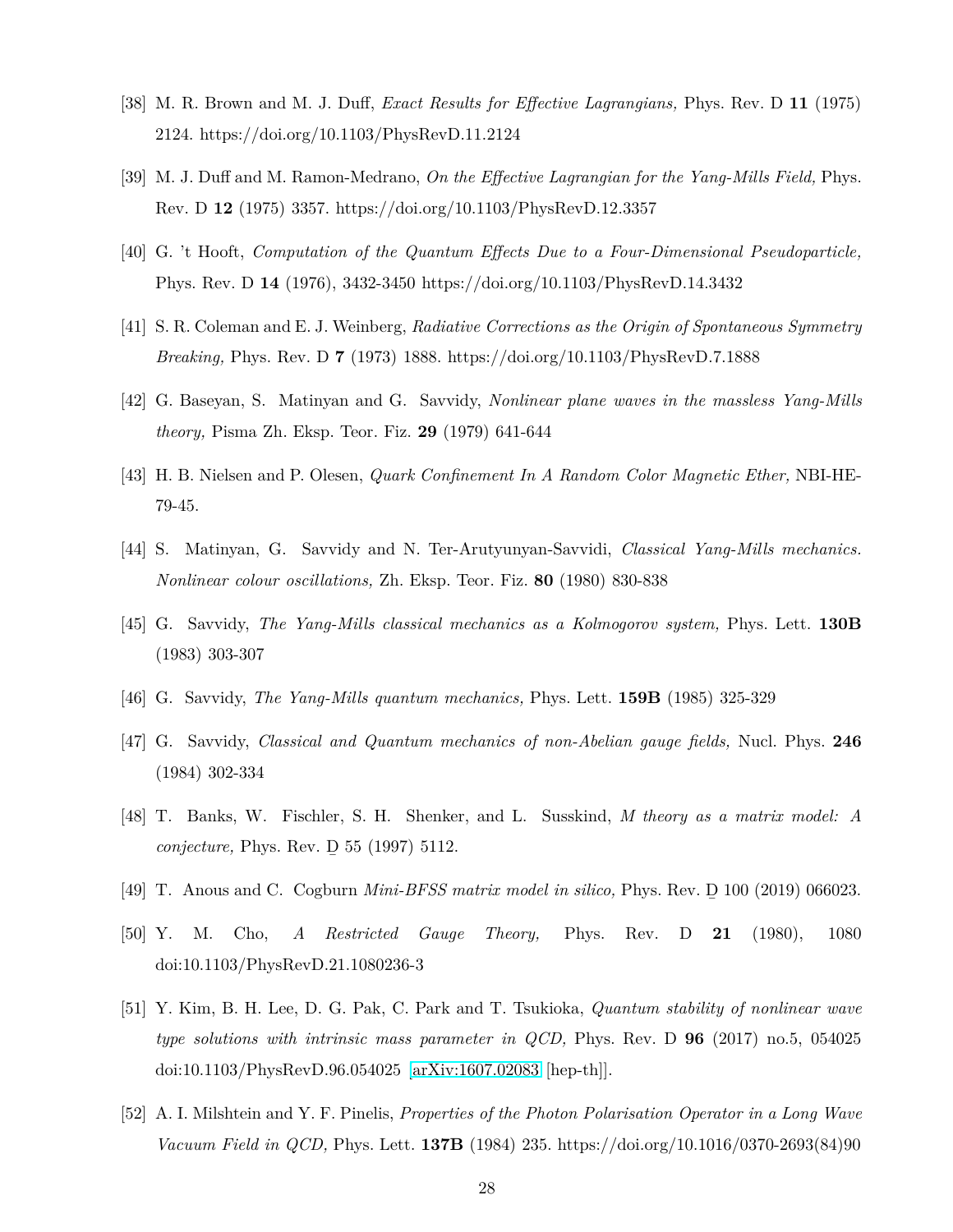- <span id="page-29-11"></span><span id="page-29-10"></span>[53] D. R. T. Jones, *Two Loop Diagrams in Yang-Mills Theory,* Nucl. Phys. B **75** (1974) 531. https://doi.org/10.1016/0550-3213(74)90093-5
- <span id="page-29-9"></span>[54] W. E. Caswell, *Asymptotic Behavior of Nonabelian Gauge Theories to Two Loop Order,* Phys. Rev. Lett. **33** (1974) 244. https://doi.org/10.1103/PhysRevLett.33.244
- <span id="page-29-12"></span>[55] G. 't Hooft, *A Planar Diagram Theory for Strong Interactions,* Nucl. Phys. B **72** (1974), 461 https://doi.org/10.1016/0550-3213(74)90154-0
- [56] G. Savvidy, *Gauge field theory vacuum and cosmological inflation without scalar field,* Annals Phys. **436** (2022), 168681 https://doi.org/10.1016/j.aop.2021.168681 [\[arXiv:2109.02162](http://arxiv.org/abs/2109.02162) [hepth]].
- <span id="page-29-1"></span><span id="page-29-0"></span>[57] P. Olesen, *Confinement and Random Fields,* Nucl. Phys. B **200** (1982), 381-390 https://doi.org/10.1016/0550-3213(82)90094-3
- <span id="page-29-2"></span>[58] S. M. Apenko, D. A. Kirzhnits and Y. E. Lozovik, *Dynamic Chaos, Anderson Localization, and Confinement,* JETP Lett. **36** (1982), 213-215
- <span id="page-29-3"></span>[59] G. Savvidy, *Maximally chaotic dynamical systems,* Annals Phys. **421** (2020), 168274 https://doi.org/10.1016/j.aop.2020.168274
- <span id="page-29-4"></span>[60] F. J. Wegner, *Duality in Generalized Ising Models and Phase Transitions Without Local Order Parameters,* J. Math. Phys. **12** (1971), 2259-2272 https://doi.org/10.1063/1.1665530
- <span id="page-29-5"></span>[61] G. K. Savvidy and F. J. Wegner, *Geometrical string and spin systems,* Nucl. Phys. B **413** (1994), 605-613 https://doi.org/10.1016/0550-3213(94)90003-5 [\[arXiv:hep-th/9308094](http://arxiv.org/abs/hep-th/9308094) [hep-th]].
- [62] G. K. Savvidy and K. G. Savvidy, *Selfavoiding gonihedric string and spin systems,* Phys. Lett. B **324** (1994), 72-77 https://doi.org/10.1016/0370-2693(94)00114-6 [\[arXiv:hep-lat/9311026](http://arxiv.org/abs/hep-lat/9311026) [hep- $|hat||.$
- <span id="page-29-7"></span><span id="page-29-6"></span>[63] G. K. Savvidy and K. G. Savvidy, *Interaction hierarchy,* Phys. Lett. B **337** (1994), 333-339 https://doi.org/10.1016/0370-2693(94)90984-9 [\[arXiv:hep-th/9409030](http://arxiv.org/abs/hep-th/9409030) [hep-th]].
- [64] G. K. Savvidy, K. G. Savvidy and F. J. Wegner, *Geometrical string and dual spin systems,* Nucl. Phys. B **443** (1995), 565-580 https://doi.org/10.1016/0550-3213(95)00151-H [\[arXiv:hep-th/9503213](http://arxiv.org/abs/hep-th/9503213) [hep-th]].
- <span id="page-29-8"></span>[65] R. Pietig and F. J. Wegner, *Phase transition in lattice surface systems with gonihedric action,* Nucl. Phys. B **466** (1996), 513-526 https://doi.org/10.1016/0550-3213(96)00072-7 [\[arXiv:hep-lat/9604013](http://arxiv.org/abs/hep-lat/9604013) [hep-lat]].